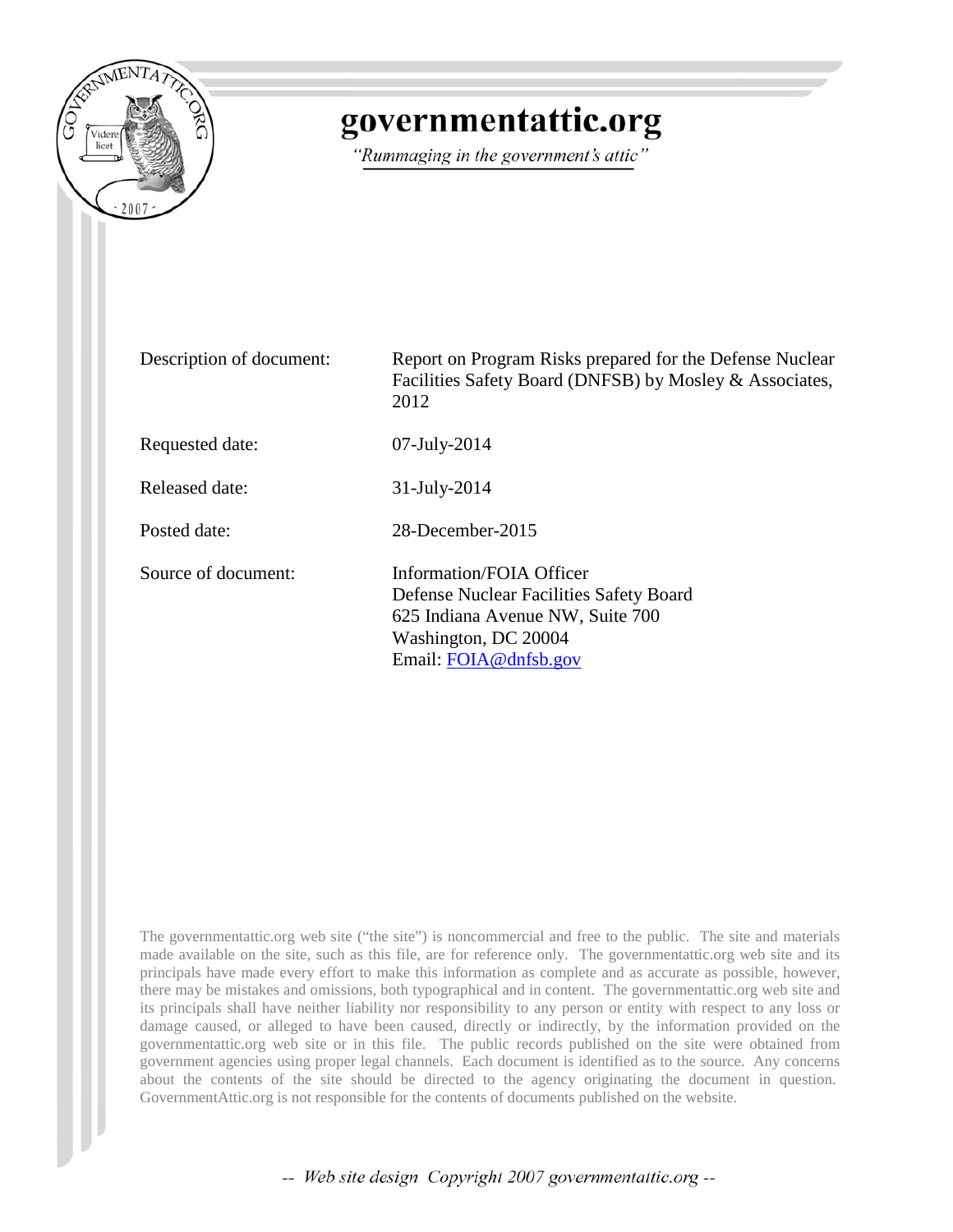From: Andrew Thibadeau Date: Jul 31, 2014 11:33:43 AM Subject: Your FOIA Request (DNFSB 14-19)

This letter responds to your Freedom of Information Act (FOIA) request (assigned tracking number 14-19) dated July 7, 2014, and received in this office on July 7, 2014, in which you requested a copy of the "Mosley Report."

The responsive records contained in the 56 page report prepared for the Defense Nuclear Facilities Safety Board (Board) by Mosley & Associates are exempt from mandatory public disclosure, and are being withheld, in part, under Freedom of Information Act (FOIA) Exemption 5 (5 U.S.C. 552(b)(5)) ("consultant corollary").

The records consist of opinions, findings and recommendations of Mosley & Associates that are integral to the Board's pre-decisional, deliberative processes. Factual excerpts that can be segregated from those opinions, findings and recommendations in the report are not exempt from disclosure. We have identified twenty-six pages containing excerpts of responsive records.

I am granting partial access to, and am attaching a copy of those records to you. Since the bulk of the report falls within the exemption, we are only providing those factual excerpts that are not exempt, including those minor excerpts which were disclosed in the Board's FY 2012 Performance Accountability Act Report.

Based on the above information, this constitutes a partial denial of your request. You have the right to appeal this partial denial of the FOIA request. Your appeal must be received within 30 calendar days of the partial denial determination. The Board appeal procedures are found at 10 C.F.R. Part 1703.

There are no fees associated with this request. If you have any questions, please do not hesitate to call me.

Sincerely,

Andrew Thibadeau FOIA Officer Defense Nuclear Facilities Safety Board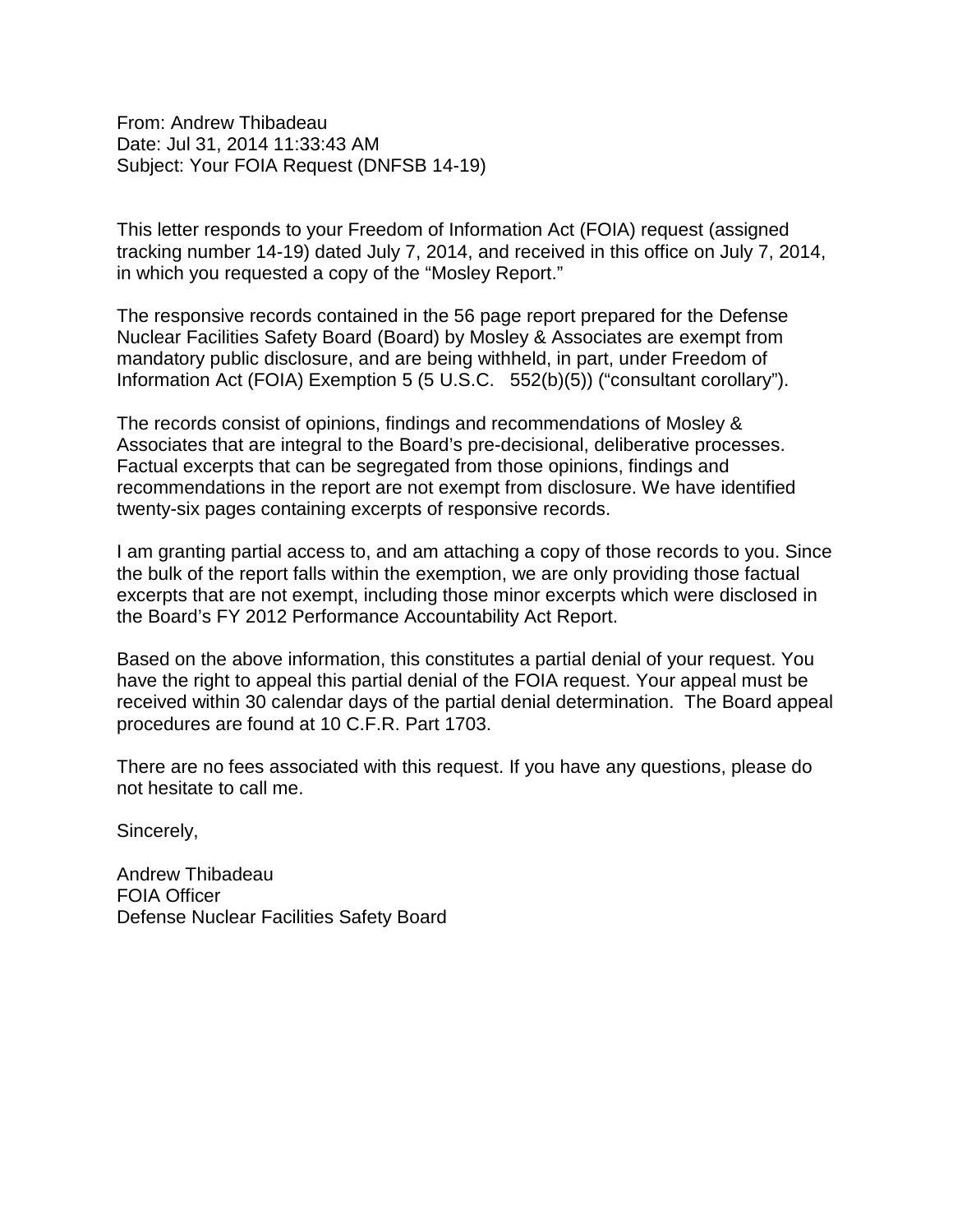

EAM, Inc. / Mosley & Associates PH: 703.569,3176 P.O. Box 506 Springfield, Virginia 22150 TF: 866.770.1255 FX: 703.569.9666

www.MosleyAndAssoc.com

November 8, 2012

The Honorable Peter S. Winokur Chairman Defense Nuclear Facilities Safety Board 625 Indiana Avenue NW, Suite 700 Washington, DC 20004

Dear Mr. Chairman:

In accordance with our Task Order, we have completed work on our risk assessment of the operations of the Defense Nuclear Facilities Safety Board (DNFSB). In this letter, we have summarized the results of our work. More detailed summaries are also attached for your information and use.

#### **Standards Followed**

We performed our risk assessment as directed in the Task Order in accordance with Generally Accepted Government Auditing Standards (GAGAS), the guidance provided in the Government Accountability Office's (GAO), Standards for Internal Control in the Federal Government, GAO/AIMD-00-21.3.1, and guidance provided in GAO's Internal Control Management and Evaluation Tool, GAO-01-1008G.

#### **Work Performed**

In performing our work, we interviewed each member of the DNFSB Board, the Deputy General Counsel, the Deputy General Manager, the Technical Director and the Deputy Technical Director, each Division Director within the Office of the General Manager, and each Group Leader within the Office of the Technical Director. As part of our review, we reviewed and analyzed DNFSB enabling legislation, the Board's Operating Practices and Procedures, DNFSB Directives, Policy and Guidance Memo's, and any policy or guidance documents or directives we were provided by the Office of the Technical Director.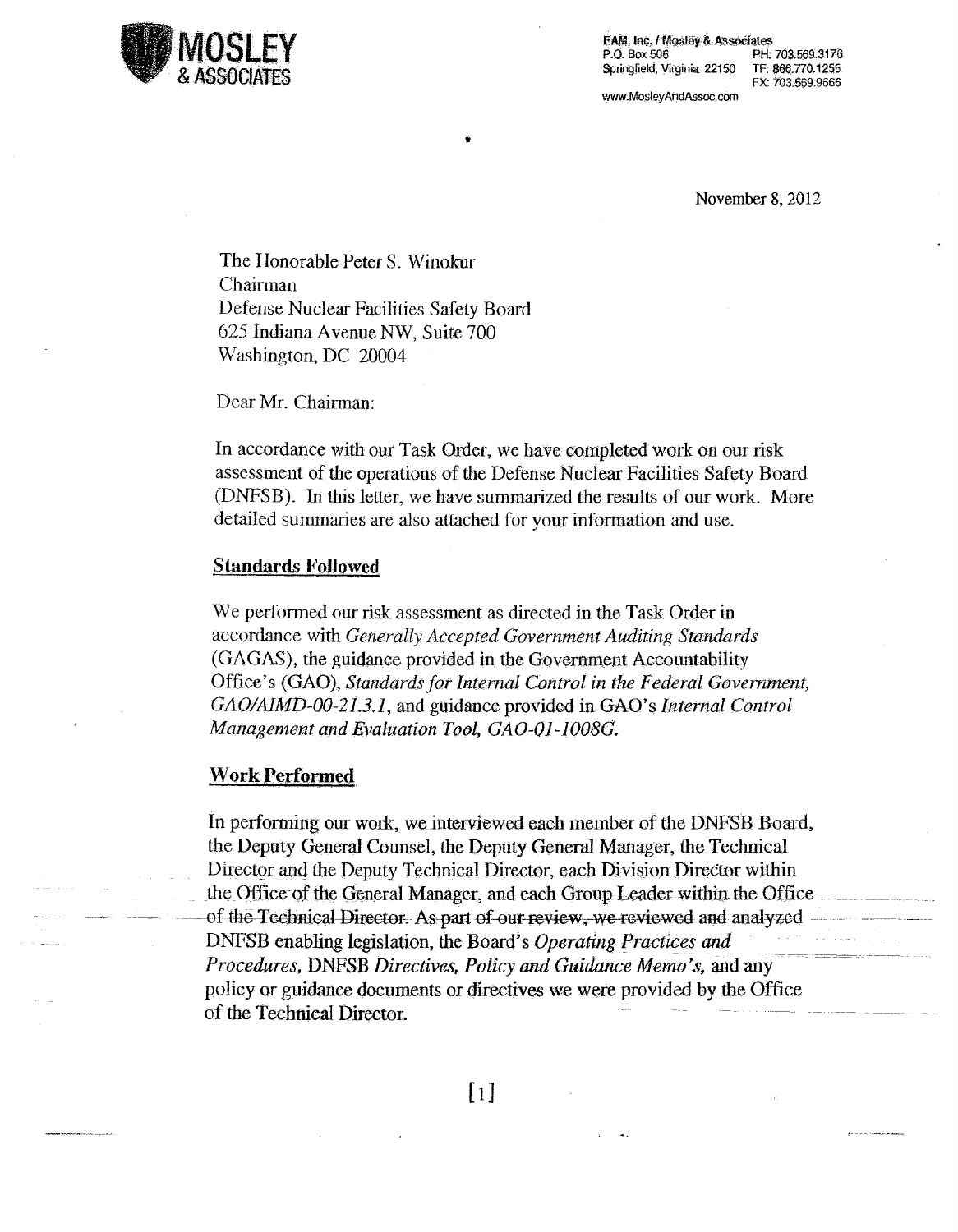

EAM; Inc. I Mosley & Associates<br>P.O. Box 506 PH: PH: 703.569.3176<br>TF: 866.770.1255 Springfield, Virginia 22150 FX: 703.569.9666 www.Mo\$leyAridAss0c.com

#### What are Internal Controls?

Office of Management Budget Circular A-123 defines internal controls as follows:

- $\checkmark$  Internal control, in the broadest sense, includes the plan of *organization, methods and procedures adopted by management to meet its goals. Internal control includes processes for planning, organizing, directing, controlling, and reporting on agency operations .*
- ./ *The three objectives of internal control are:* 
	- *Effectiveness and efficiency of operations,*
	- *Reliability of financial reporting, and*
	- *Compliance with applicable laws and regulations*

#### GAO's statement regarding Management's responsibility for Internal Controls

GAO in their *Internal* Control *Management* and *Evaluation Tool* notes that:

,/ *"As federal managers strive to achieve their agency's missions and goals and provide accountability for their operations, they need to continually assess and evaluate their internal coritrol structure to assure that it is well designed and operated, appropriately updated to meet changing canditions,* and *prov.ides reasonable assurance that the objectives of the agency are being achieved. Specifically; managers need to examine internal control to determine how well* it is performing, how it may be improved, and the degree to which it helps identify and address major risks for fraud, waste, abuse,  $and$  mismanagement."

Summary of our work and our assessment of current risks for DNFSB

i<br>Serika di Serika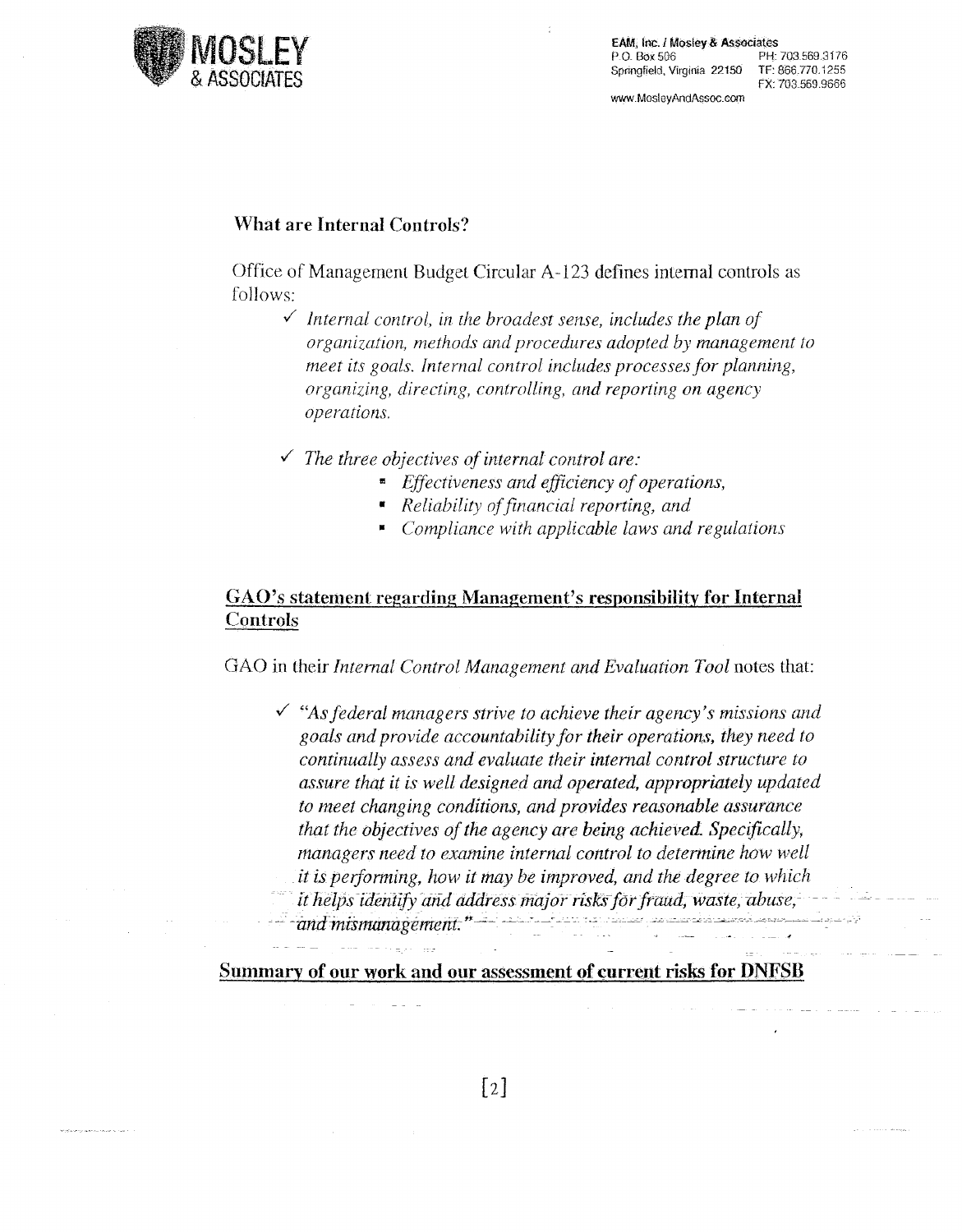

 $EAM$ , Inc. I Mosley & Associates<br>P.O. Box 506 P.H. P.H. 703.569.3176<br>TF: 866.770.1255 Springfield, Virginia 22150 FX: 703569.9666

www.MosleyAndAssoc.com

## PAR Ref.

; well thought out policies and procedures in place for a number of activities to help them achieve their goals and objectives



PAR Ref.

 $\Delta \mathbf{q}_1 \mathbf{a}_2 \mathbf{b}_3 \mathbf{b}_4 \mathbf{c}_5 \mathbf{a}_6 \mathbf{c}_5 \mathbf{c}_6 \mathbf{c}_7 \mathbf{c}_8 \mathbf{c}_7 \mathbf{c}_8 \mathbf{c}_7 \mathbf{c}_8 \mathbf{c}_8 \mathbf{c}_9$ 

 $<sup>1</sup>$  We stress that in our discussions with an Official at the Department of Energy, the DNFSB technical reports were</sup> highly regarded.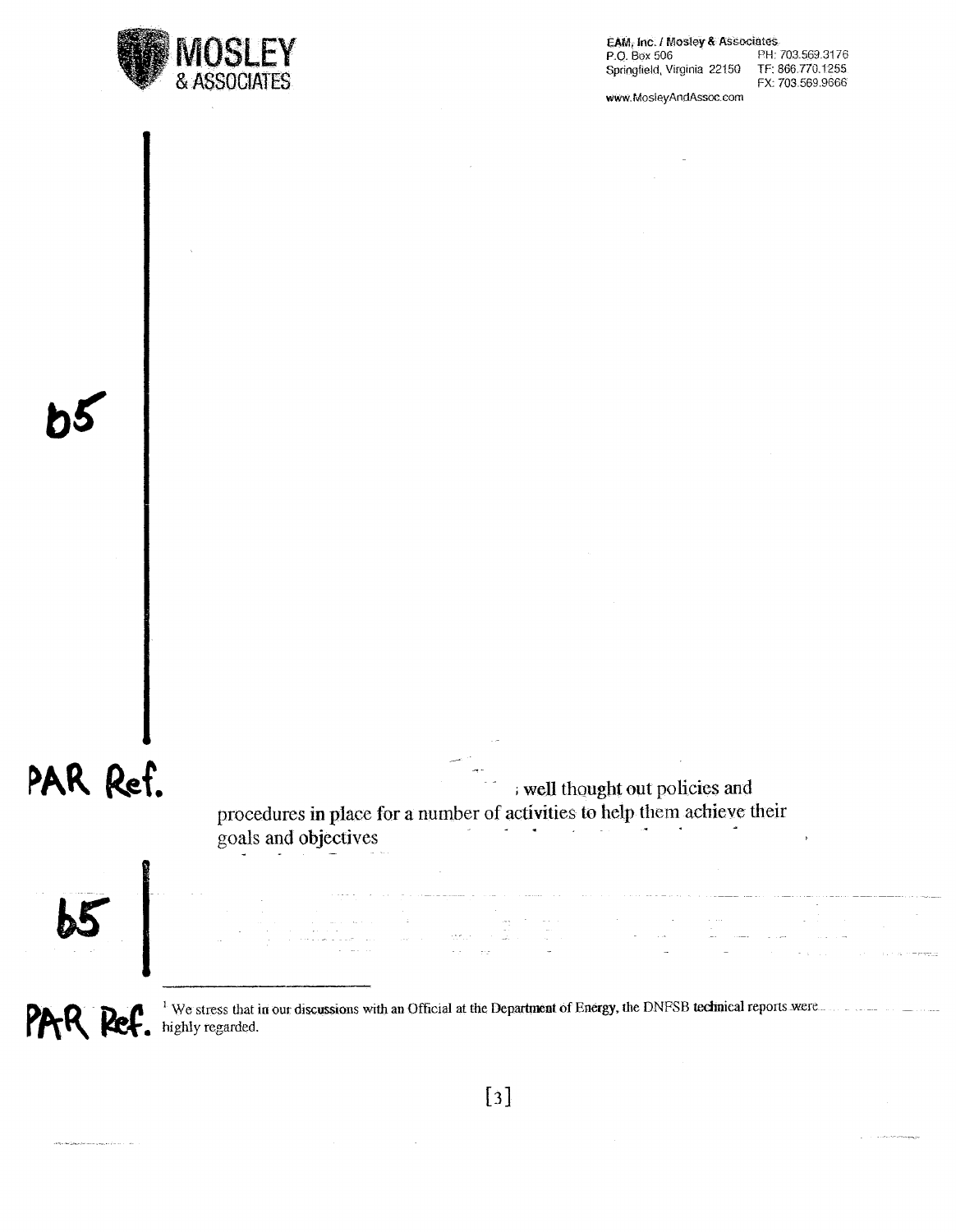

EAM, Inc. / Mosley & Associates P.O. Box 506 PH: 703.569.3176 Springfield, Virginia 22150 TF: 866.770.1255 FX: 703.569.9666

www.MosleyAndAssoc.com

OMB Circular A-123, Management's Responsibility for the **Establishment of Internal Controls** 

A-123 provides that "Managers should define the control environment (e.g., programs, operations, or financial reporting) and then perform risk. assessments to identify the most significant areas within that environment in which to place or enhance internal control. The risk assessment is a critical  $\Box$  step in the process to determine the extent of controls. Once significant areas have been identified, control activities should be implemented. Continuous monitoring and testing should help to identify poorly designed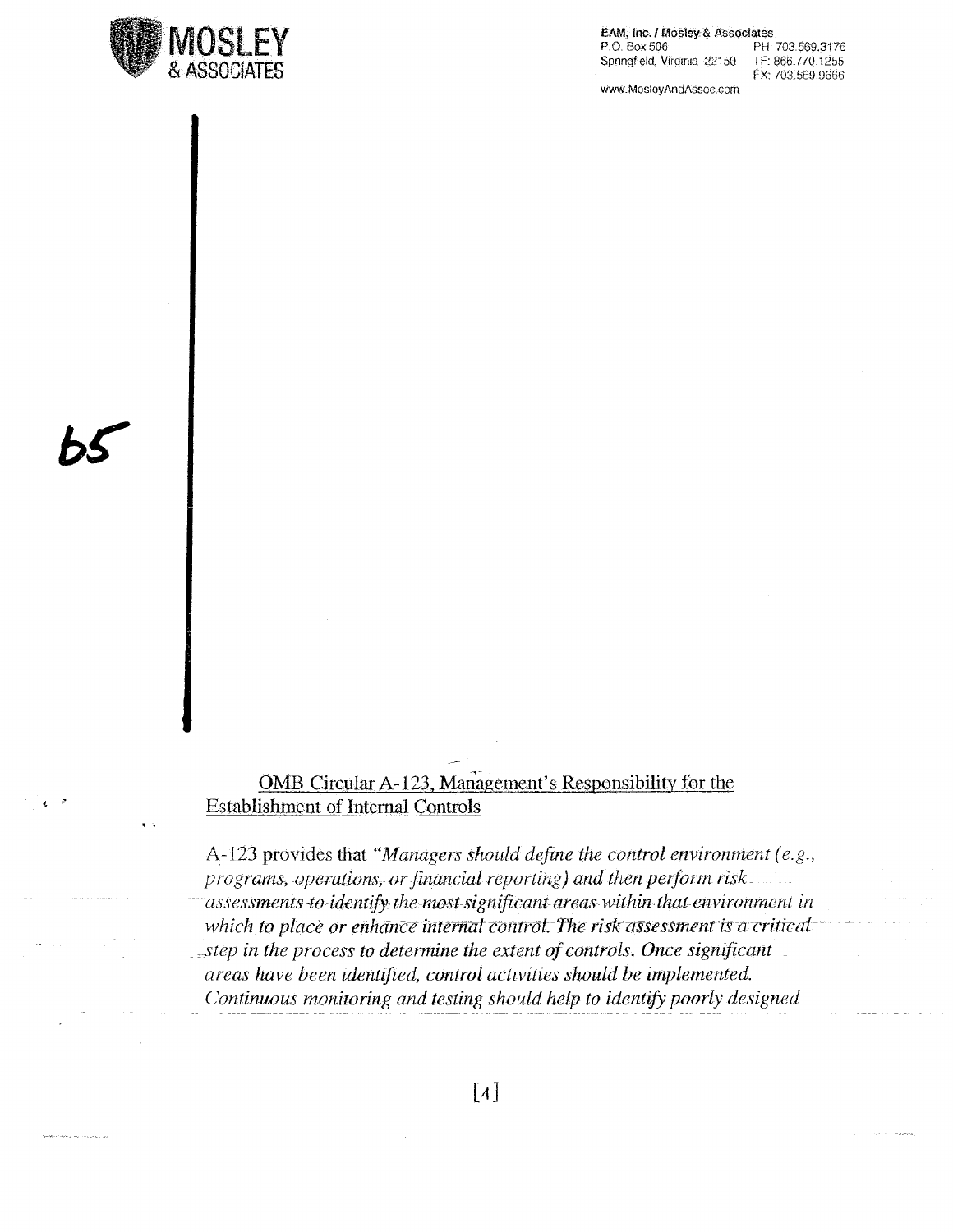

EAM, Inc. / Mosley & Associates<br> $P.O.$  Box 506 PH: Springfield, Virginia 22150

www.MosleyAndAssoc.com

PH: 703 569 3176<br>TF: 866 770 1255 FX: 703569.9666

*or ineffective controls and should be reported upon periodically. Management is then responsible for redesigning or improving upon those controls. Management is also responsible for communicating the objectives of internal control and ensuring the organization is committed to sustaining an effective internal control environment.* "

 $\ddot{\phantom{0}}$ 

DNFSB has established an Executive Committee on Internal Controls (ECIC). In the past couple of years, the ECIC has designated over 23 assessment areas to include a number of specific issues, such as: tirne and attendance records, purchase and travel credit cards, metro transit subsidies, ethics and financial disclosures, security clearances, EEO and alternative

dispute resolution, the Continuity of operations plan (COOP), recruitment, retention and relocation programs, and other areas which generally have to do with the administrative operations of the Board's activities. Each DNFSB unit reviewed these areas as they pertain to their operations and reported back to the ECIC. Based on these

 $\begin{minipage}{0.5cm} \begin{minipage}{0.5cm} \begin{tabular}{|c|c|c|c|} \hline \hline & \multicolumn{3}{|c|}{p}{\multicolumn{3}{|c|}{p}{\multicolumn{3}{|c|}{p}{\multicolumn{3}{|c|}{p}{\multicolumn{3}{|c|}{p}{\multicolumn{3}{|c|}{p}{\multicolumn{3}{|c|}{p}{\multicolumn{3}{|c|}{p}{\multicolumn{3}{|c|}{p}{\multicolumn{3}{|c|}{p}{\multicolumn{3}{|c|}{p}{\multicolumn{3}{|c|}{p}{\multicolumn{3}{|c|}{p}{\multicolumn$  $\left\{ \begin{array}{c} \end{array} \right\}$  The ECIC meets twice a year *The ECIC meets twice a year to plan the internal controls assessment and review the assessment and review the results.* !'--~~~~~~~~~-~:r

assessments, the General Counsel, General Manager, and Technical Director, then provided an "assurance statement" to the Chairman which stated:

-,,--------------- ---- --------- ------ ----- ---------- ---- --~------- - ---------------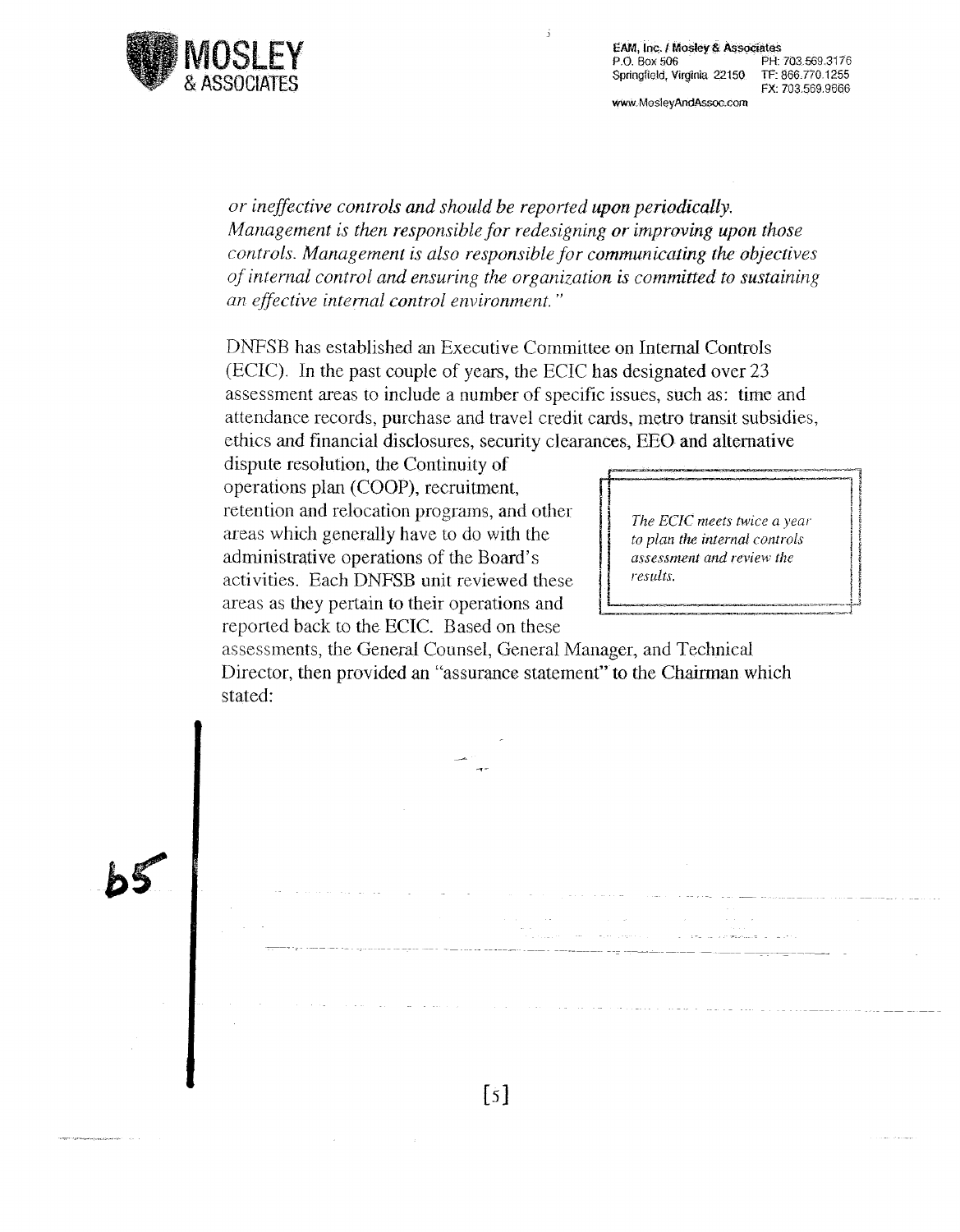

EAM, Inc. / Mosley & Associates

P.O. Box 506 Springfield, Virginia 22150

PH: 703.569.3176 TF: 866.770.1255 FX: 703.569.9666

www.MosleyAndAssoc.com

.<br>Theydernamento research

#### **DNFSB Implementation of GPRA and GPRMA**

The DNFSB Strategic Plan provides general information about mission and

goals. It contains much of the sameinformation contained in DNFSB enabling legislation rather than building on it to provide specific goals and outcomes to be achieved during the 5-year period it covers.



 $[6]$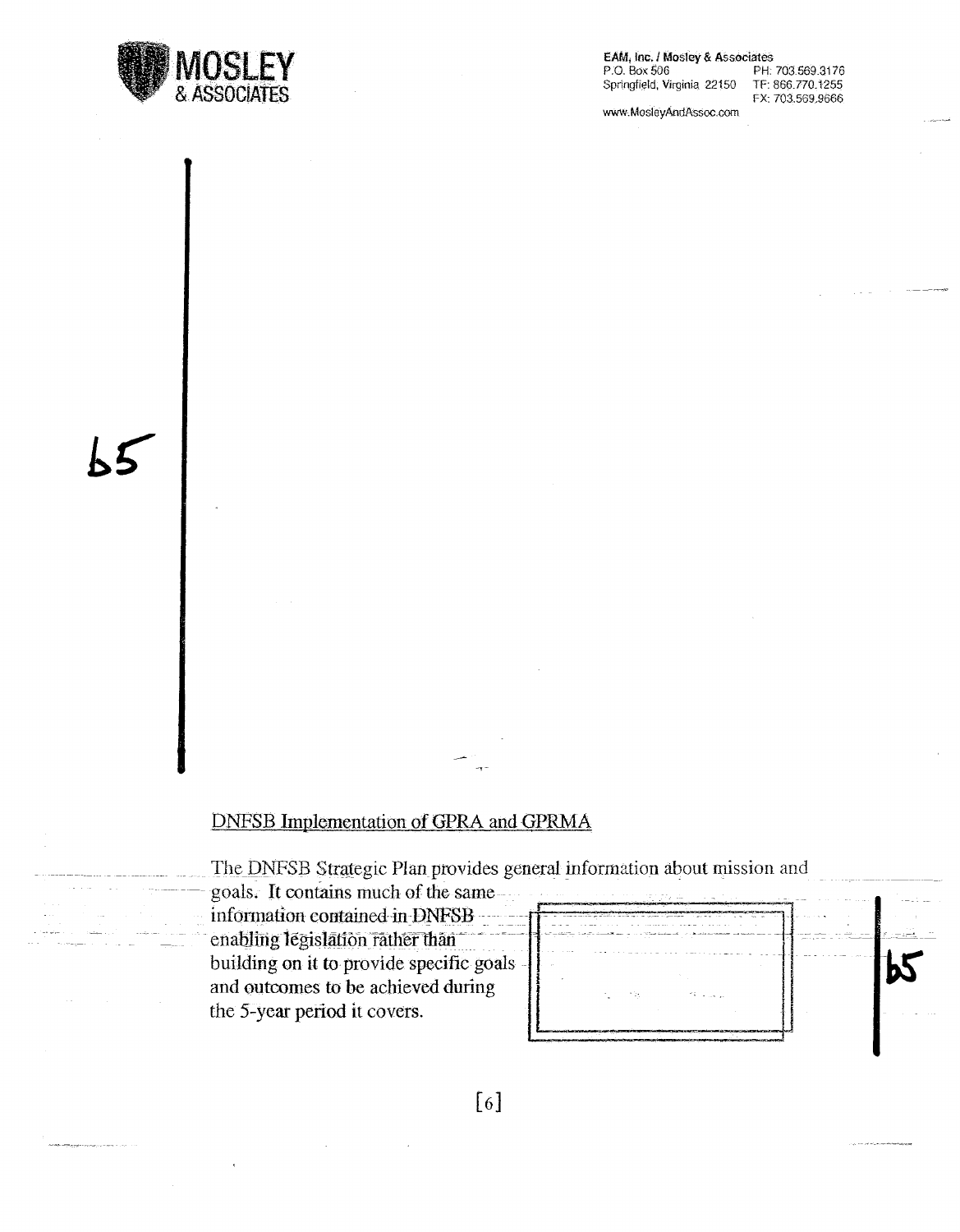

EAM, Inc. / Mosley & Associates P.O. Box 506 PH: 703.569.3176 Springfield, Virginia 22150 TF: 866.770.1255 FX: 703.569.9666 www.MosleyAndAssoc.com

We noted that:

The GPRA Modernization Act requires agencies to establish a balanced set of performance indicators to be used in measuring or assessing progress toward each performance goal, including, as appropriate, customer service, efficiency, output, and outcome indicators.



**WARE CONNECTIONS AND ALL TO A** 

 $\bar{\alpha}$ 

 $[7]$ 

erne.<br>Sport de la communicació de la construcció de la construcció de la construcció de la construcció de la constru<br>Sport de la communicació de la construcció de la construcció de la construcció de la construcció de la c

 $\label{eq:2.1} \begin{split} \mathcal{L}_{\text{max}}(\mathbf{r},\mathbf{r}) & = \mathcal{L}_{\text{max}}(\mathbf{r},\mathbf{r}) \\ & = \mathcal{L}_{\text{max}}(\mathbf{r},\mathbf{r}) + \mathcal{L}_{\text{max}}(\mathbf{r},\mathbf{r}) \end{split}$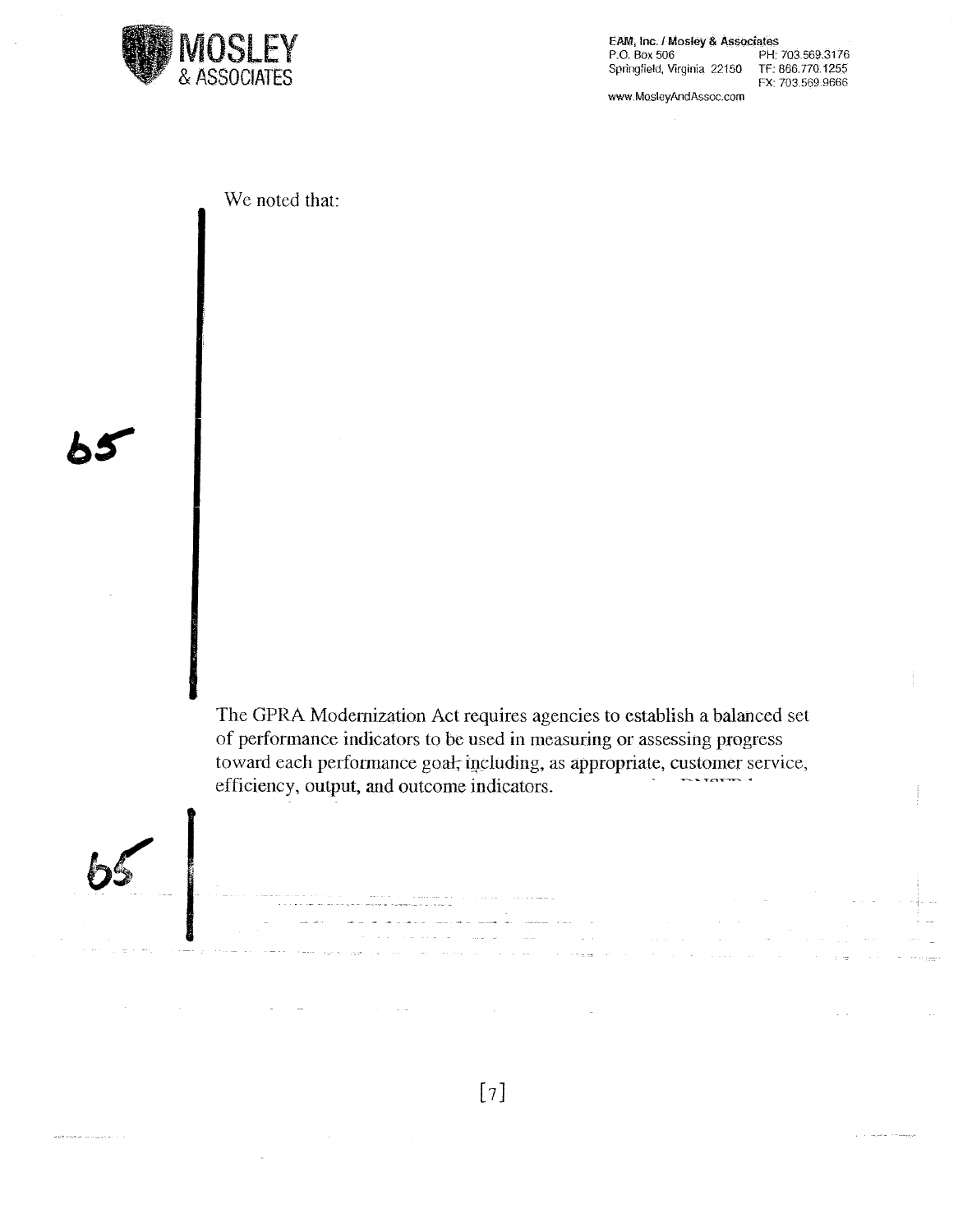

WNW. MosleyAndAssoc.com

#### **Office of the General Counsel**

We reviewed the following activities **of** the Office of the General Counsel:

**Office of the** Technical **Director**  We reviewed the following activities of the Office of the Technical Director:

.<br>البراط : http://www.com/anders.com/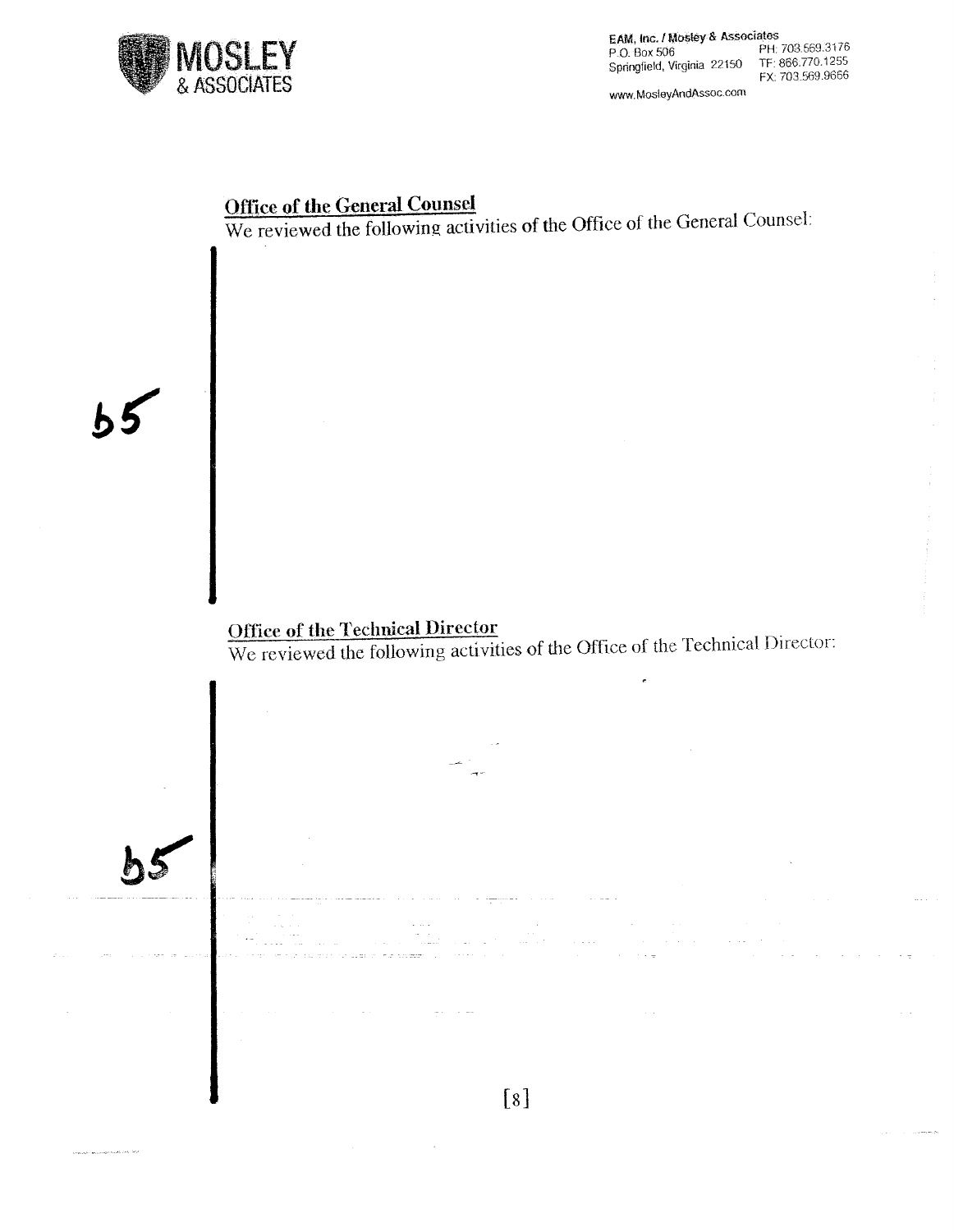

EAM, Inc. / Mosley & Associates<br>P.O. Box 506 PH: 703.569.3176<br>Springfield, Virginia 22150 TF: 866.770.1255<br>FX: 703.569.9666

www.MosleyAndAssoc.com

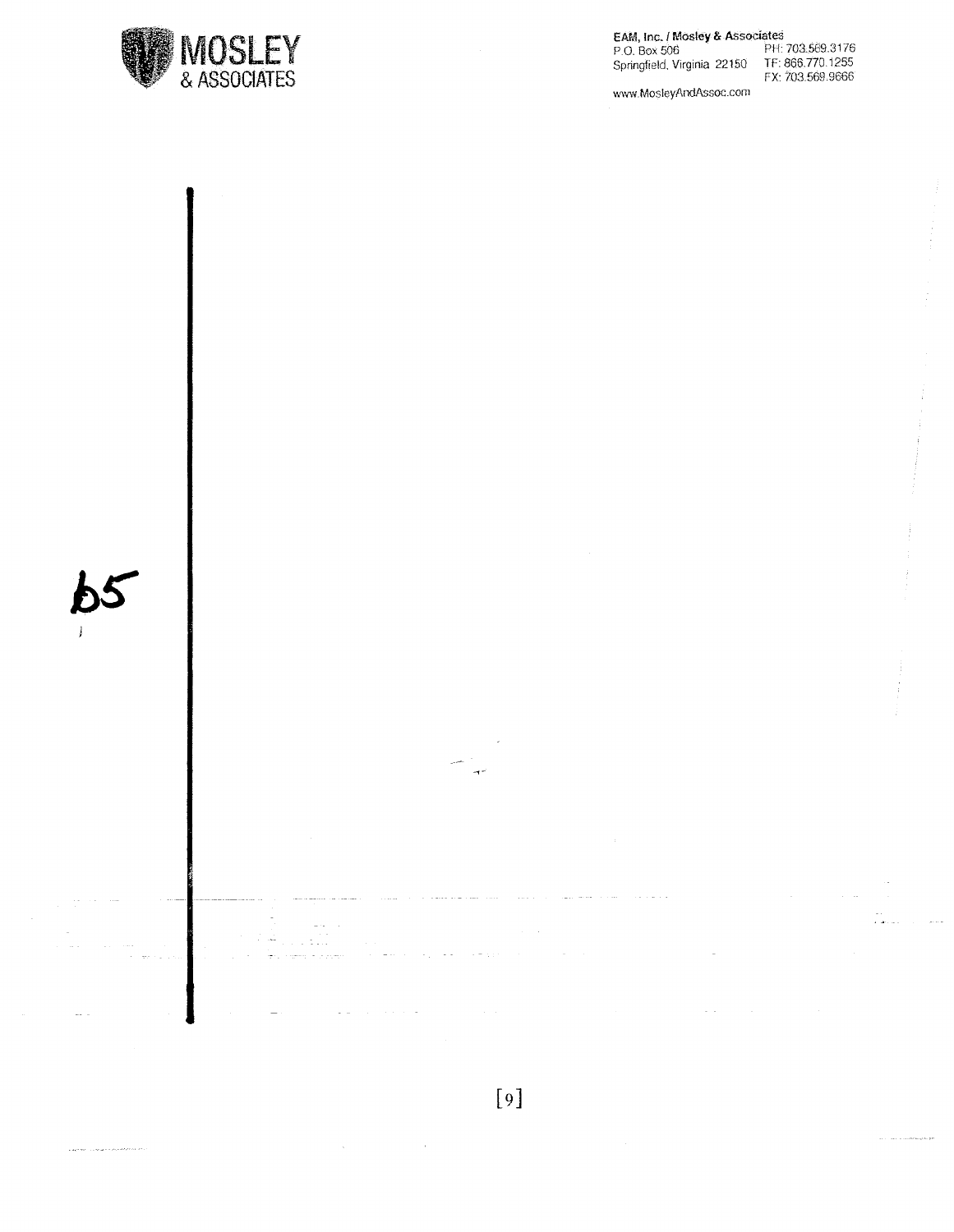![](_page_11_Picture_0.jpeg)

 $b5$ 

l,

www.MosleyAndAssoc.com

![](_page_11_Picture_3.jpeg)

DNFSB/OTD needs to better document its assessment of technical mission activities in its annual review of internal controls under A-123.

![](_page_11_Figure_5.jpeg)

 $\sim$   $\alpha$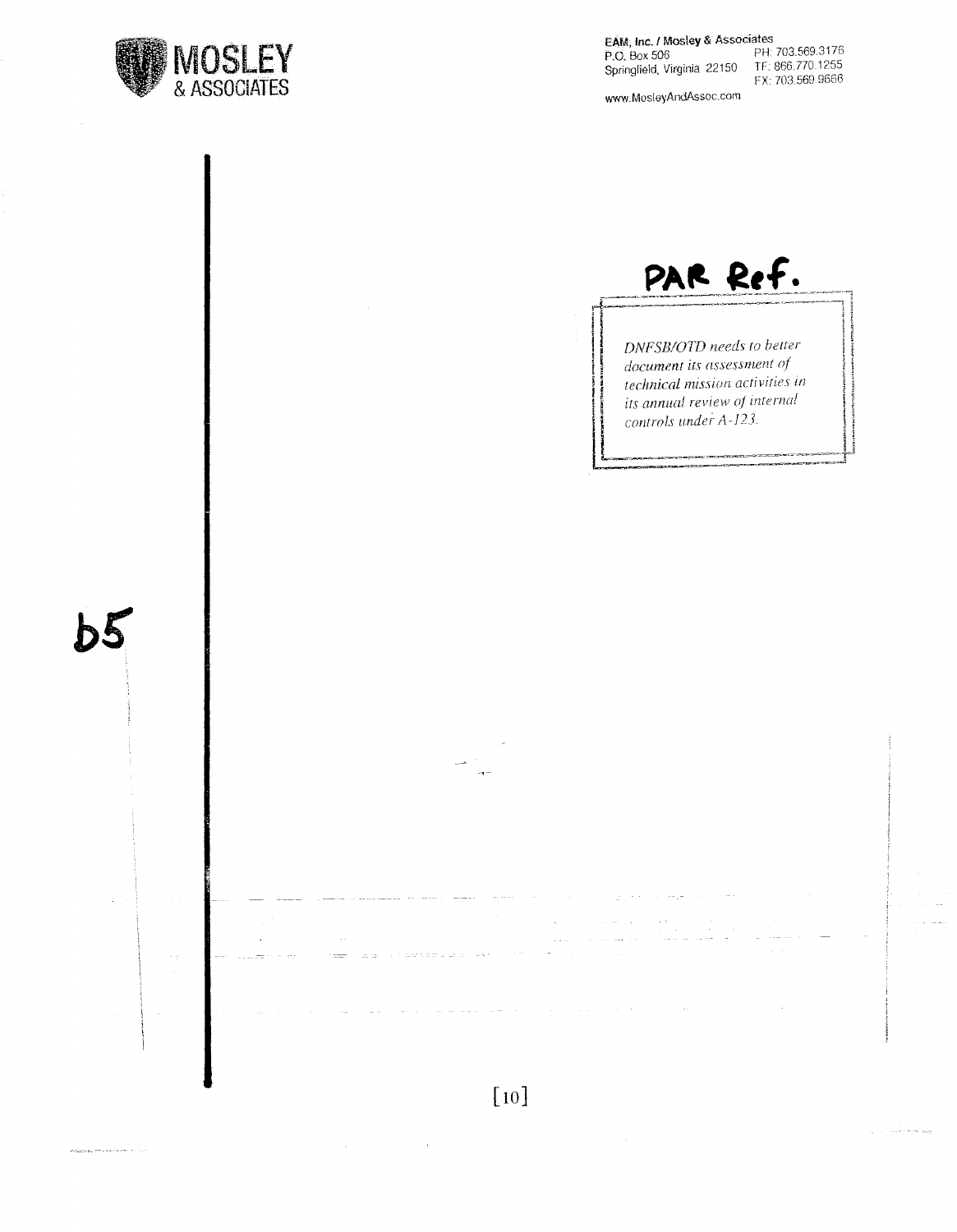![](_page_12_Picture_0.jpeg)

 $\ddot{\phantom{a}}$ 

#### **EAIIA,** Inc. *1* Mosley & Associat.;s P.O. Box 506 PH 703.569.3176

Springfield. Virginia 22150 TF: 866.770 1255 TF: 866.770.1255<br>FX: 703.569.9666

www. MosleyAndAssoc corn

![](_page_12_Figure_4.jpeg)

### [ **11]**

الحفظ والحاجب البريزياني  $\Delta \phi = 0.01$  and  $\phi = 0.01$ .<br>Bendar German (1991)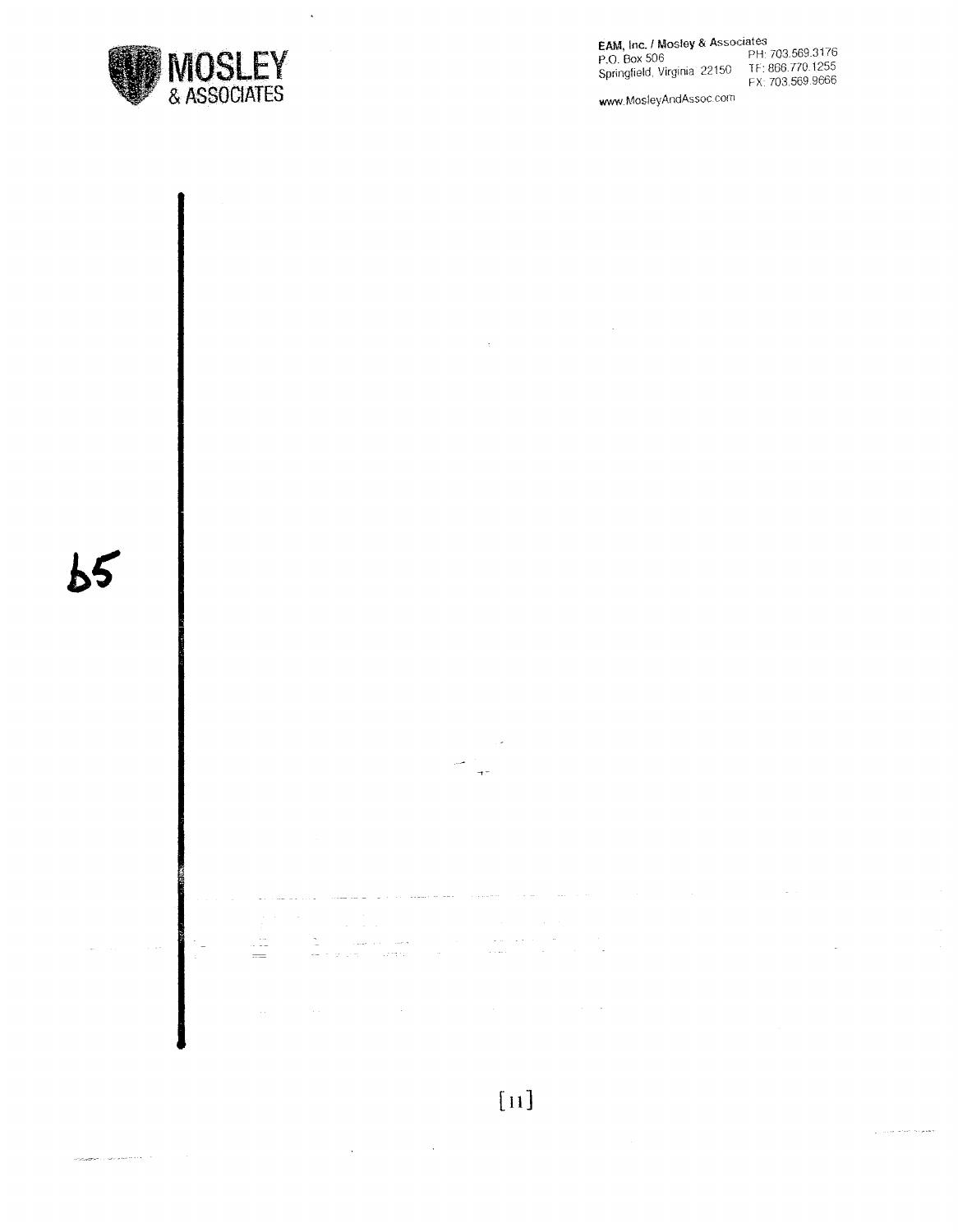![](_page_13_Picture_0.jpeg)

EAM, Inc. / Mosley & Associates<br>P.O. Box 506 PH: PH: 703.569.3176<br>TF: 866.770.1255 Springfield. Virginia 22150 FX: 703.569.9666 www.MosleyAndAssoc.com

**November 8, 2012** 

#### **Risk Assessment of DNFSB Implementation of A-123**

**Purpose:** To assess how DNFSB has implemented **OMB** Circular A-123, Management Accountability and Control<sup>1</sup>.

<sup>1</sup> OMB Circular A-123, Revised June 21, 1995.

Summary 1 – A-123 **Page 1**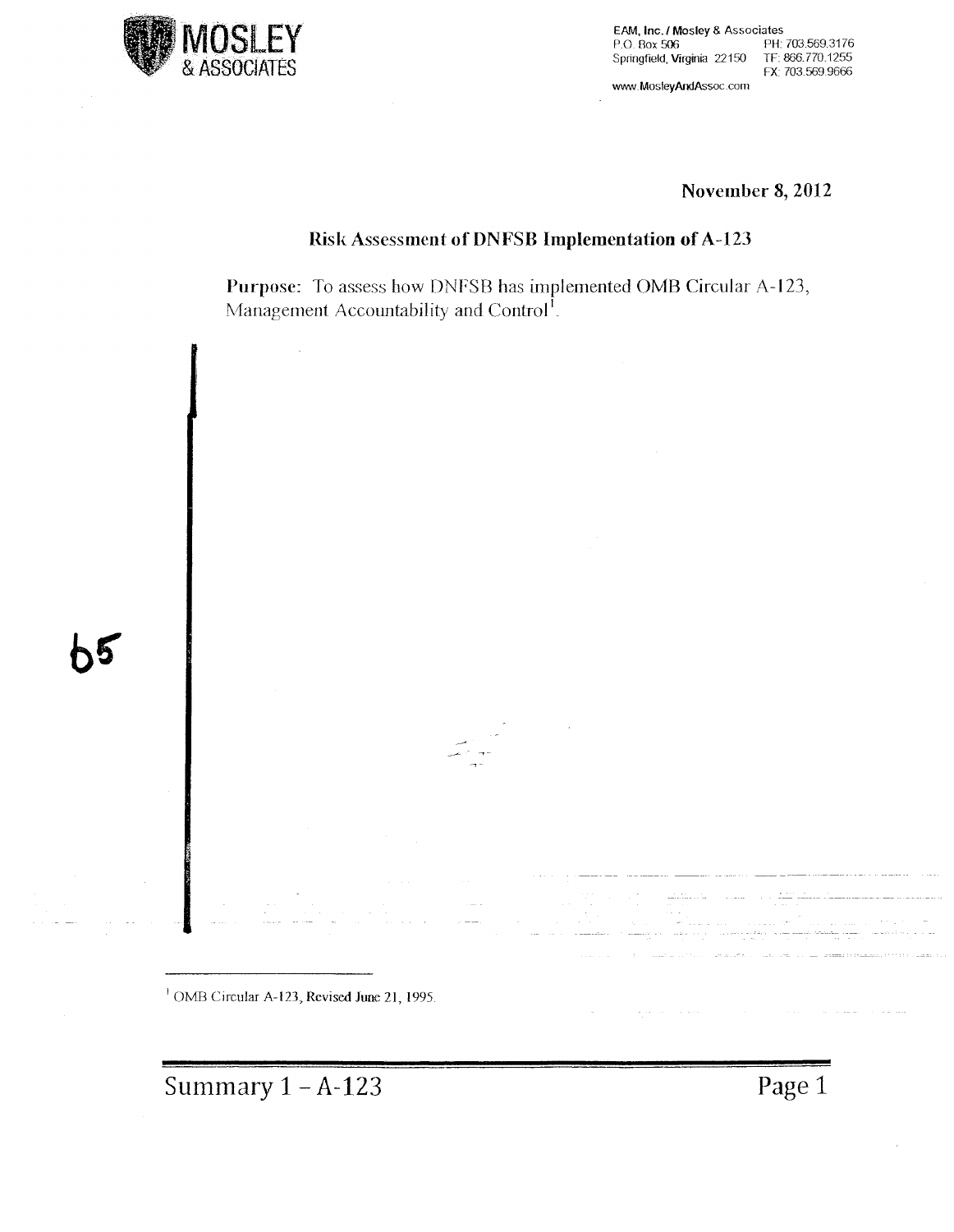![](_page_14_Picture_0.jpeg)

 $\overline{5}$ 

EAM, Inc. / Mosley & Associates<br>P.O. Box 506 PH:<br>Springfield, Virginia 22150 TF: 8 PH: 703.569.3176<br>TF: 866.770.1255<br>FX: 703.569.9666

www.MosleyAndAssoc.com

![](_page_14_Figure_3.jpeg)

![](_page_14_Figure_4.jpeg)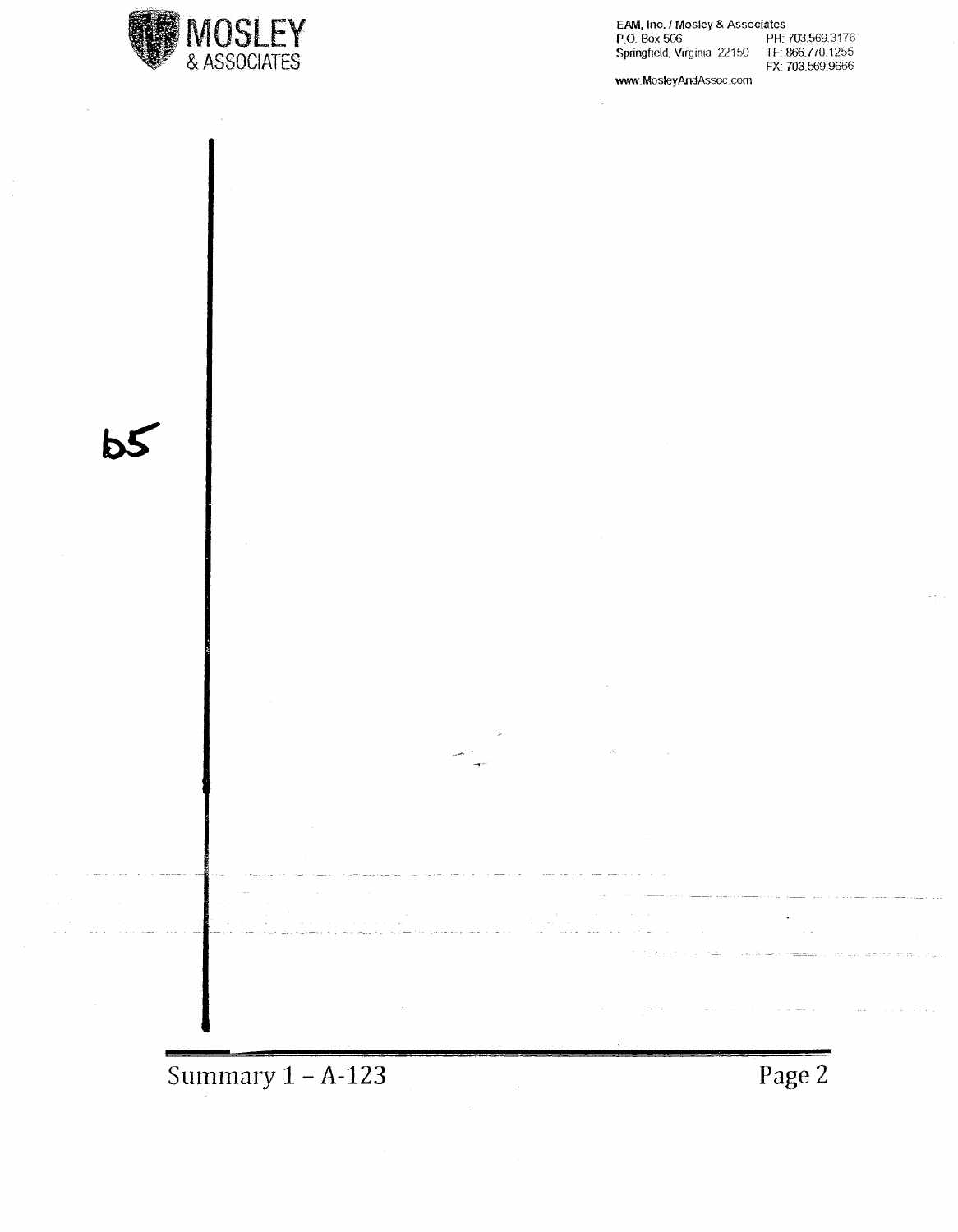![](_page_15_Picture_0.jpeg)

EAM, Inc. f Mosley & Associates P.O. Box 500 PH: 703.569 3176 Springfield. Virginia 22150 TF: 866.770.1255 FX 703.569.9666

www.MosleyAndAssoc.com

![](_page_15_Figure_3.jpeg)

**Summary 1 - A-123** 

**Page 3**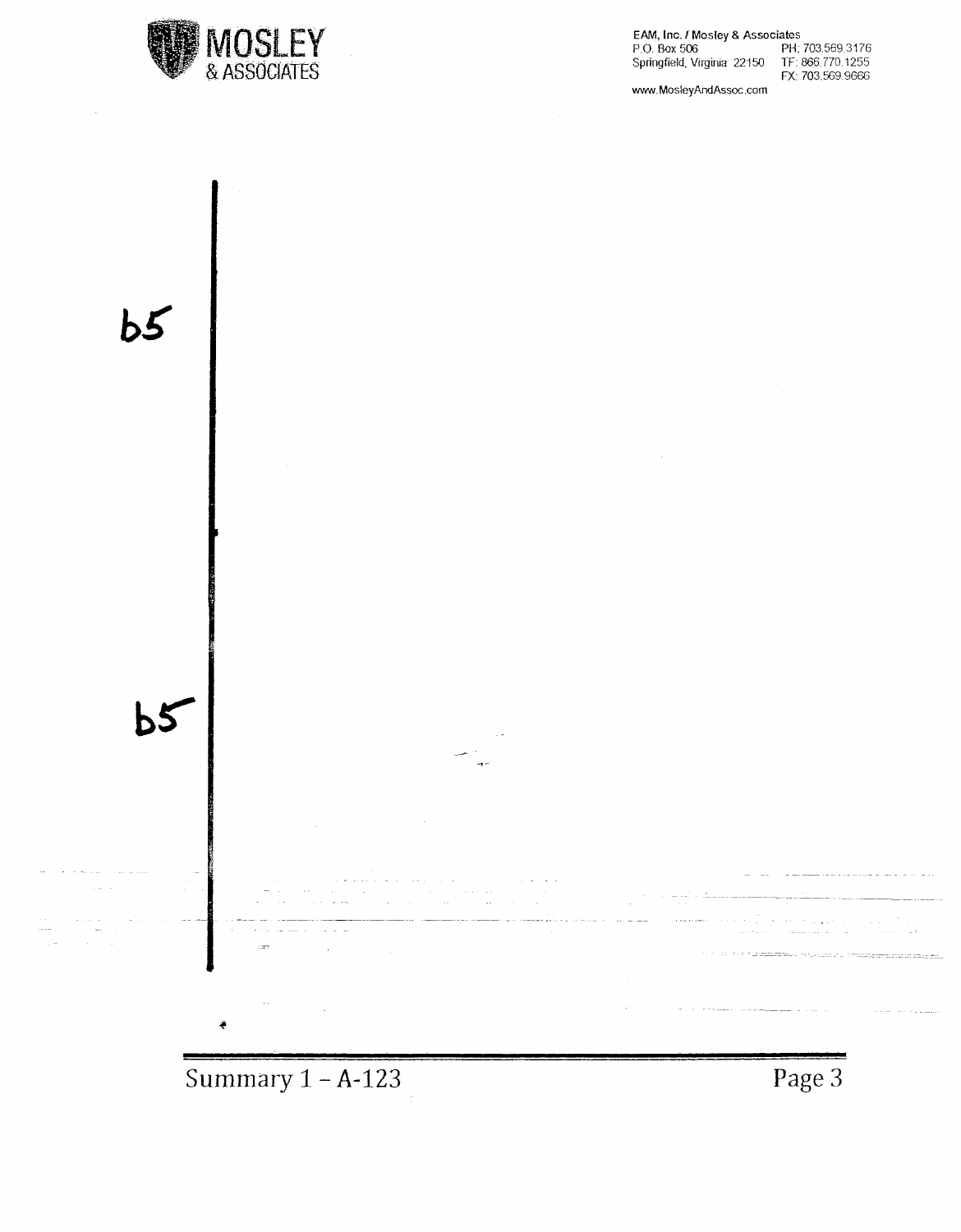![](_page_16_Picture_0.jpeg)

**EAM, Inc. / Mosley & Associates<br>P.O. Box 506 PH: 703.569.3176<br>Springfield, Virginia 22150 TF: 866.770.1255** p\_o\_ Box 506 PH: 703.569.3176

Springfieki, Virginia 22150 TF: 866. 770.1255 FX: 703.569.9666

www.MosteyAndAssoc.com

![](_page_16_Figure_4.jpeg)

 $\sim$  and  $\sim$   $\sim$   $-$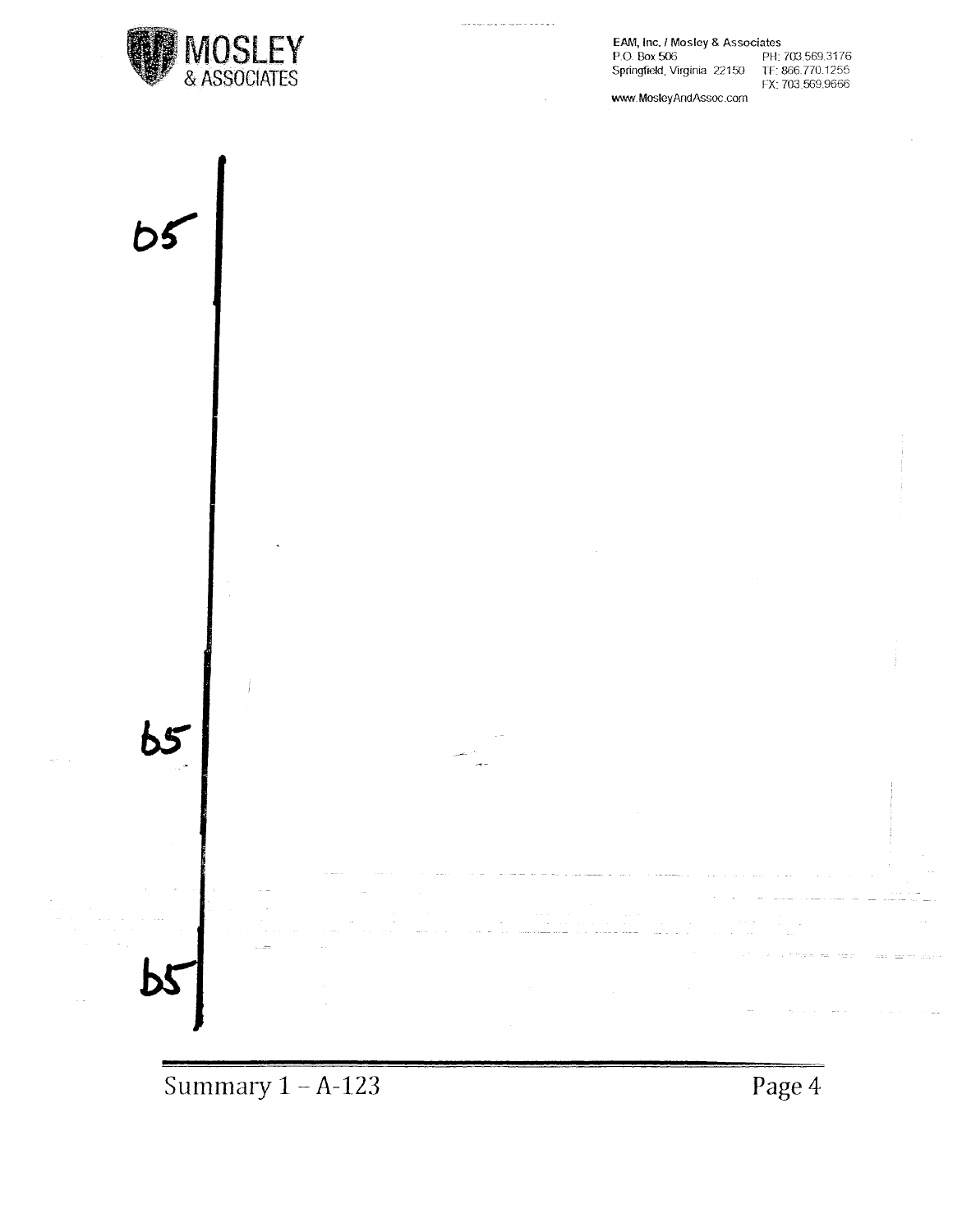![](_page_17_Picture_0.jpeg)

EAM, Inc. / Mosley & Associates<br>P.O. Box 506 PH: PH: 703.569,3176<br>TF: 866.770.1255 Springfield, Virginia 22150 FX: 703.569.9666

www.MosleyAndAssoc.com

![](_page_17_Figure_3.jpeg)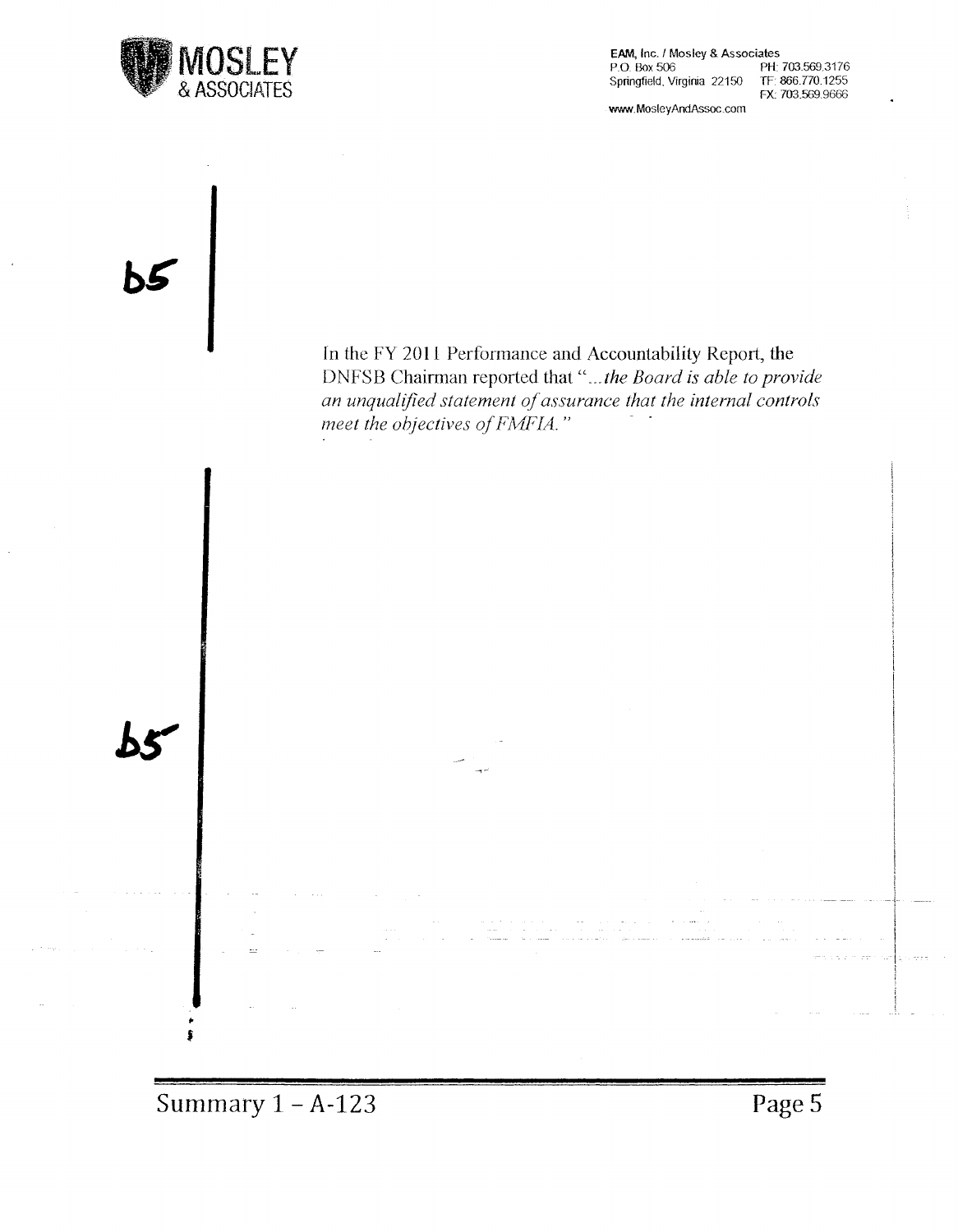![](_page_18_Picture_0.jpeg)

EAM, Inc. / Mosley & Associates<br>P.O. Box 506 PH: PH: 703.569.3176<br>TF: 866.770.1255 Springfield, Virginia 22150 FX: 703.569.9666

www.MosleyAndAssoc.com

**November 8, 2012** 

#### **Risk Assessment of DNFSB's Implementation of The Government Performance and Results Act**

**Purpose:** To assess how DNFSB has implemented the *Government Petformance and Results Act.* 

**DNFSB Implementing Guidance:** DNFSB utilizes the following legislation and OMB guidance: *Government Petformance and Results Act* (1993) and the Government Performance and Results Modernization Act (2010) OMB Circular A-*11.*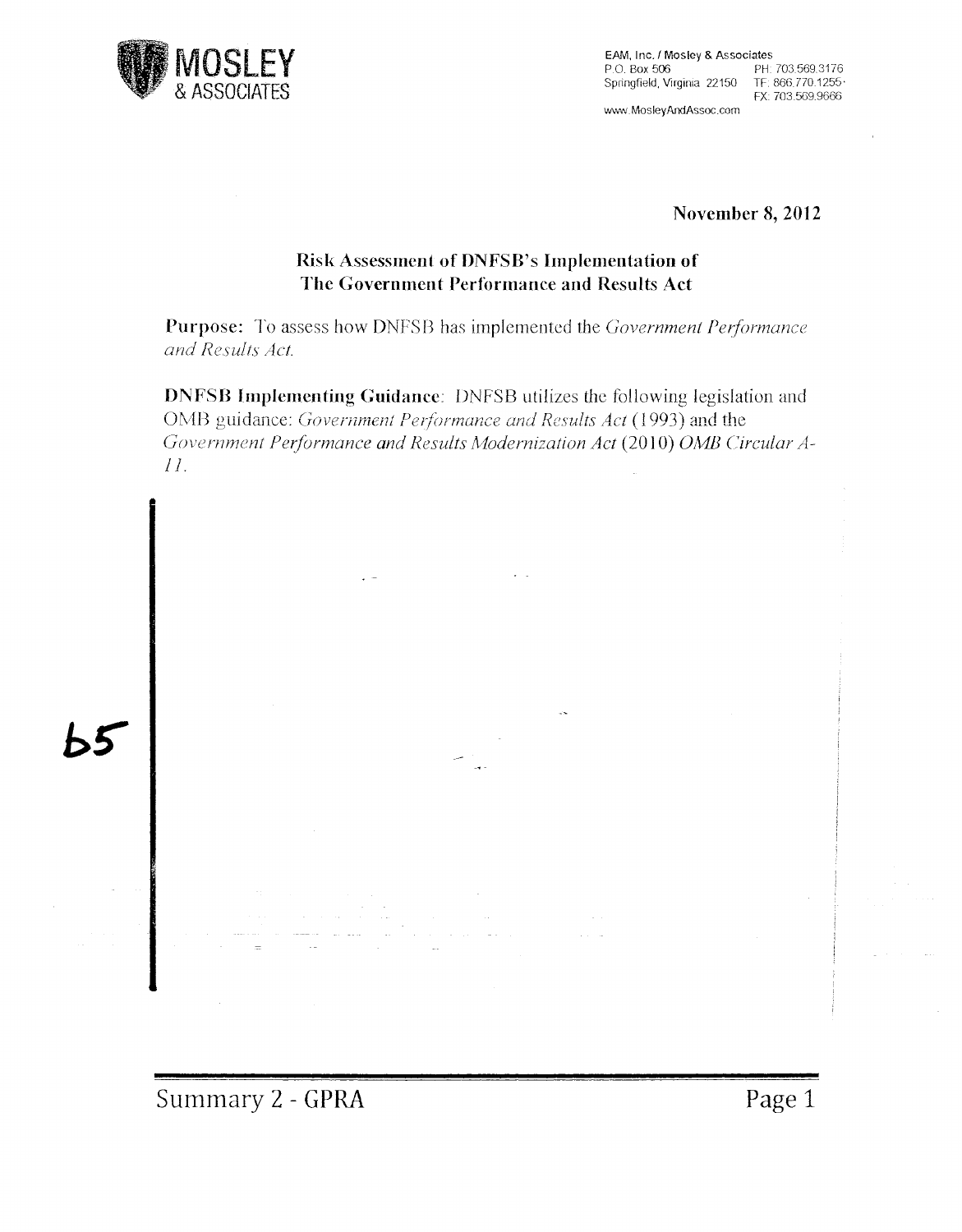![](_page_19_Picture_0.jpeg)

EAM, Inc. / Mosley & Associates<br>P.O. Box 506 PH:

Springfield, Virginia 22150

PH: 703.569.3176<br>TF: 866.770.1255 FX: 703.569.9666

www.MosleyAndAssoc\_com

It appears that DNSFB has an opportunity to improve their performance planning and measurement processes as they adjust activities to comply with the GPRA Modernization Act: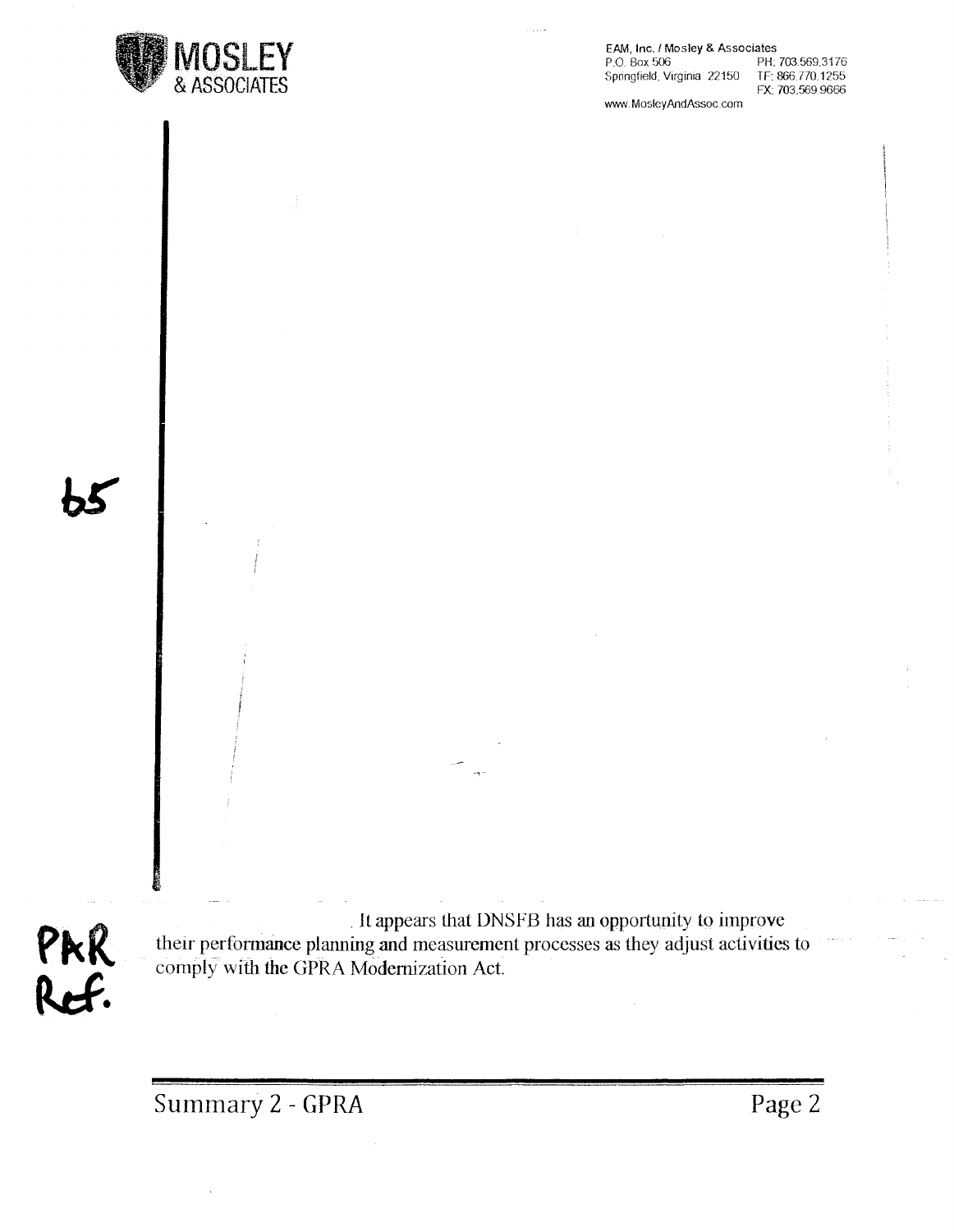![](_page_20_Picture_0.jpeg)

EAM, Inc. I Mosley & Associates P.O. Box 506 PH: 703.569.3176 Springfield. Virginia 22150 TF: 866.770.1255

FX: 703.569.9666

www.MosleyAndAssoc.com

#### Performance and Accountability Report (PAR)

 $b5$ 

 $\sim$   $\epsilon$ 

 $\label{eq:2.1} \begin{split} \frac{d\mathbf{r}}{dt} &= \frac{d\mathbf{r}}{dt} \left[ \frac{d\mathbf{r}}{dt} - \frac{d\mathbf{r}}{dt} \right] \left[ \frac{d\mathbf{r}}{dt} - \frac{d\mathbf{r}}{dt} \right] \, . \end{split}$ 

Documents Reviewed:

| DNFSB Strategic Plan 2011-2016                                                                                                                                                                                                                                                                              |
|-------------------------------------------------------------------------------------------------------------------------------------------------------------------------------------------------------------------------------------------------------------------------------------------------------------|
| DNFSB FY 2011 Performance and Accountability Report                                                                                                                                                                                                                                                         |
| DNFSB Budget Justifications Fiscal Years, 2010, 2011, 2012, 2013                                                                                                                                                                                                                                            |
| OMB Circular A-11                                                                                                                                                                                                                                                                                           |
| the control of the control of the control of the control of the con-<br>where $\rm GPRA$ . The contribution of the contribution of the contribution of the contribution of $\rm GPRA$ . The contribution of the contribution of the contribution of the contribution of the contribution of the contributio |
| GPRA Modernization Act in the material and material and material and contact the contact of                                                                                                                                                                                                                 |
| <b>Example 10 Second Second Second Evaluation Tool Contract Contract Contract Act of the Contract Control Evaluation Tool</b><br>100mm Andrew Monter House Andrew Monter House Andrew Monter House Andrew Monter Andrew Monter Andrew Monter An                                                             |

 $\leftarrow$ 

 $\sim$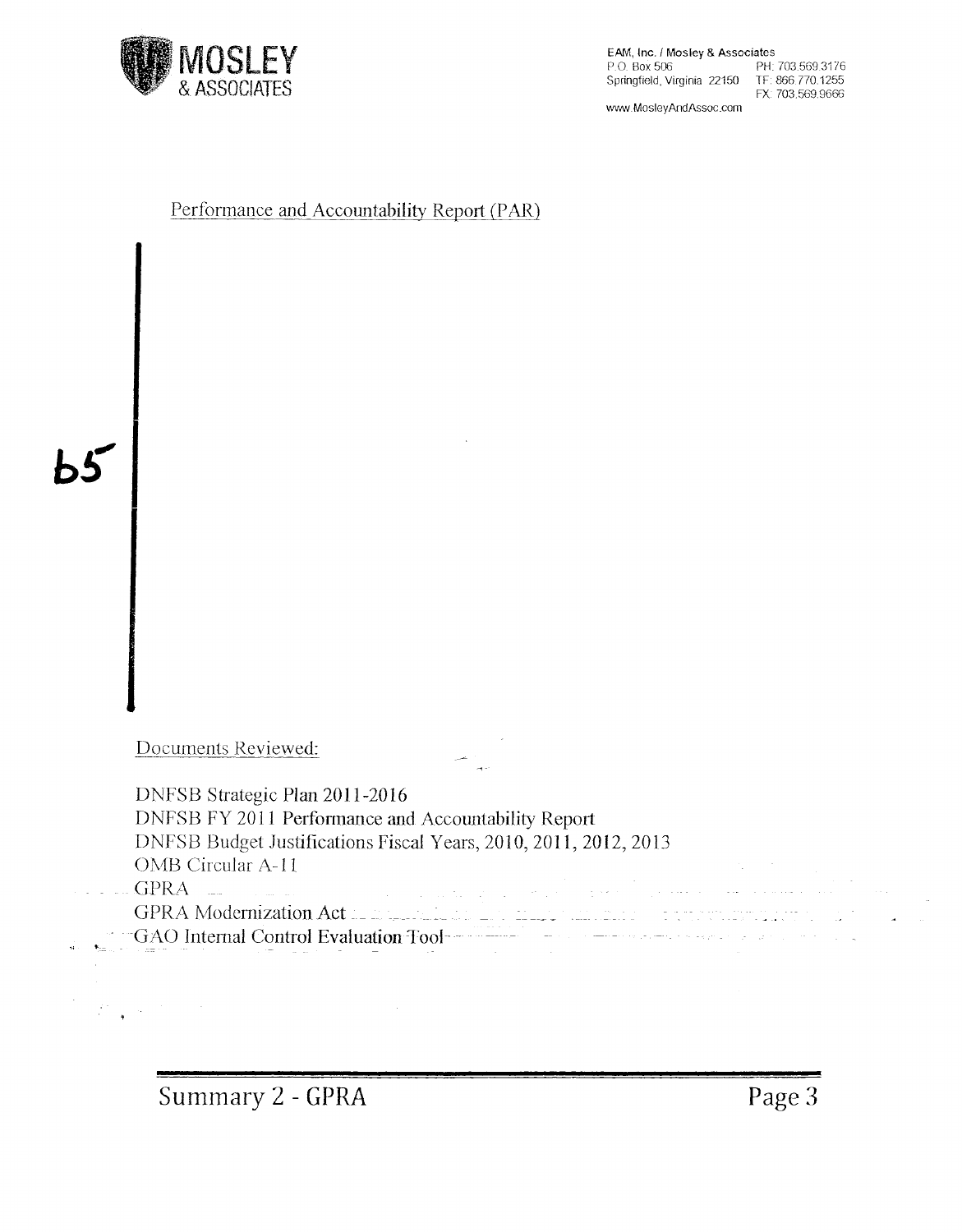![](_page_21_Picture_0.jpeg)

P.O. Box 506 PH: 703.569.3176<br>P.O. Box 506 PH: 703.569.3176 Springfield, Virginia 22150 FX 703 569.9666

www.MosleyAndAssoc.com

**November 8, 2012** 

#### **Risk Assessment of the Activities of the DNFSB Office of General Counsel**

**Purpose:** To summarize our risk assessment of the activities performed by the DNFSB Office of General Counsel.

![](_page_21_Picture_6.jpeg)

**Summary 3 - Office of the General Counsel Page 1** 

'

*I*  **ich Realissances**<br>Nati ,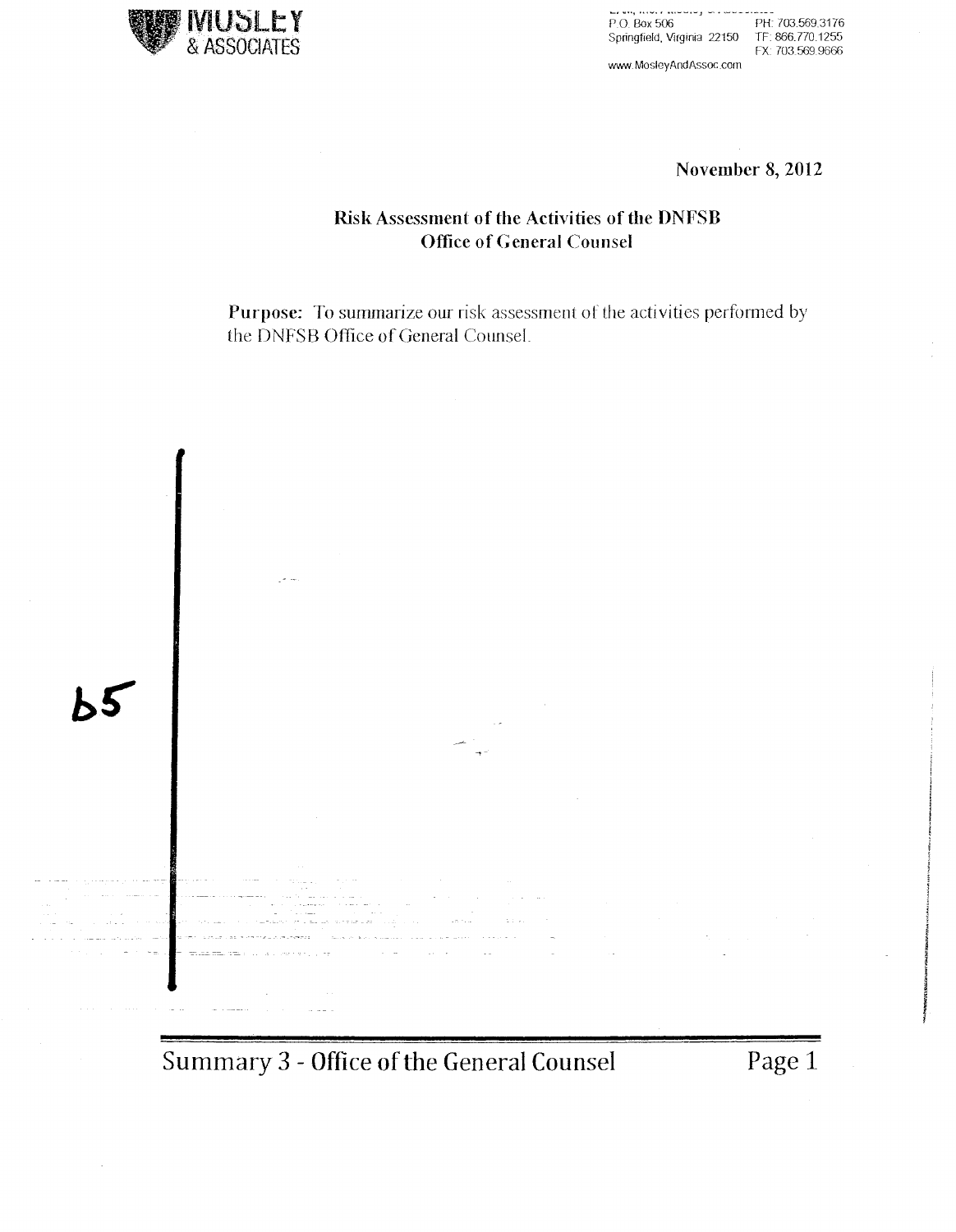![](_page_22_Picture_0.jpeg)

EAM, Inc. / Mosley & Associates<br>P.O. Box 506 PH: PH: 703.569.3176<br>TF: 866.770.1255 Springfield. Virginia 22150 FX: 703.569.9666 www.MosleyAndAssoc.com

 $b<sub>5</sub>$ - - ------- - -~-~-  $\frac{1}{4\pi} \rho_{\rm eff}$  $\bar{x}_{\rm eff}$  ... صامته والمحارب  $\frac{1}{2}$ 

**Summary 3 - Office of the General Counsel Page 2**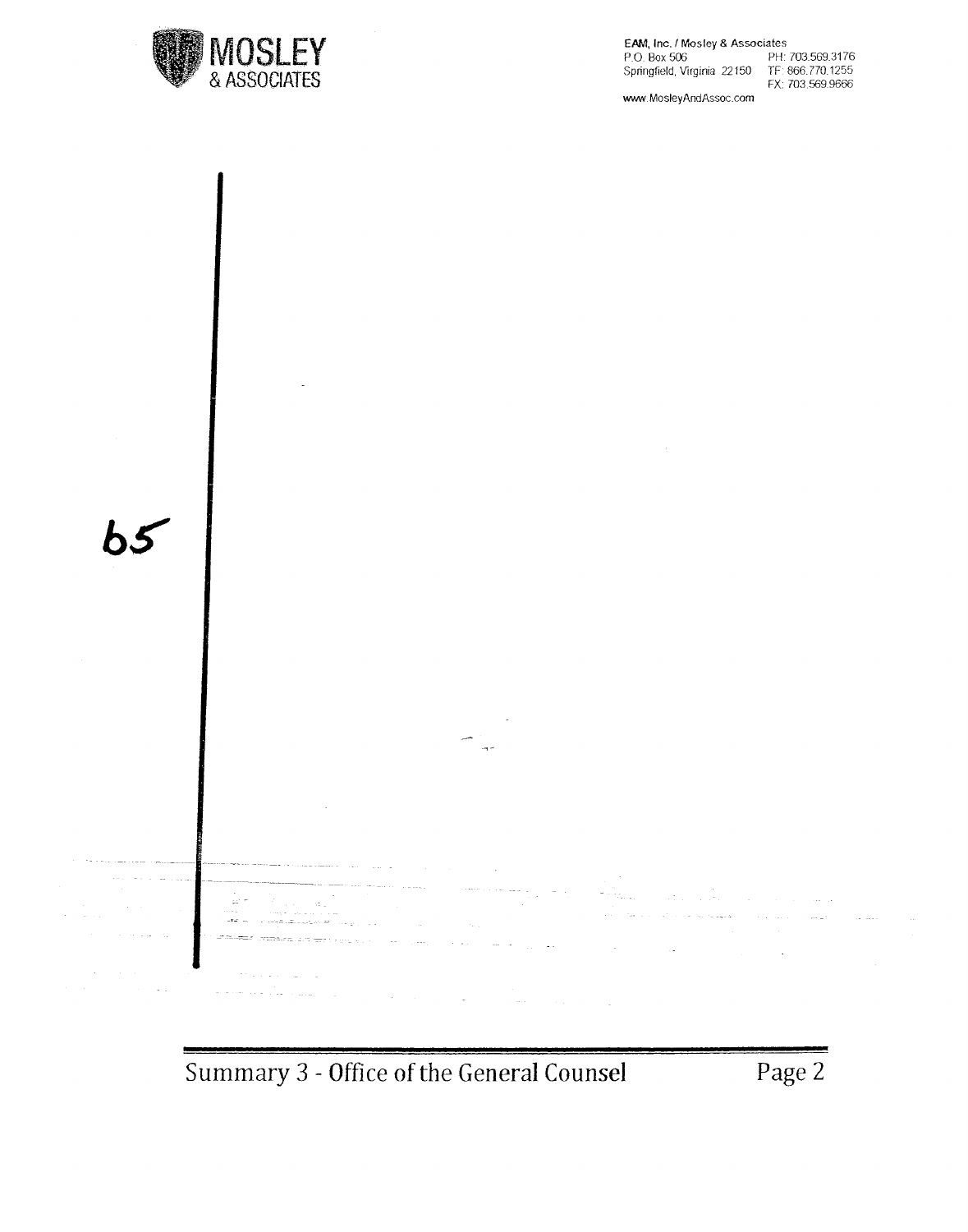![](_page_23_Picture_0.jpeg)

 $\bullet$ 

EAM, Inc./ Mosley & Associates P.O. Box 506 PH: 703.569.3176 Springfield. Virginia 22150 TF: 866 770.1255 FX: 703.569.9666 www.MosleyAndAssoc com

**November 8, 2012** 

#### \ **Risk Assessment of the Policies and Procedures Governing operations at DNFSB**

**Purpose:** To summarize **our** risk assessment of the policies and procedures utilized by DNFSB in **their** daily operations.

 $\mathbb{Z}^n$  $\ddot{\phantom{a}}$ بالأنا القديدة  $\label{eq:3} \mathcal{L} = \mathcal{L} \left( \mathcal{L} \right) \mathcal{L} \left( \mathcal{L} \right) \mathcal{L} \left( \mathcal{L} \right) \mathcal{L} \left( \mathcal{L} \right) \mathcal{L} \left( \mathcal{L} \right) \mathcal{L} \left( \mathcal{L} \right) \mathcal{L} \left( \mathcal{L} \right) \mathcal{L} \left( \mathcal{L} \right) \mathcal{L} \left( \mathcal{L} \right) \mathcal{L} \left( \mathcal{L} \right) \mathcal{L} \left( \mathcal{L} \right) \mathcal{L} \left$ 

Summary 4 - DNFSB Policies and Procedures Page 1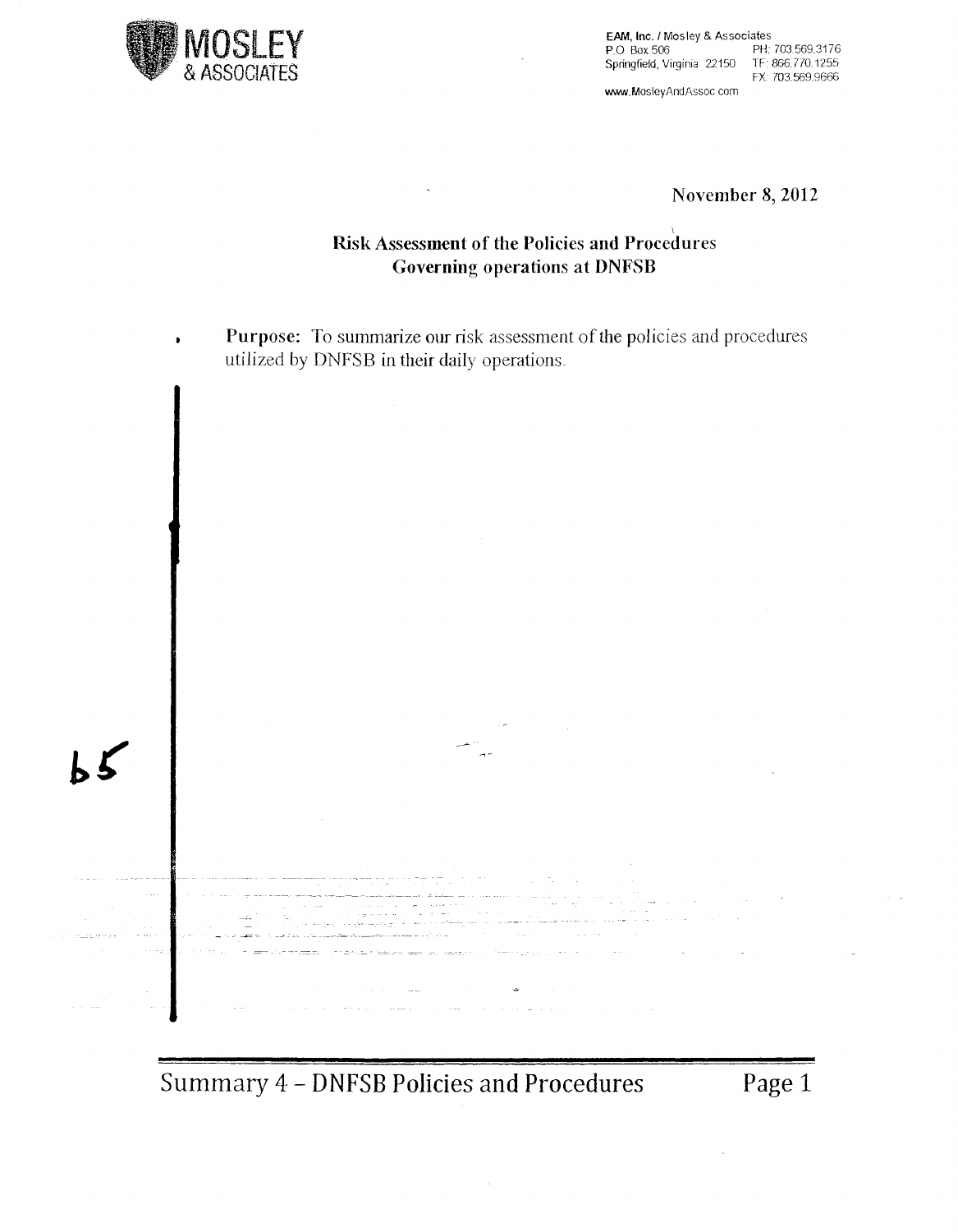![](_page_24_Picture_0.jpeg)

EAM, Inc. / Mosley & Associates<br>P.O. Box 506 PH: PH: 703.569.3176 Springfield, Virginia 22150 TF 866 770.1255 FX 703.569 9666 www. Mosley And Assoc .com

 $\bar{z}$ i postala su su su se del proporto por la proporta del pro . . ... . . . . . 동생이 나온 1<br>140 H an di sebagai kacamatan Sulawa Sulawa Sulawa Sulawa Sulawa Sulawa Sulawa Sulawa Sulawa Sulawa Sulawa Sulawa Su<br>Sulawa Sulawa Sulawa Sulawa Sulawa Sulawa Sulawa Sulawa Sulawa Sulawa Sulawa Sulawa Sulawa Sulawa Sulawa Sulaw  $\mathcal{O}(\frac{1}{2})$  . The mass  $\mathcal{O}(\frac{1}{2})$  is a simple of **College Colle** a (1956)<br>Santa Caracteria (1966) est explorado de la provincia<br>Santa Ca<del>racteria (1966) est</del> est est est esculto de la provincia (1966)  $\bar{\omega}$  . n la  $\sigma_{\rm{max}}$ 

**Summary 4 - DNFSB Policies and Procedures Page 2**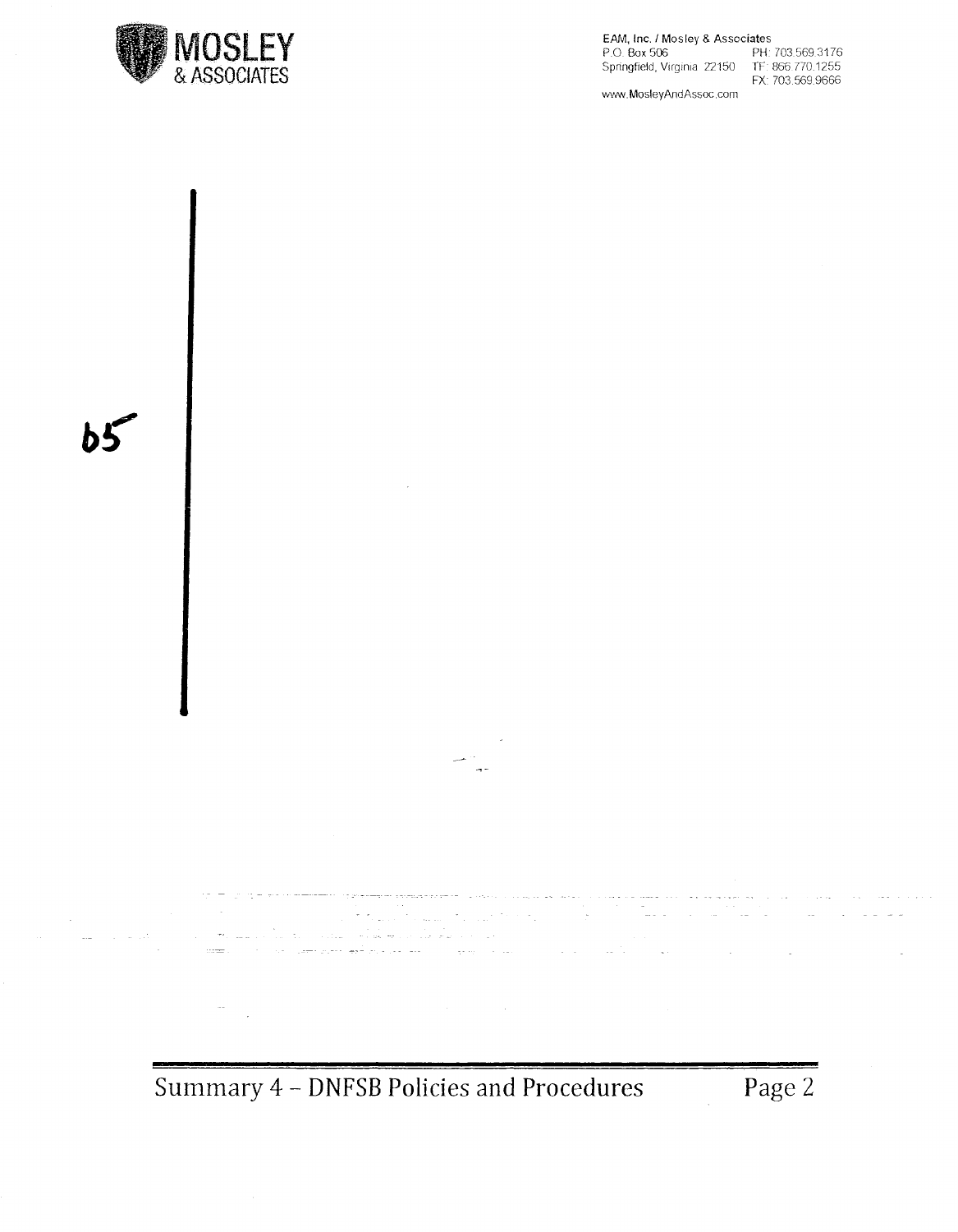![](_page_25_Picture_0.jpeg)

EAM, Inc. / Mosley & Associates<br>P.O. Box 506 PH: 703.569.3176 P 0. Box 506 PH: 703.569.3176 Springfield. Virginia 22150 TF: 866.770 1255

FX: 703.569.9666

www.MosleyAndAssoc.com

November 8, 2012

#### Risk Assessment of DNFSB Succession Planning

Purpose: To summarize our risk assessment of DNFSB succession planning.

Office of Personnel Management (OPM) Guidance: OPM has a number of guides to assist Executive Branch agencies. These guides emphasize that:

1. Succession planning is a systematic approach to:

- Building a leadership pipeline pool to ensure leadership continuity
- Developing potential successors in ways that best fit their strengths

• Identifying the best candidates for categories of positions Concentrating resources on talent development yields a greater return on investment

2. Succession planning recognizes that some jobs are the lifeblood of the organization and too critical to be left vacant or filled by any but the best qualified persons. Effectively done, succession planning is critical to mission success and creates an effective process for recognizing, developing, and retaining top leadership talent

Summary 5 - DNFSB Succession Planning Page 1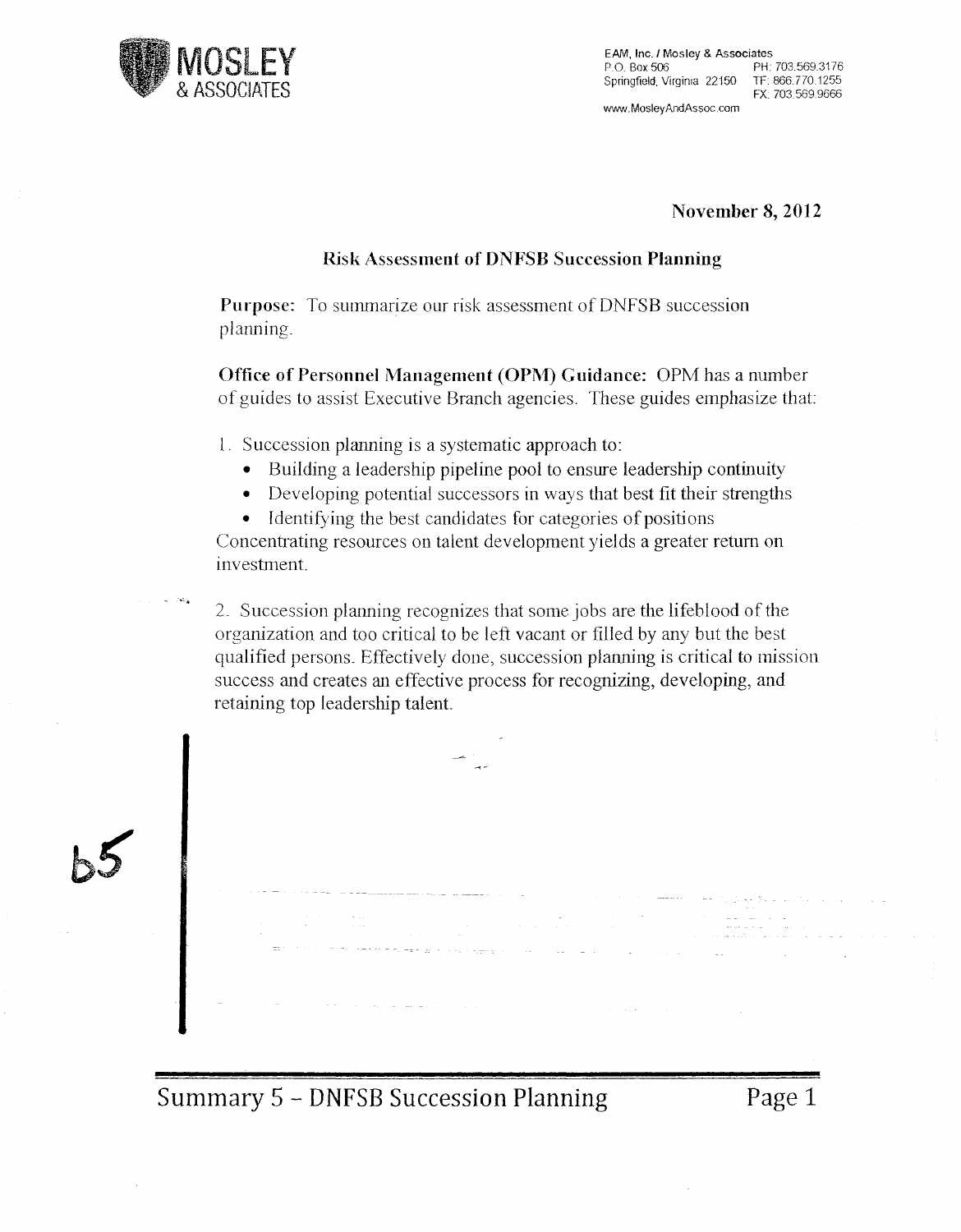![](_page_26_Picture_0.jpeg)

EAM, Inc. f Mosley & Associates P.O. Box 506 PH: 703.569.3176<br>Springfield, Virginia 22150 TF: 866.770.1255 Springfield, Virginia 22150 FX: 703.569.9666

www.MosleyAndAssoc.com

Eligible to Retire in CY 2012

| Nuclear Materials Processing & Stabilization group | 36%   |
|----------------------------------------------------|-------|
| Nuclear Facility Design $&$ Infrastructure group   | 29%   |
| Nuclear Weapons Programs group                     | $9\%$ |
| Nuclear Programs Analysis                          | $7\%$ |

New Employees Hired in FY201 l/EY2012

| Nuclear Materials Processing & Stabilization group | 36% |
|----------------------------------------------------|-----|
| Nuclear Facility Design & Infrastructure group     | 19% |
| Nuclear Weapons Programs group                     | 18% |
| Nuclear Programs Analysis                          | 20% |

an (1966) (1966)<br>Santa Amerikaanse partikul

 $b5$ 

Summary 5 - **DNFSB** Succession **Planning** Page2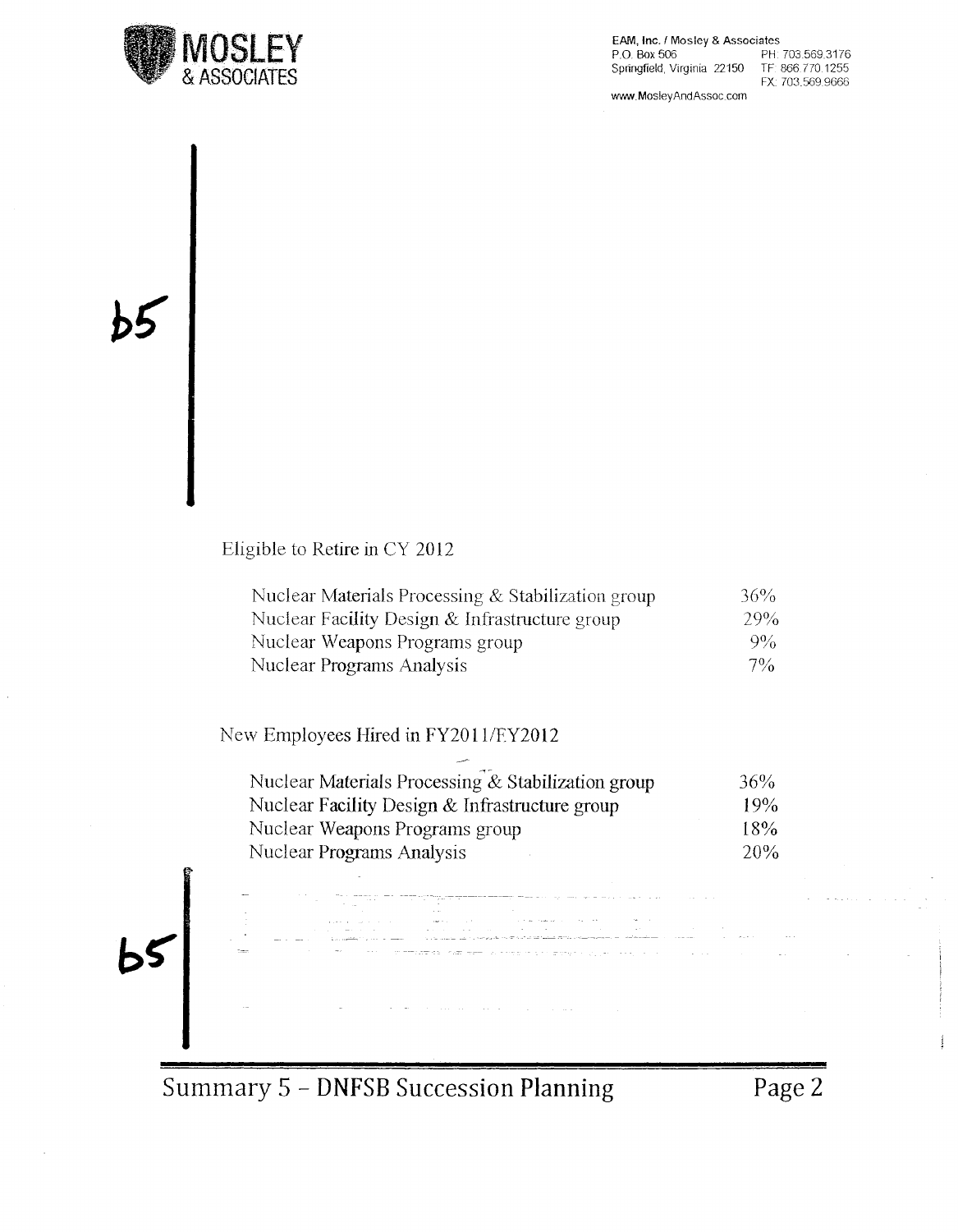![](_page_27_Picture_0.jpeg)

EAM, Inc. / Mosley & Associates<br>P.O. Box 506 PH:

Springfield, Virginia 22150.

PH: 703.569.3176<br>TF: 866.770.1255 FX: 703.569.9666

www.MosleyAndAssoc com

الدائكت

![](_page_27_Figure_6.jpeg)

 $\mathcal{A}^{\mathcal{A}}$  , and  $\mathcal{A}^{\mathcal{A}}$ 

 $\beta = \beta - \alpha - \alpha$ 

and Co

 $\sim$ 

 $\sim$   $\sim$ 

 $\mathcal{V}_{\text{max}}$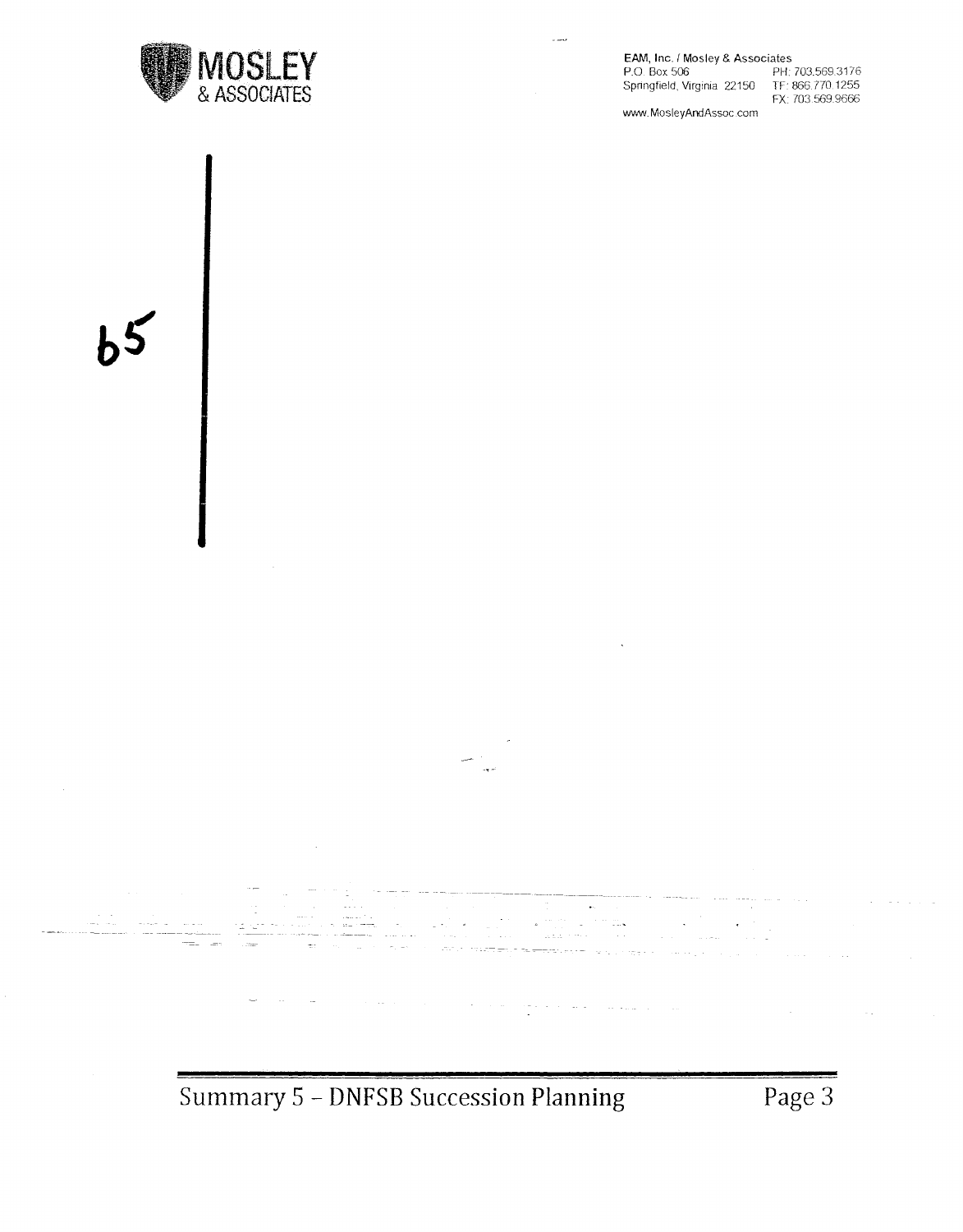![](_page_28_Picture_0.jpeg)

EAM, Inc. / Mosley & Associates<br>P.O. Box 506 PH: PH: 703,569.3176<br>TF: 866.770.1255 Springfield, Virginia 22150 FX: 703.569.9666 \_ www.MosleyAndAssoc.com

November 8, 2012

#### Risk Assessment of DNFSB Workload Planning Office of the Technical Director

Purpose: To summarize our risk assessment of the DNFSB's technical workload planning process.

![](_page_28_Picture_5.jpeg)

Summary 6 - Technical Workload Planning Page 1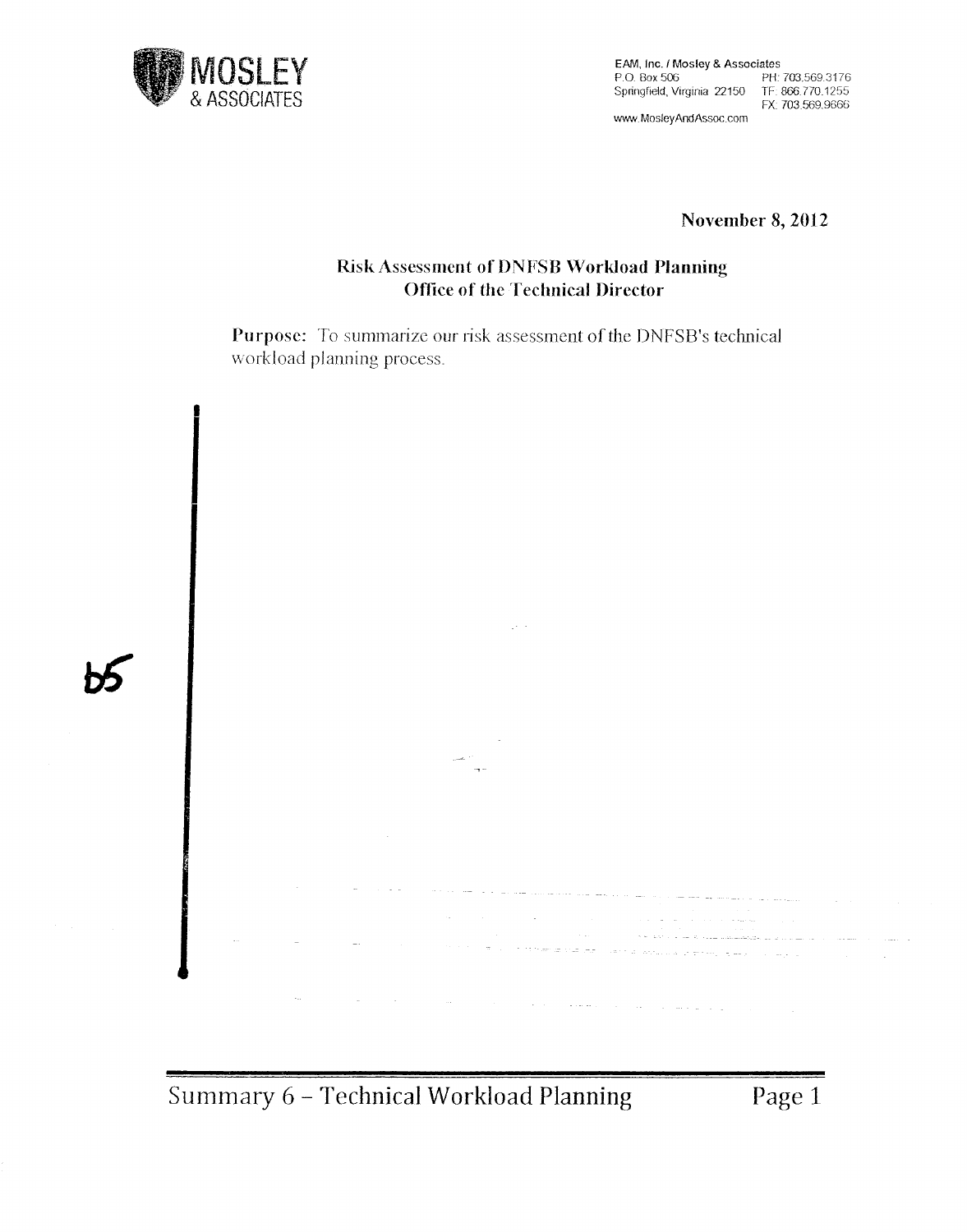![](_page_29_Picture_0.jpeg)

#### EAM, Inc. / Mosley & Associates<br>P.O. Box 506 PH:

Springfield, Virginia 22150

 $\bar{Y}$ 

PH: 703,569.3176<br>TF: 866,770.1255 FX: 703 569.9666

www.MosleyAndAssoc.com

![](_page_29_Figure_5.jpeg)

Summary 6 - Technical Workload Planning Page 2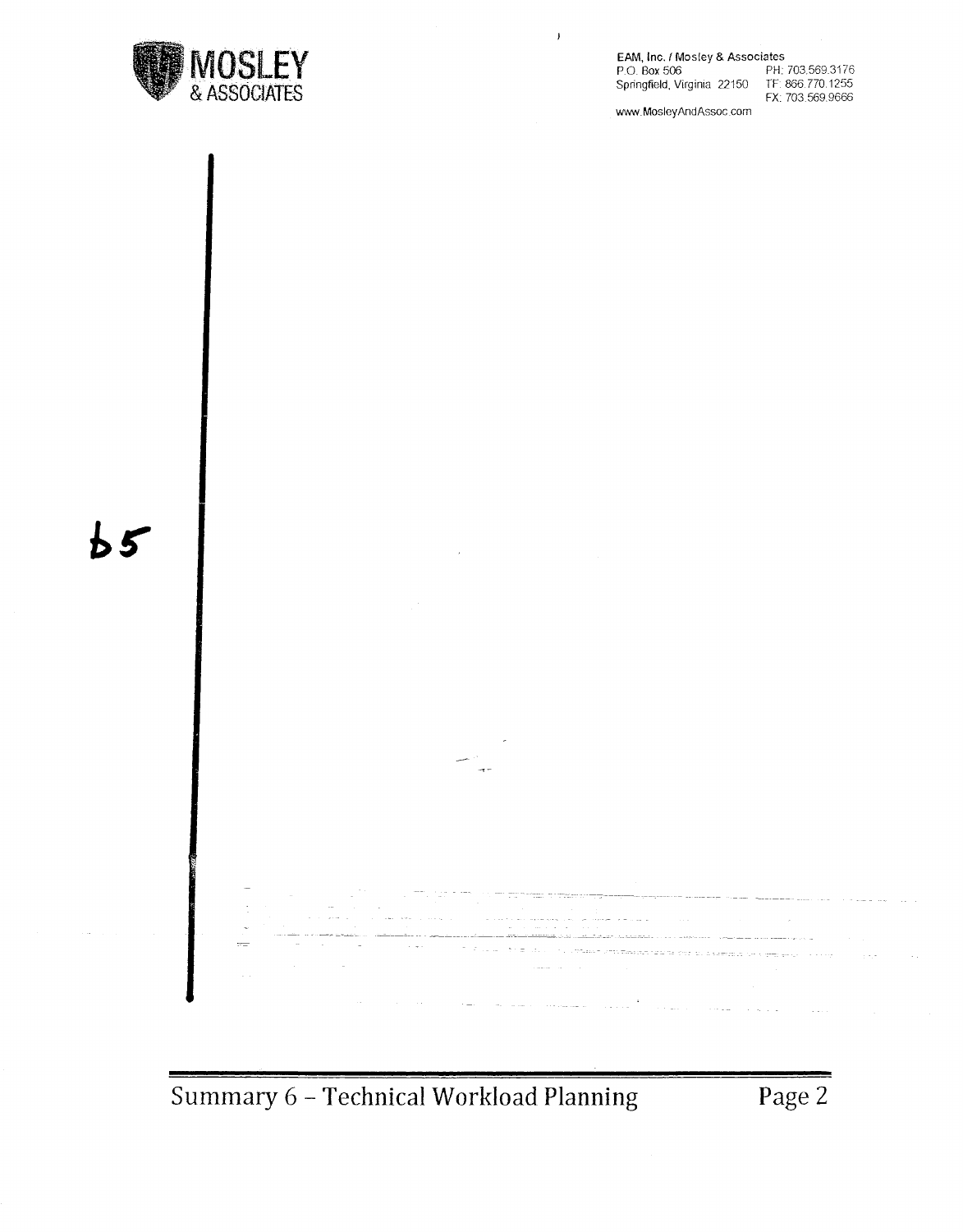![](_page_30_Picture_0.jpeg)

EAM, Inc. / Mosley & Associates<br>P.O. Box 506 PH:

Springfield, Virginia 22150

PH: 703.569.3176<br>TF: 866.770.1255 FX: 703.569.9666

www.MosleyAndAssoc.com

![](_page_30_Figure_5.jpeg)

**Summary 6 - Technical Workload Planning Page 3**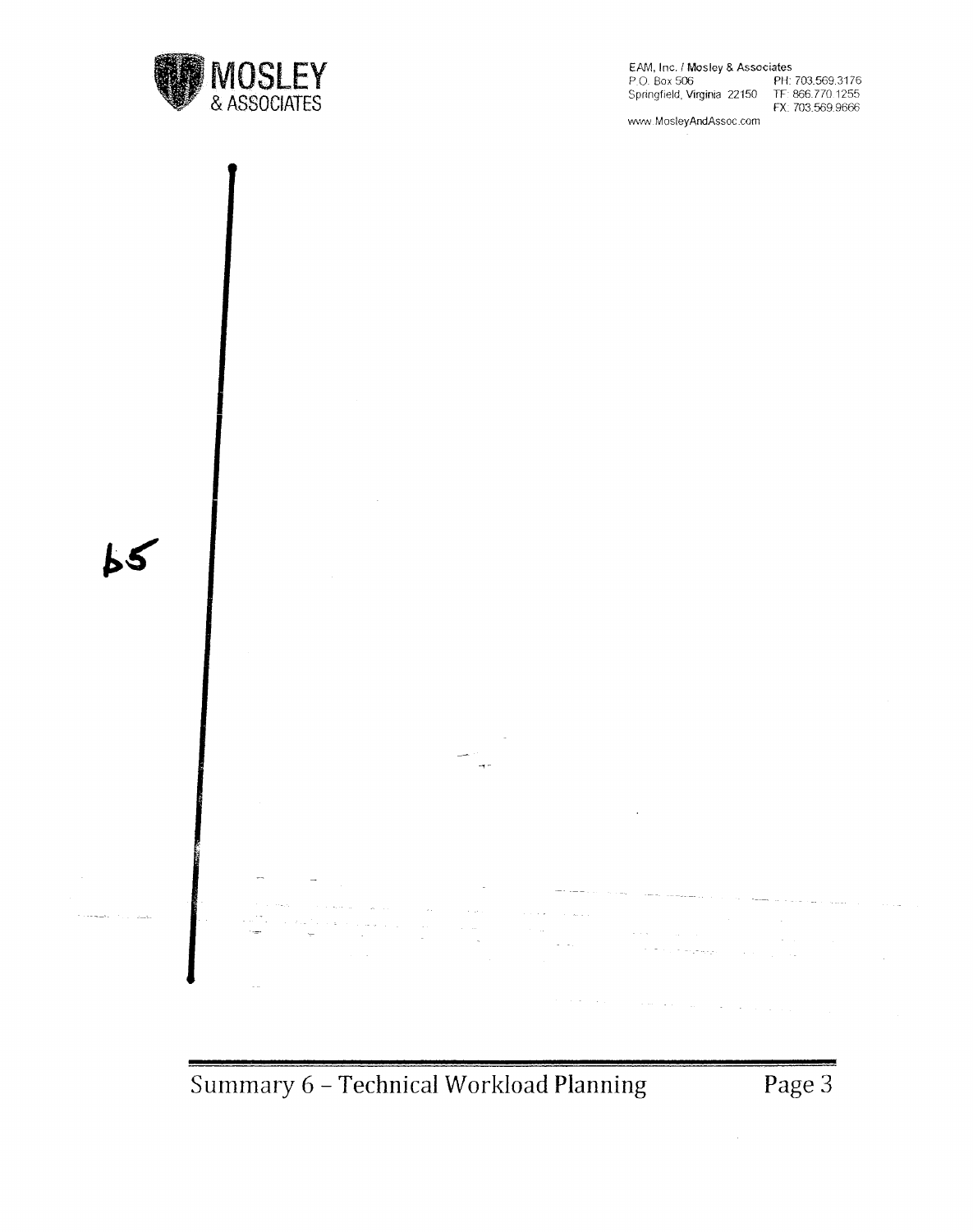![](_page_31_Picture_0.jpeg)

EAM, Inc. / Mosley & Associates<br>P.O. Box 506 PH: Springfield, Virginia 22150

PH: 703.569.3176 TF: 866.770.1255<br>FX: 703.569.9666

www.MosleyAndAssoc.com

![](_page_31_Figure_4.jpeg)

**Summary 6 -Technical Workload Planning Page4**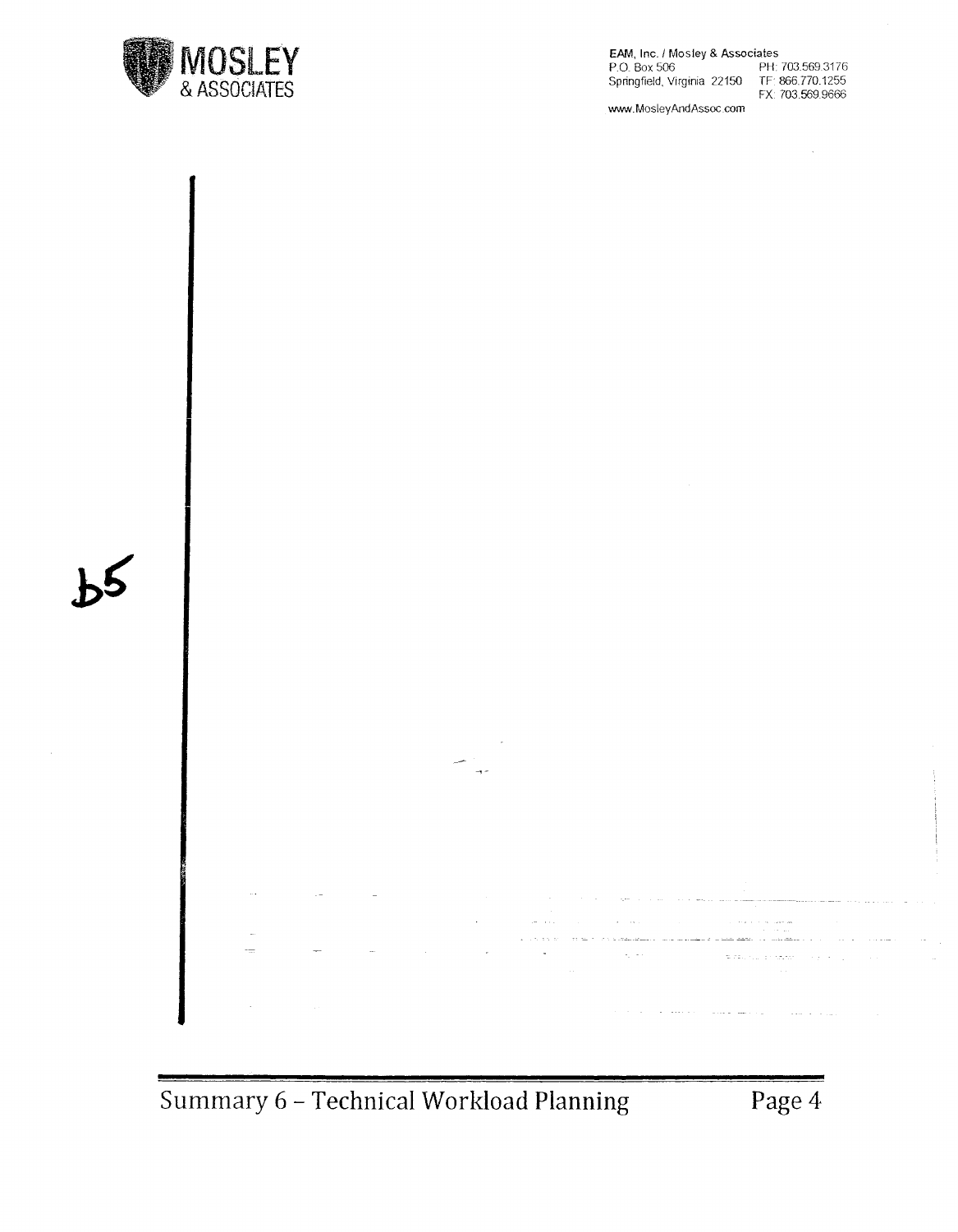![](_page_32_Picture_0.jpeg)

 $\hat{\boldsymbol{\beta}}$ 

 $\ddot{\phantom{0}}$ 

EAM, Inc. I Mosley & Associates P.O. Box 506 PH: 703.569.3176 Springfield, Virginia 22150 TF: 866.770.1255 FX: 703.569.9666

www.MosleyAndAssoc.com

 $\bar{A}$ 

# $\overline{b}$

 $\sim$ 

 $\sim$   $\sim$ 

 $\omega_{\rm{max}}$  .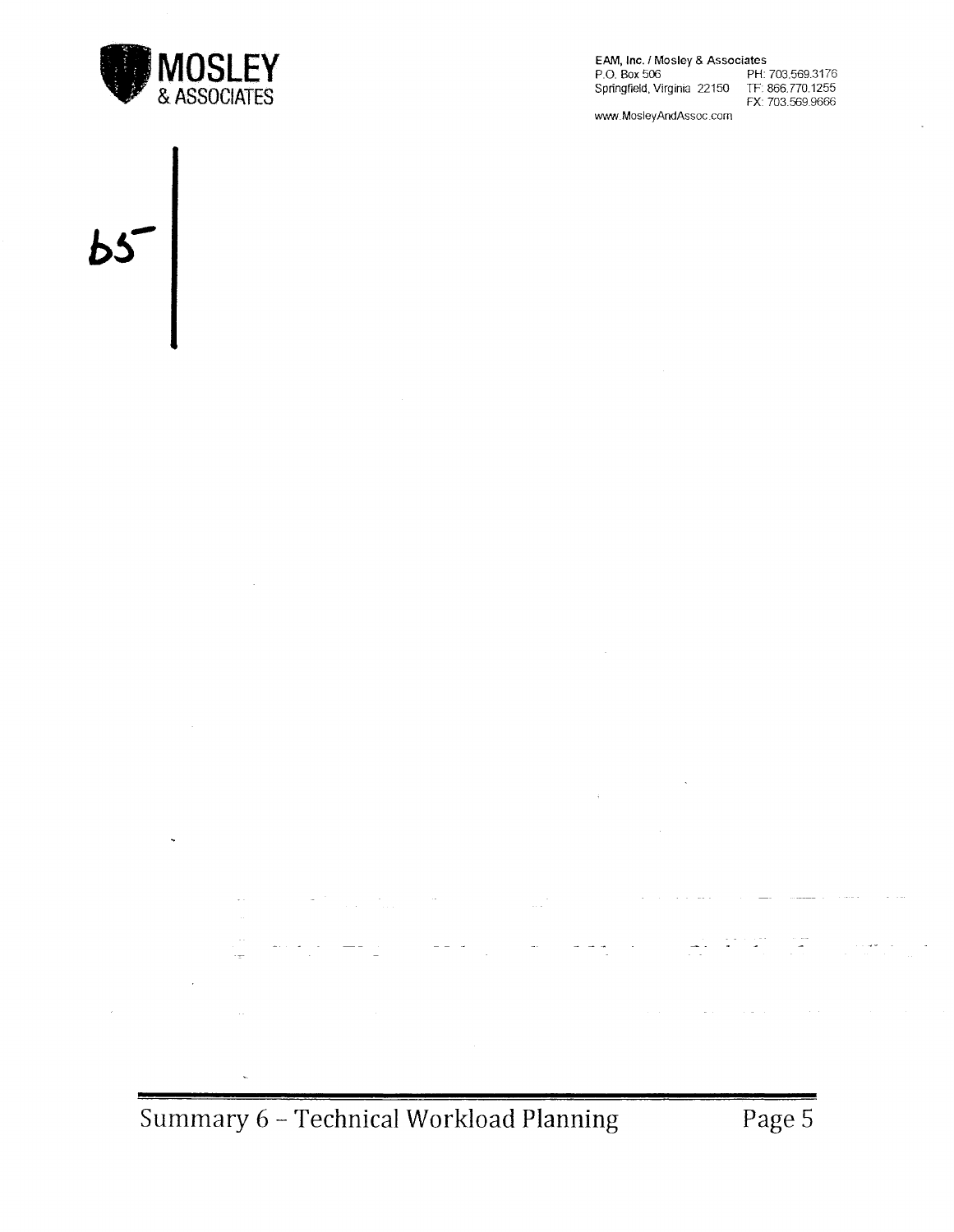![](_page_33_Picture_0.jpeg)

P.O. Box 506<br>P.O. Box 506 PH: 703.569.3176<br>Springfield, Virginia 22150 TF: 866.770.1255 EX ASSOCIATES **Springfield, Virginia 22150** TF: 866.770.1255<br>FX: 703.569.9666 FX: 703.569 9666 www.MosleyAndAssoc.com

**November 8, 2012** 

#### **Risk Assessment of the Recommendation and Commitment Tracking Systems QfDNFSB**

**Purpose:** To summarize our risk assessment of the recommendation and commitment tracking systems of DNFSB.

![](_page_33_Picture_5.jpeg)

**Summary 7 Commitment Tracking System Page 1** 

للسلافة وتقعسطا ساميان والمتقسرة هراما والعرضات  $\bar{\psi}$ 

 $\hat{f}^{(1)}_{\rm{max}}$  and  $\hat{f}^{(2)}_{\rm{max}}$  and  $\hat{f}^{(3)}_{\rm{max}}$  and  $\hat{f}^{(4)}_{\rm{max}}$  $\sim 10^6$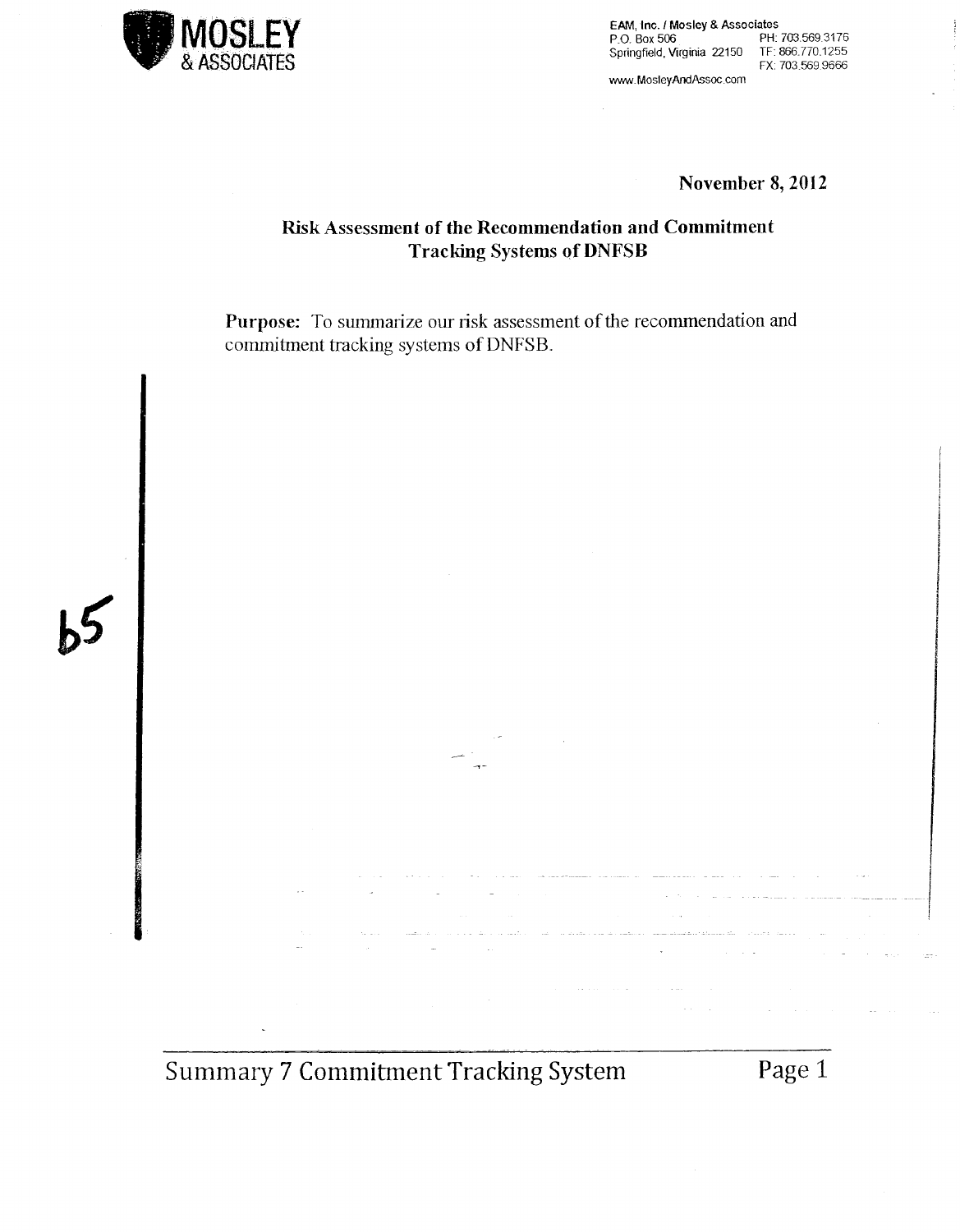![](_page_34_Picture_0.jpeg)

 $b<sup>5</sup>$ 

**EM'I,** Inc. f Mosley & Associates P.O. Box 506 PH: 703.569.3176 Springfield, Virginia 22150 TF: 866.770.1255<br>FX: 703.569.9666

www.MosleyAndAssoc.com

![](_page_34_Figure_3.jpeg)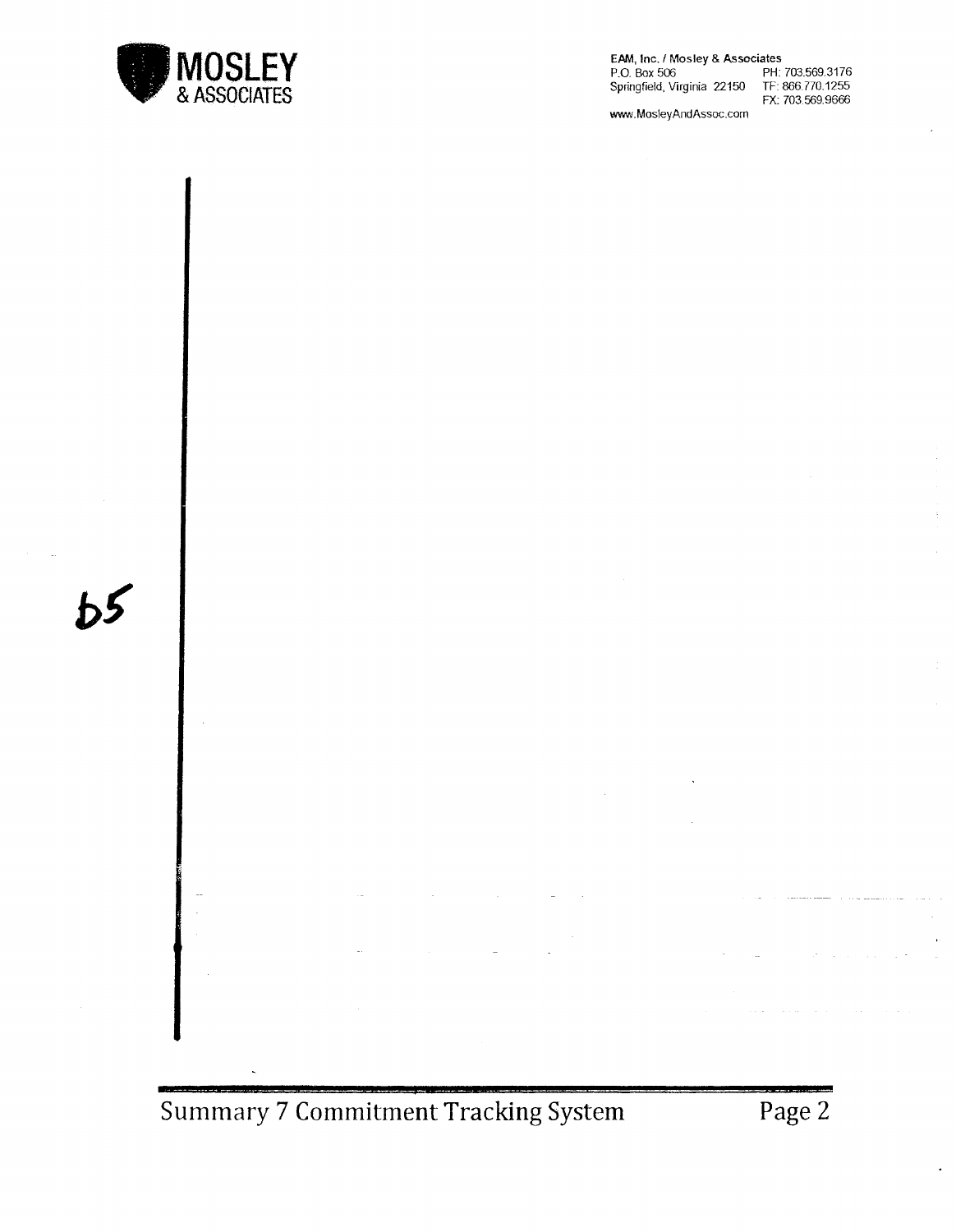![](_page_35_Picture_0.jpeg)

EAM, Inc./ Mosley & Associates P.O. Box 506 PH: 703.569.3176 Springfield, Virginia 22150 TF: 866.770.1255 FX: 703.569.9666

www.MosleyAndAssoc.com

![](_page_35_Figure_3.jpeg)

**Summary 7 Commitment Tracking System Page 3**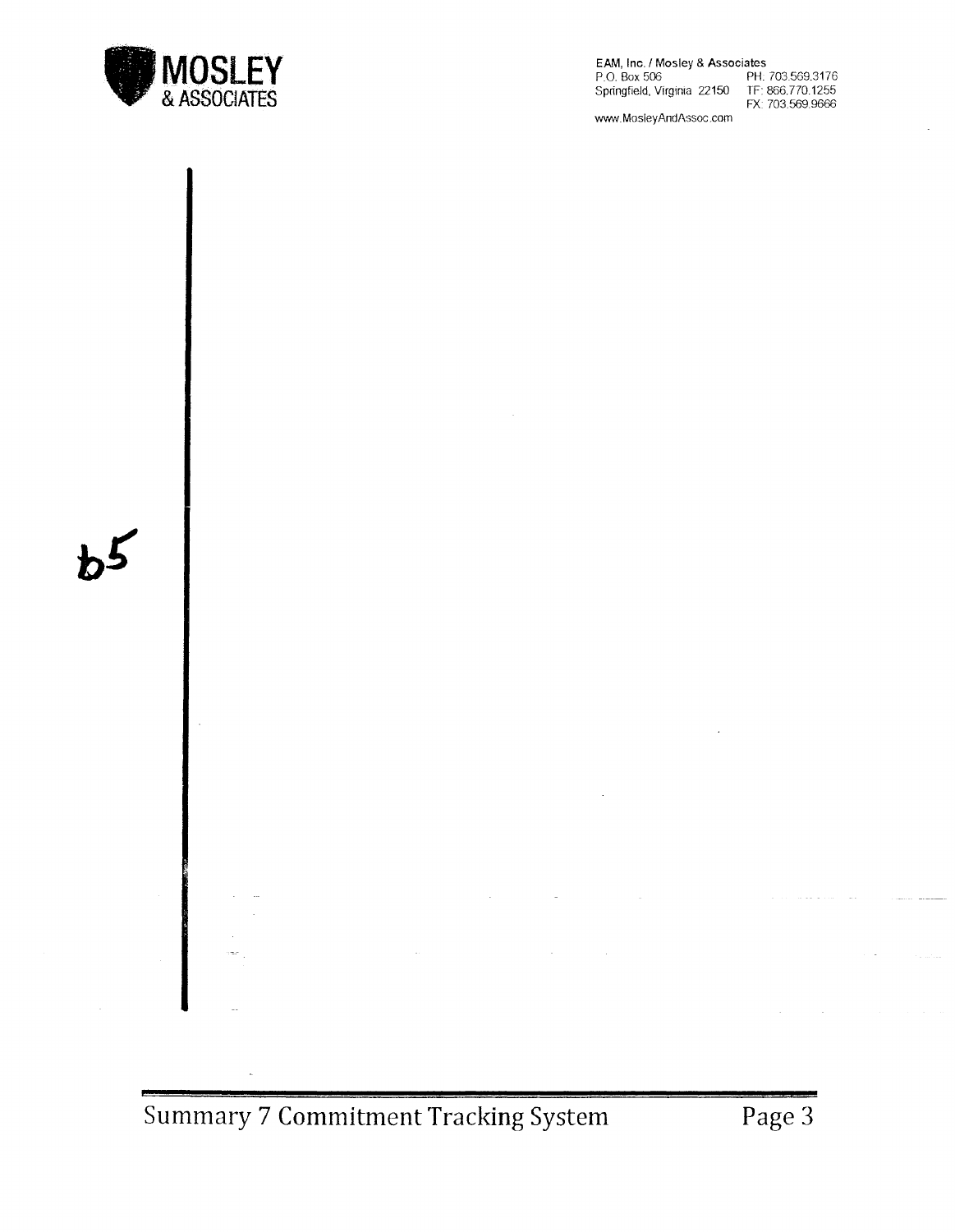![](_page_36_Picture_0.jpeg)

EAM, Inc. / Mosley & Associates<br>P.O. Box 506 PH: 703.569.3176 P.O. Box 506 PH: 703.569.3176 Springfield, Virginia 22150 TF: 866.770.1255 FX: 703.569.9666

www.MosleyAndAssoc.com

November 8, 2012

#### RiskAssessment of the DNFSB Technical Information Management Systems

Purpose: To summarize our risk assessment of the DNFSB's information management activities in support of the Office of Technical Director.

#### GAO Standards of Internal Control:

- For an entity to run and control its operations, it must have relevant, reliable, and timely communications relating to internal as well as external events.
- Program managers need both operational and financial data to determine whether they are meeting their agencies' strategic and annual performance plans and meeting their goals for accountability for effective and efficient use of resources.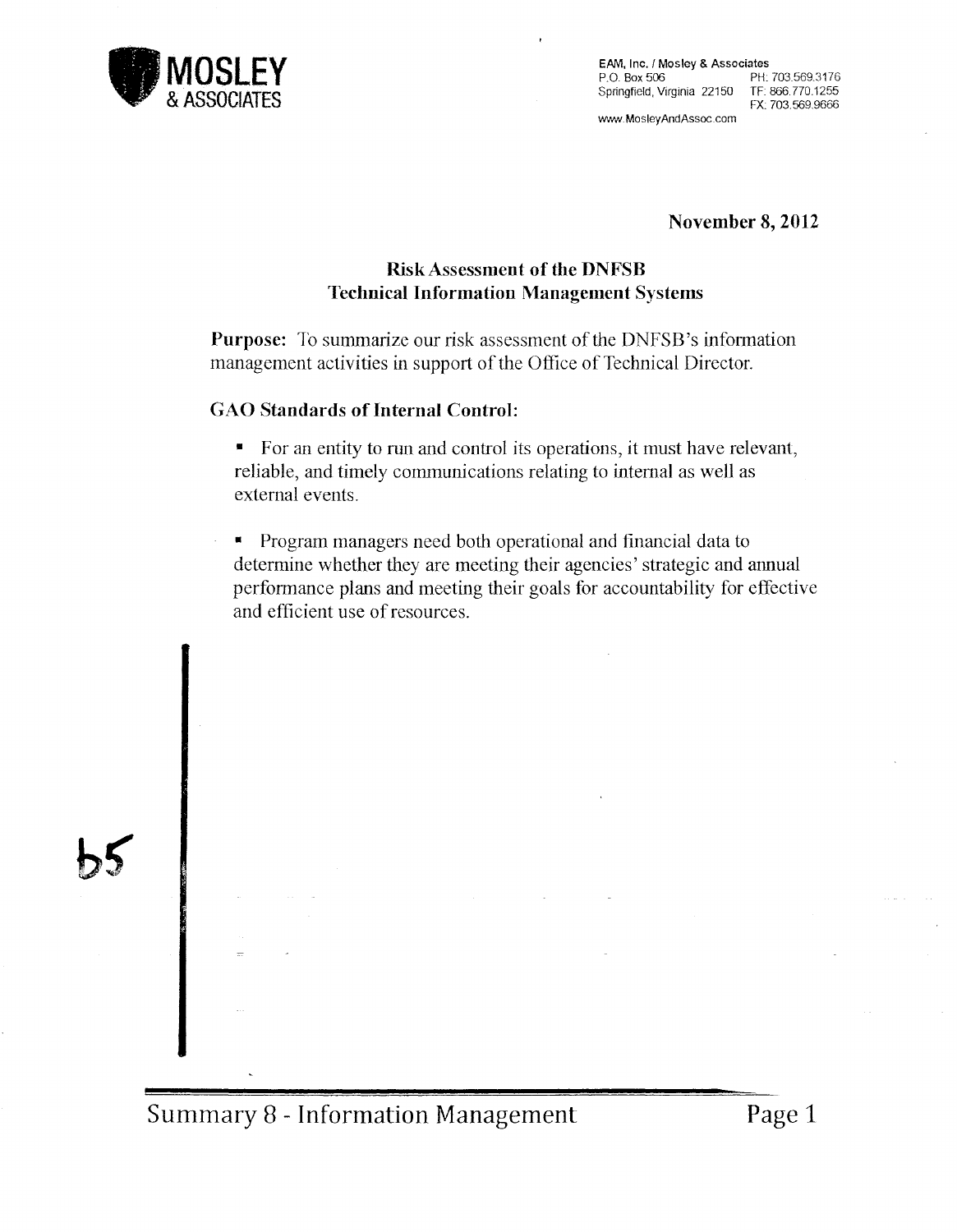![](_page_37_Picture_0.jpeg)

EAM, Inc. I Mosley & Associates P.O. Box 506 PH: 703.569.3176 Springfield, Virginia 22150 TF: 866.770.1255

FX: 703.569.9666

www.MosleyAndAssoc.com

![](_page_37_Figure_4.jpeg)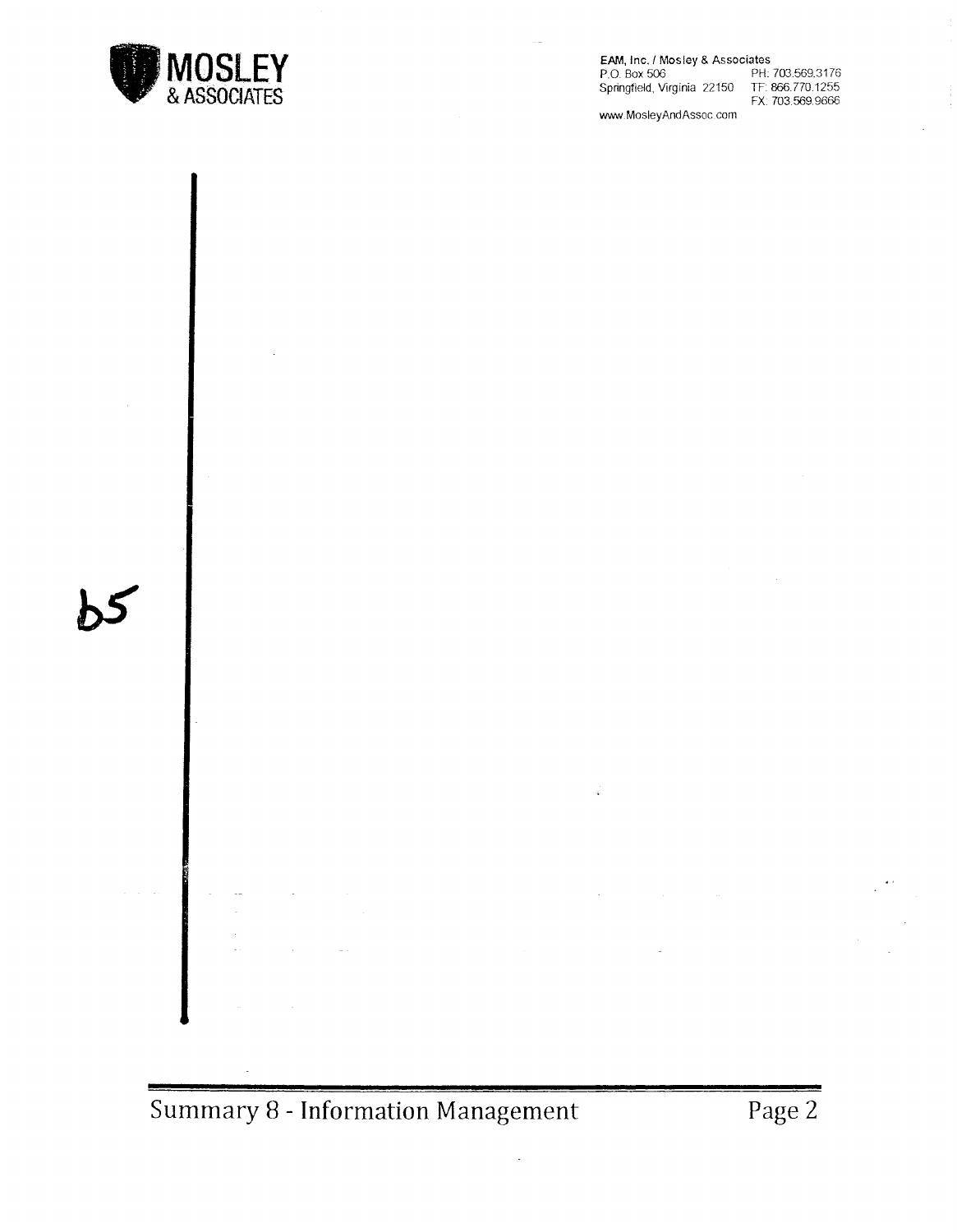![](_page_38_Picture_0.jpeg)

EAM, Inc. / Mosley & Associates<br>P.O. Box 506 PH. PH: 703,569.3176<br>TF: 866.770,1255 Springfield, Virginia 22150 FX: 703.569.9666

www.MosleyAndAssoc.com

![](_page_38_Figure_3.jpeg)

**Summary 8 - Information Management**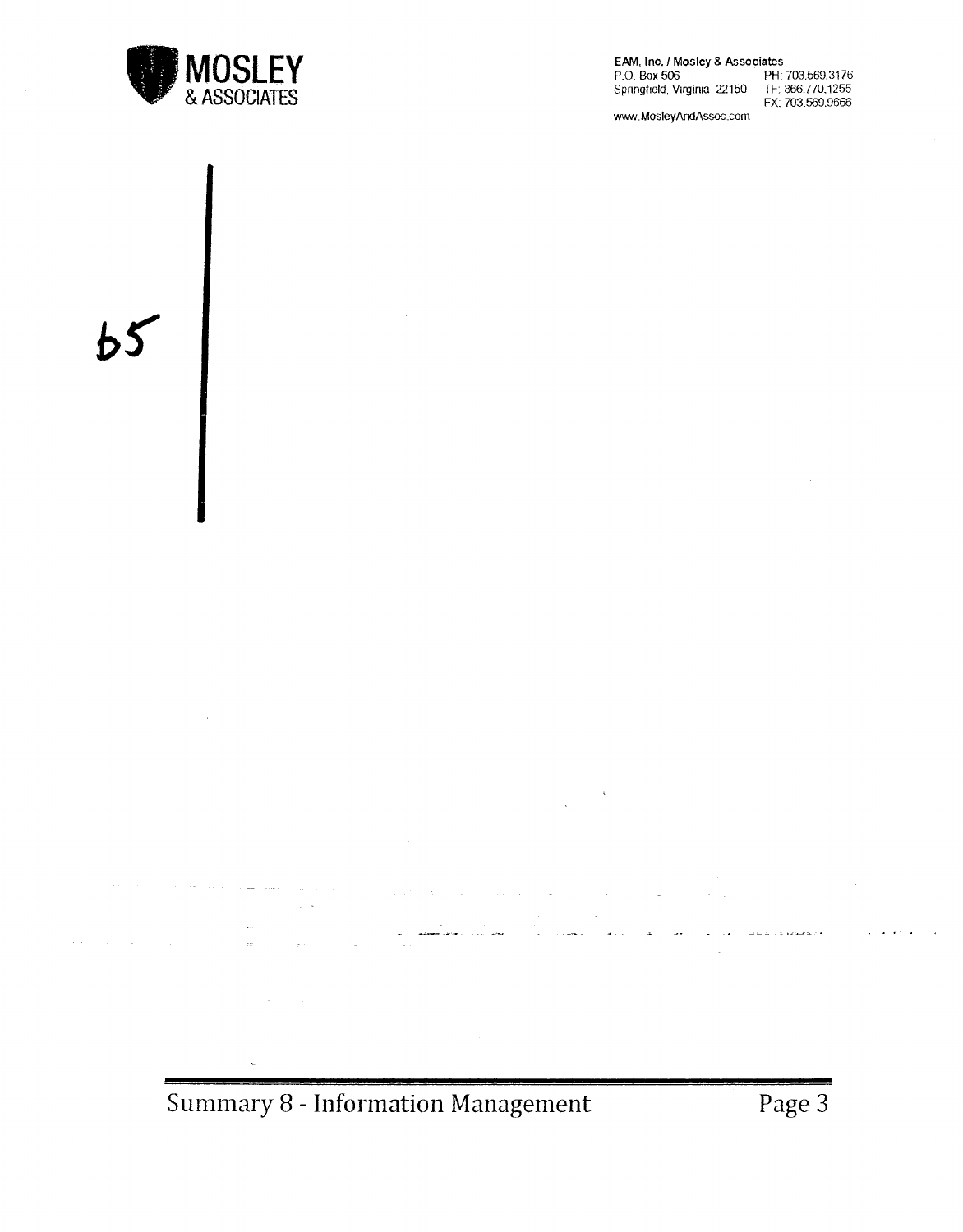![](_page_39_Picture_0.jpeg)

EAM, Inc. / Mosley & Associates<br>P.O. Box 506 PH: 703.569.3176 P.O. Box 506 PH: 703569.3176 Springfield. Virginia 22150 TF: 866.770.1255 FX: 703 569.9666

www.MosleyAndAssoc.com

**November 8, 2012** 

#### **Risk Assessment of the Timeliness of DNFSB Technical Reports**

 $\ddot{\phantom{0}}$ 

**Purpose:** To summarize our risk assessment of the timeliness of issuing technical reports.

**Summary 9 - Timeliness of Technical Reports Page 1**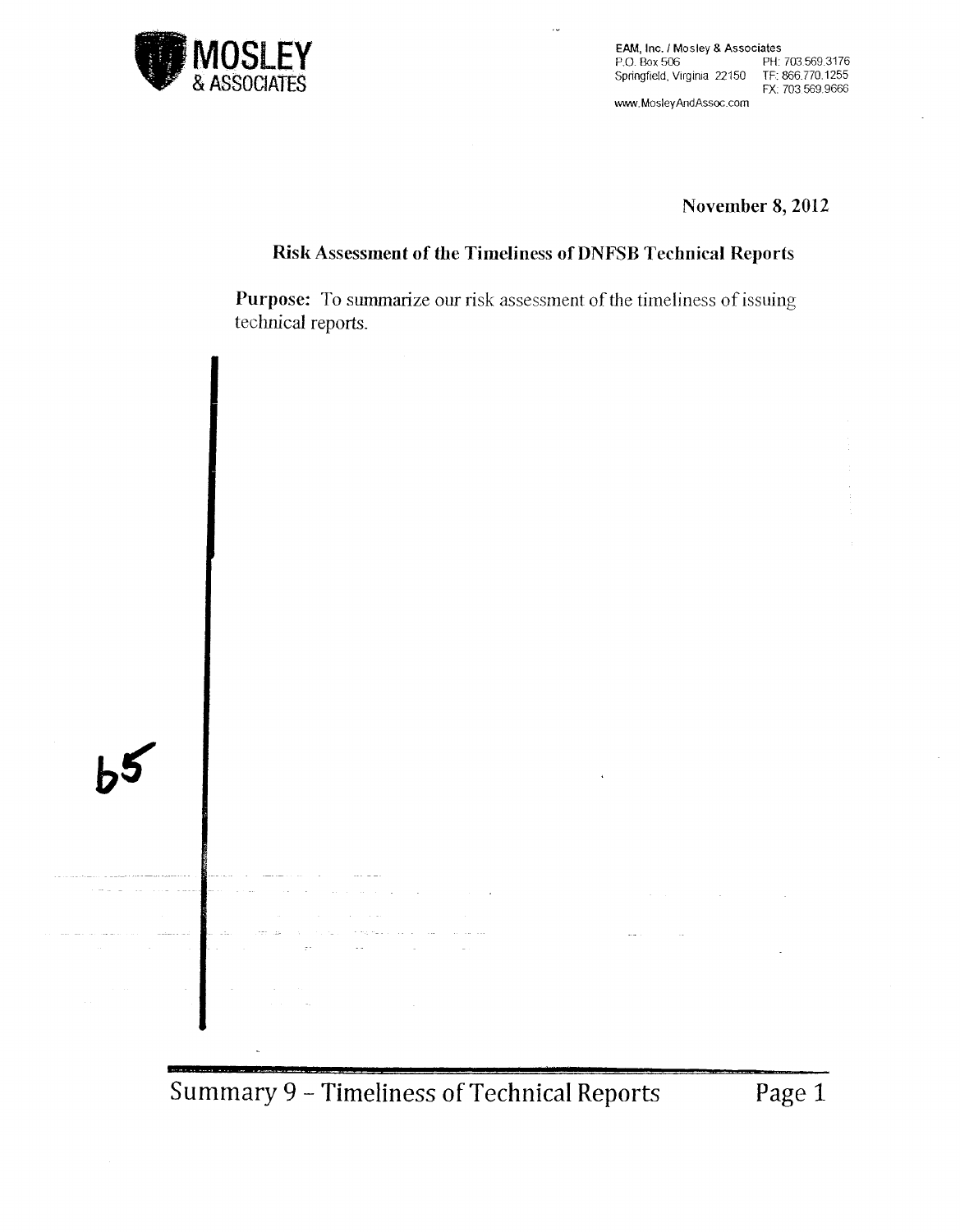![](_page_40_Picture_0.jpeg)

الهبو وممتع والمتحادث

EAM, Inc. / Mosley & Associates<br>P.O. Box 506 PH: PH: 703.569.3176<br>TF: 866.770.1255 Springfield, Virginia 22150 FX: 703.569.9666

www.MosleyAndAssoc.com

 $\sim \sim \sim 100 \text{ Hz}$ 

**Summary 9 - Timeliness of Technical Reports Page 2** 

 $\sim 10^{11}$ 

kan a sa sa

أدعان يرديني المستعملات

 $\sim$  44  $\sim$   $\sim$   $\sim$   $\sim$ 

 $\omega_{\rm{eff}}$  ,  $\omega_{\rm{eff}}$  and

and the same frequent

line (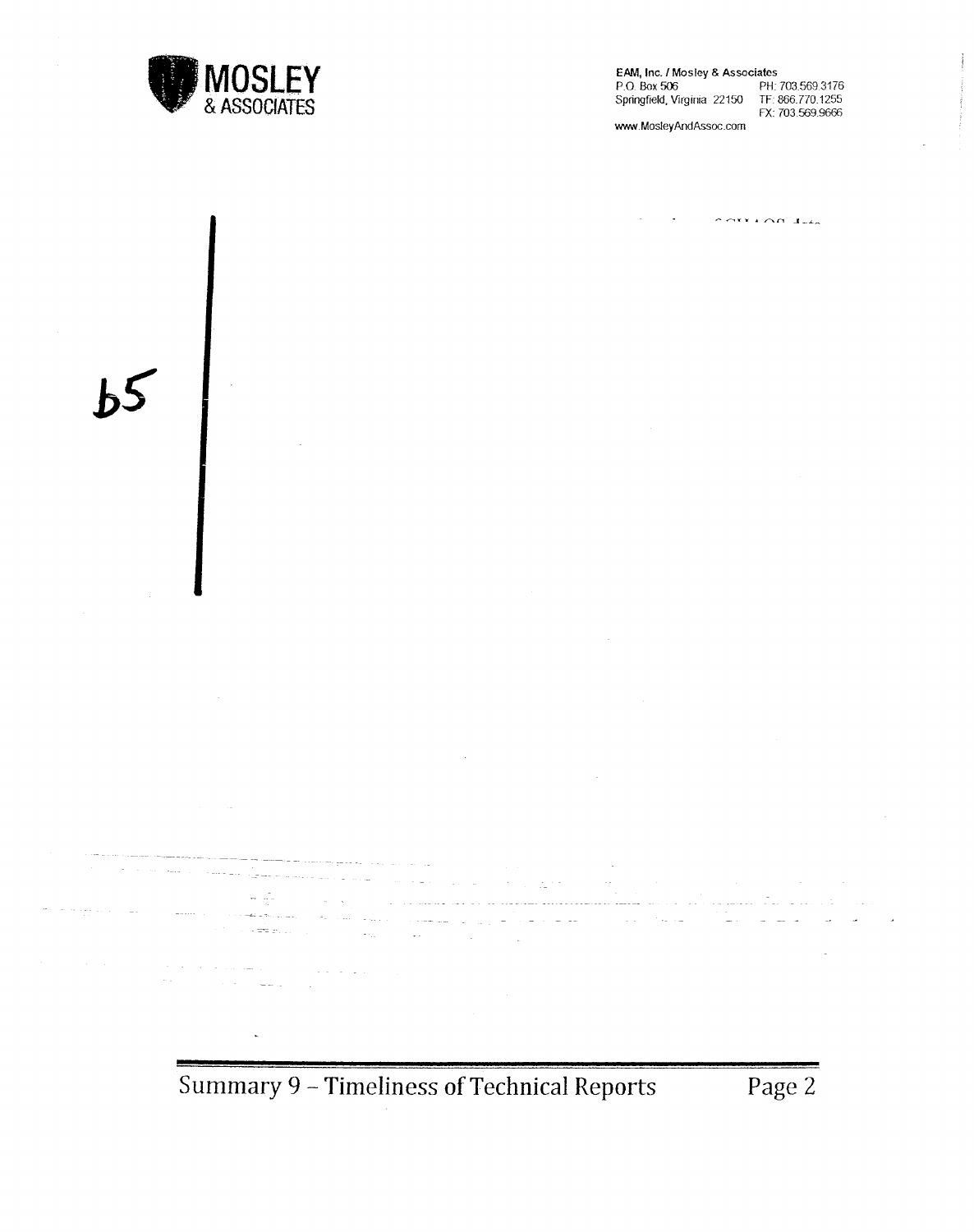![](_page_41_Picture_0.jpeg)

EAM, Inc. / Mosley & Associates<br>P.O. Box 506 PH: Springfield. Virginia 22150 TF: 866.770.1255

PH: 703.569.3176 FX: 703.569.9666

www.MosleyAndAssoc.com

**November 8, 2012** 

#### **Risk Assessment of the Activities of the DNFSB Office of the General Manager Human Resources**

**Purpose:** To summarize our risk assessment of the activities performed by the DNFSB Office of the General Manager-Human Resources

![](_page_41_Figure_7.jpeg)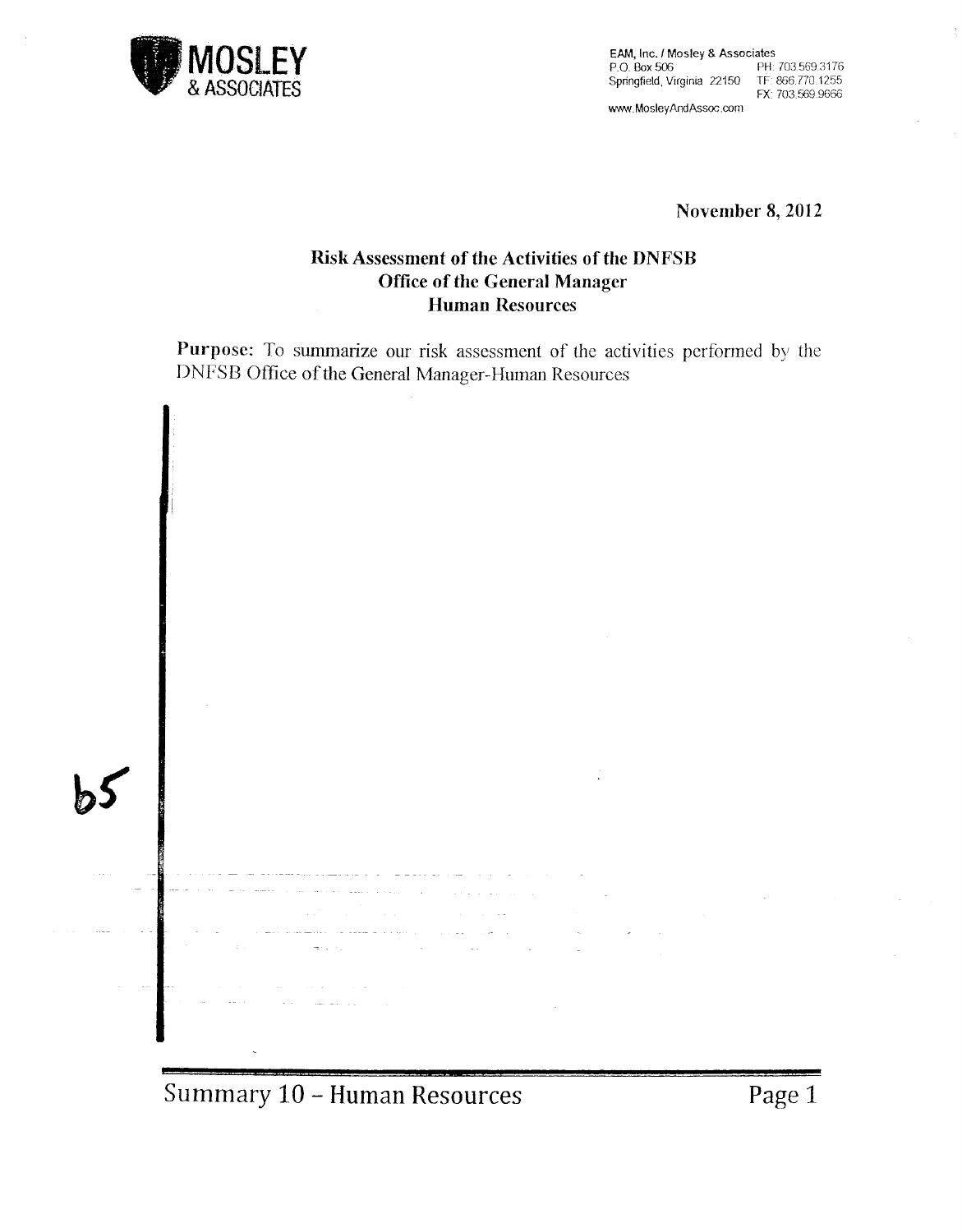![](_page_42_Picture_0.jpeg)

EAM, Inc. / Mosley & Associates<br>P.O. Box 506 PH: Springfield, Virginia 22150

PH: 703.569.3176<br>TF: 866.770.1255 FX: 703.569.9666

www.MosleyAndAssoc.com

![](_page_42_Figure_4.jpeg)

**Summary 10 - Human Resources** 

**Page 2**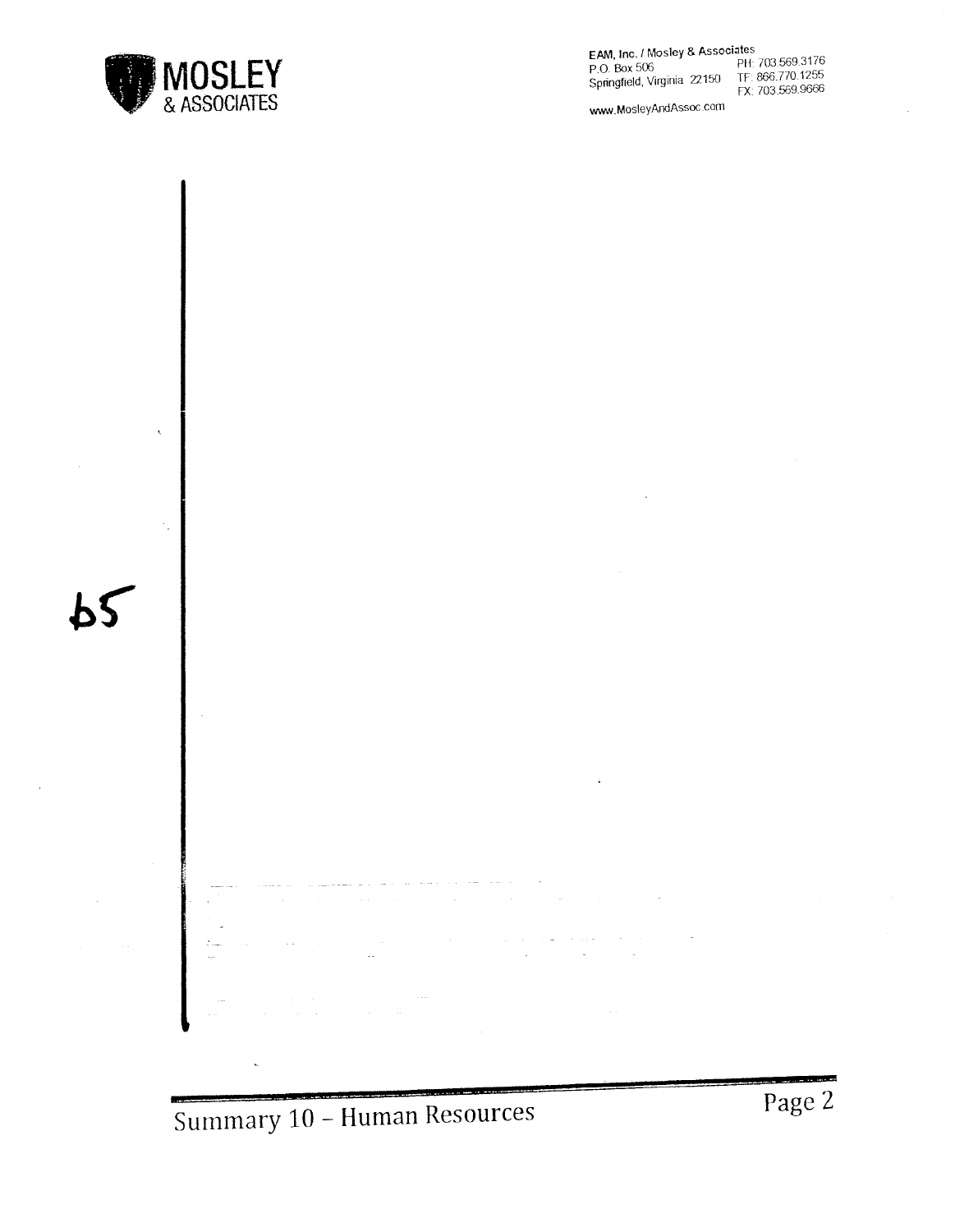![](_page_43_Picture_0.jpeg)

**EAM, Inc. / Mosley & Associates<br>P.O. Box 506 PH:** Springfield, Virginia 22150

pH: 703,569.3176<br>TF: 866.770.1255 FX: 703,569.9666

 $\bar{\epsilon}$ 

ä,

www.MosleyAndAssoc.com

المرجود والمنادر والمتداد مطلب المتعاطف المجاري والمحجم والمستحدث  $\Delta \Delta \phi = 0.0001$  $\sim 10^{11}$  and  $\sim 10^{11}$  $\ddot{\phantom{a}}$ 

المنابي المتواطن وساكست

ا المسافر المدين المعالج المدين المدين المدينة.<br>من عبد المستحدة المساسر المدين المدينة المدينة المدينة

 $\sim$ 

**Summary 10 - Human Resources** 

í4

 $\frac{1}{\sqrt{2}}\frac{1}{\sqrt{2}}$  .

 $\sim$ 

 $\frac{1}{\sqrt{2}}\sum_{i=1}^{N} \frac{1}{i} \sum_{j=1}^{N} \frac{1}{j} \sum_{j=1}^{N} \frac{1}{j} \sum_{j=1}^{N} \frac{1}{j} \sum_{j=1}^{N} \frac{1}{j} \sum_{j=1}^{N} \frac{1}{j} \sum_{j=1}^{N} \frac{1}{j} \sum_{j=1}^{N} \frac{1}{j} \sum_{j=1}^{N} \frac{1}{j} \sum_{j=1}^{N} \frac{1}{j} \sum_{j=1}^{N} \frac{1}{j} \sum_{j=1}^{N} \frac{1}{j} \sum_{j=1$ 

 $\sim$   $\sim$ 

المتحدث المحفور السفار الشاعر والمراجل والمحاسب للمقاط للمعاون والشراري المراكب

**Page3**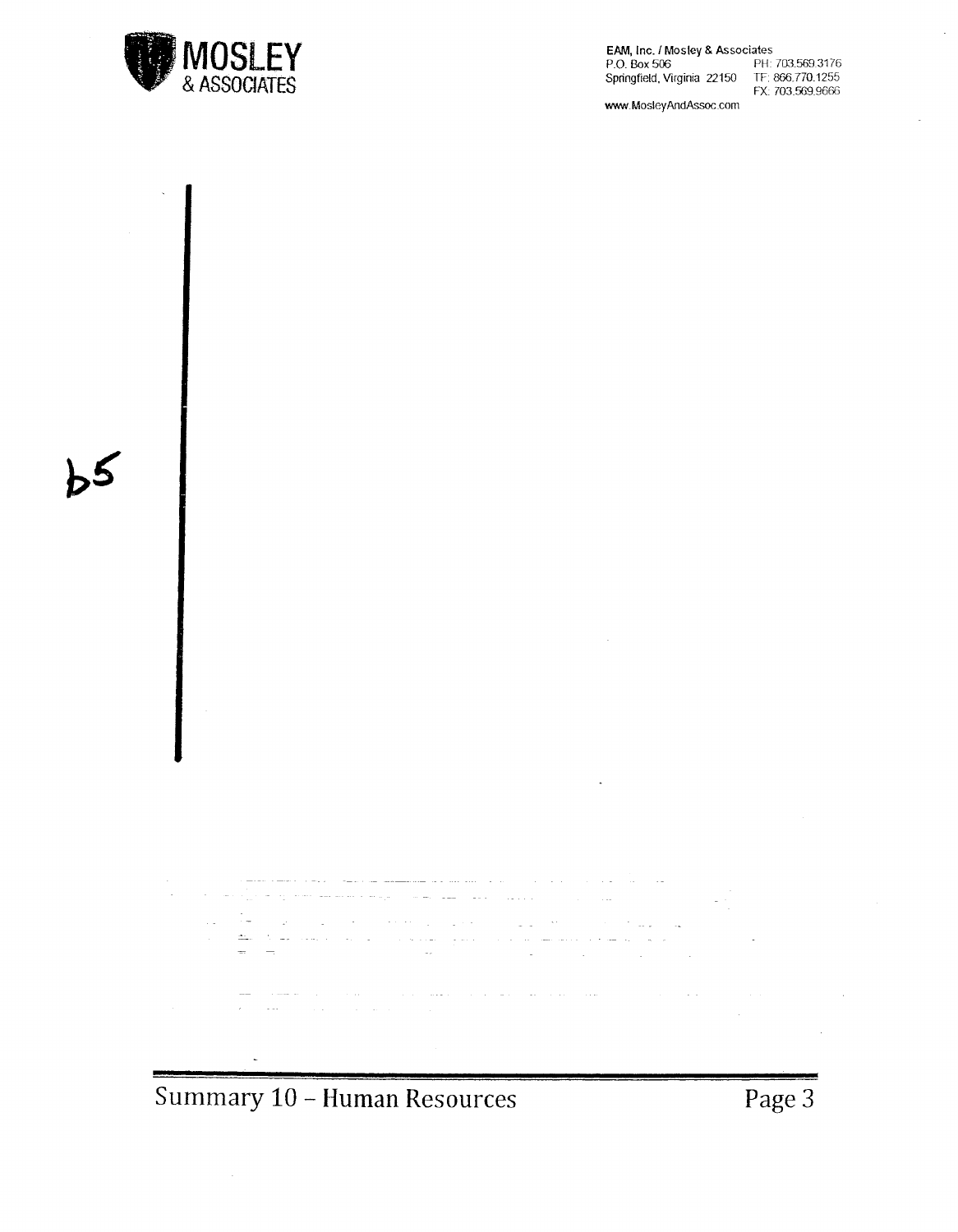![](_page_44_Picture_0.jpeg)

EAM, Inc. / Mosley & Associates<br>P.O. Box 506 PH: 703.569.3176 P.O Box 506 PH: 703.569.3176 Springfield, Virginia 22150 TF: 866.770.1255 FX: 703.569.9666 www.MosleyAndAssoc.com

**November 8, 2012** 

#### **Risk Assessment of the Activities of the DNFSB Office of the General Manager Division of Acquisition and Finance**

**Purpose:** To summarize our risk assessment of the activities performed by the DNFSB Office of the General Manager-Finance

![](_page_44_Figure_5.jpeg)

**Summary 11 - Acquisition and Finance Page 1**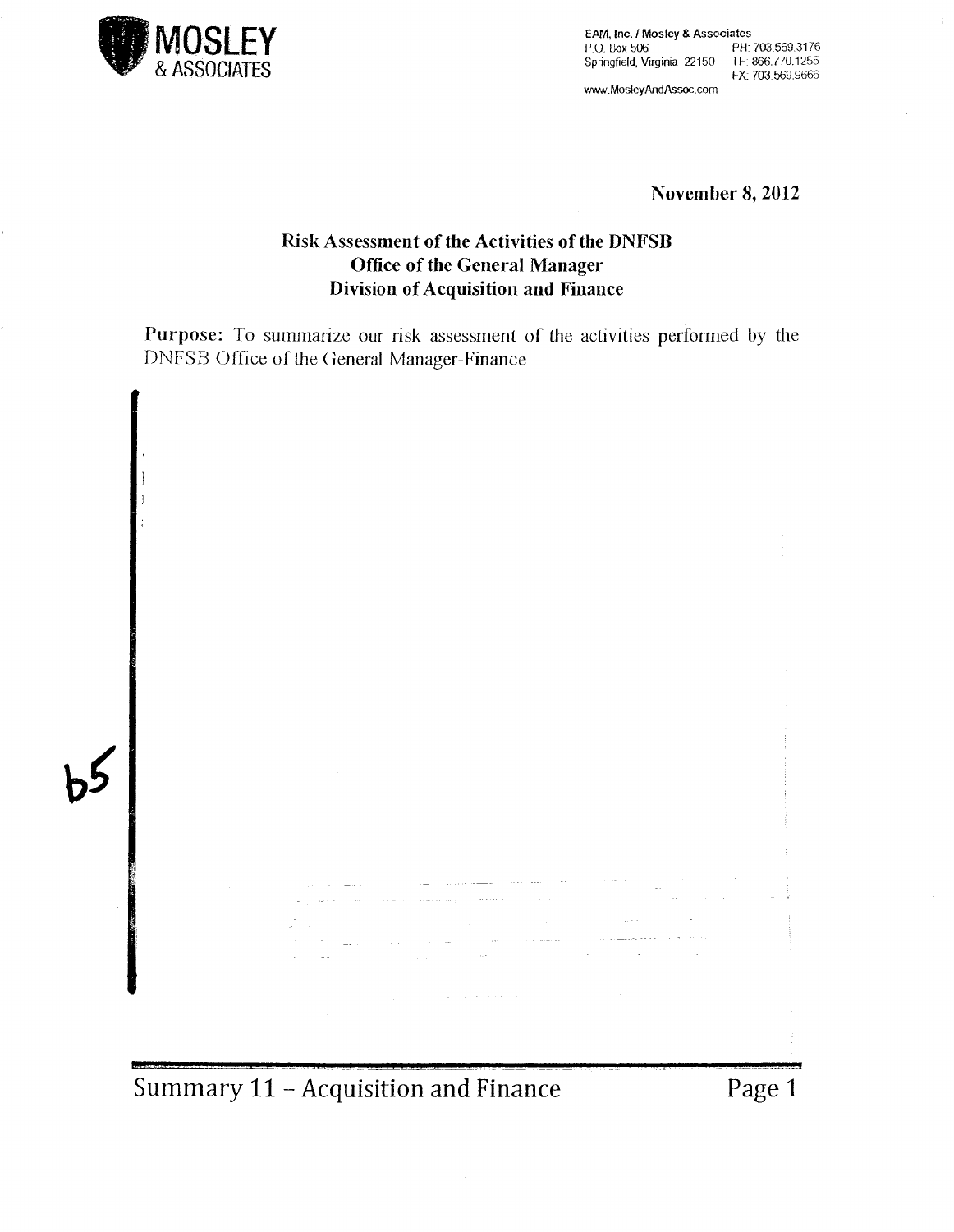![](_page_45_Picture_0.jpeg)

**EAM, Inc./ Mosley & Associates<br>P.O. Box 506 PH:** PH: 703.569.3176 Springfield, Virginia 22150 TF: 866.770.1255<br>FX: 703.569.9666

 $\mathcal{L}$ 

WNN.MosleyAndAssoc.com

![](_page_45_Figure_3.jpeg)

**Summary 11-Acquisition and Finance**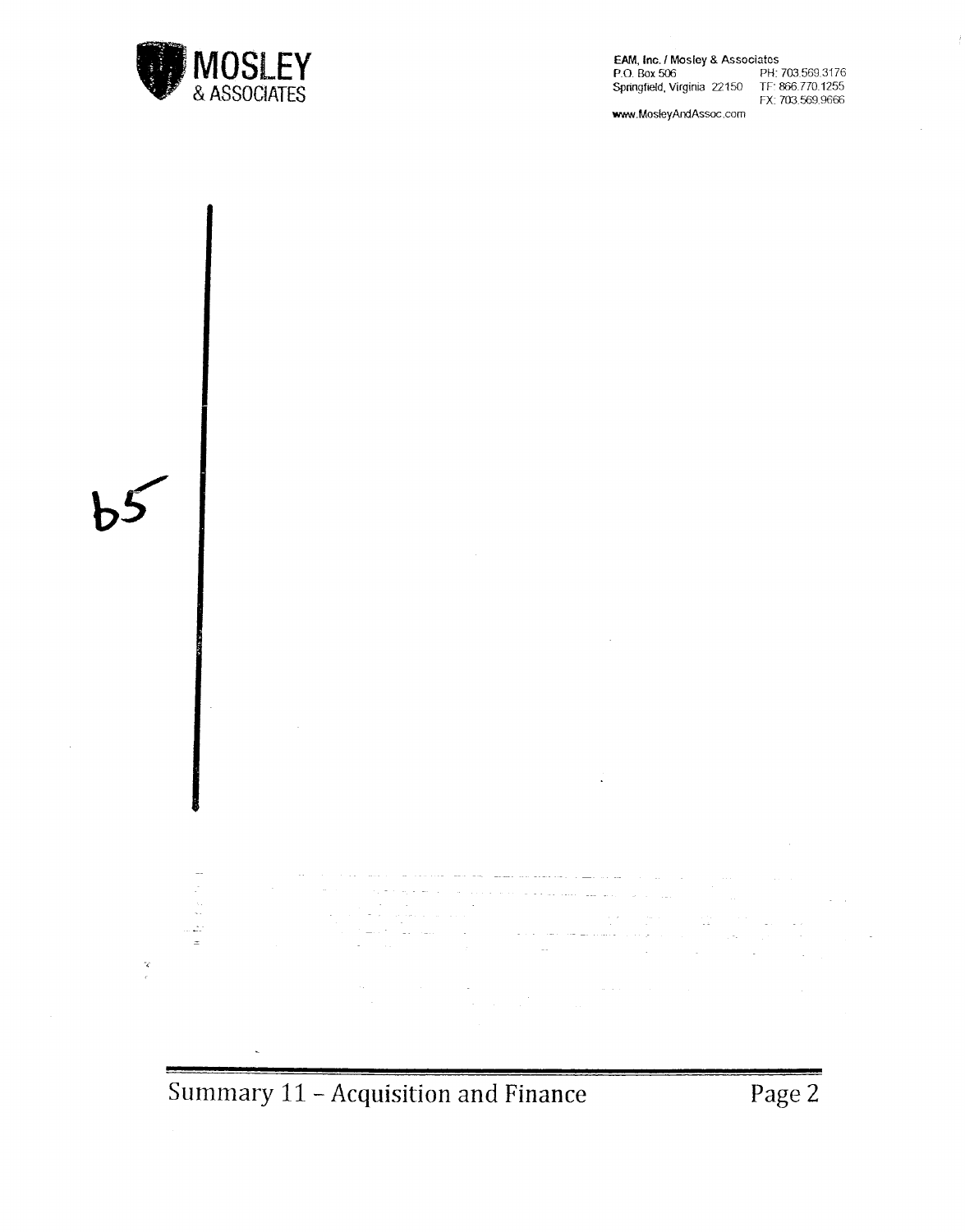![](_page_46_Picture_0.jpeg)

EAM, Inc./ Mosley & Associates P.O. Box 506 PH: 703.569.3176 Springfield, Virginia 22150 TF: 866.770.1255 FX: 703,569.9666

www.MosleyAndAssoc.com

November 8, 2012

#### Risk Assessment of the Activities of the DNFSB Office of the General Manager Information Technology and Security

Purpose: To summarize our risk assessment of the activities performed by the DNFSB Office of the General Manager-Information Technology and Securitv

![](_page_46_Figure_6.jpeg)

Summary 12 - Information Technology and Security Page 1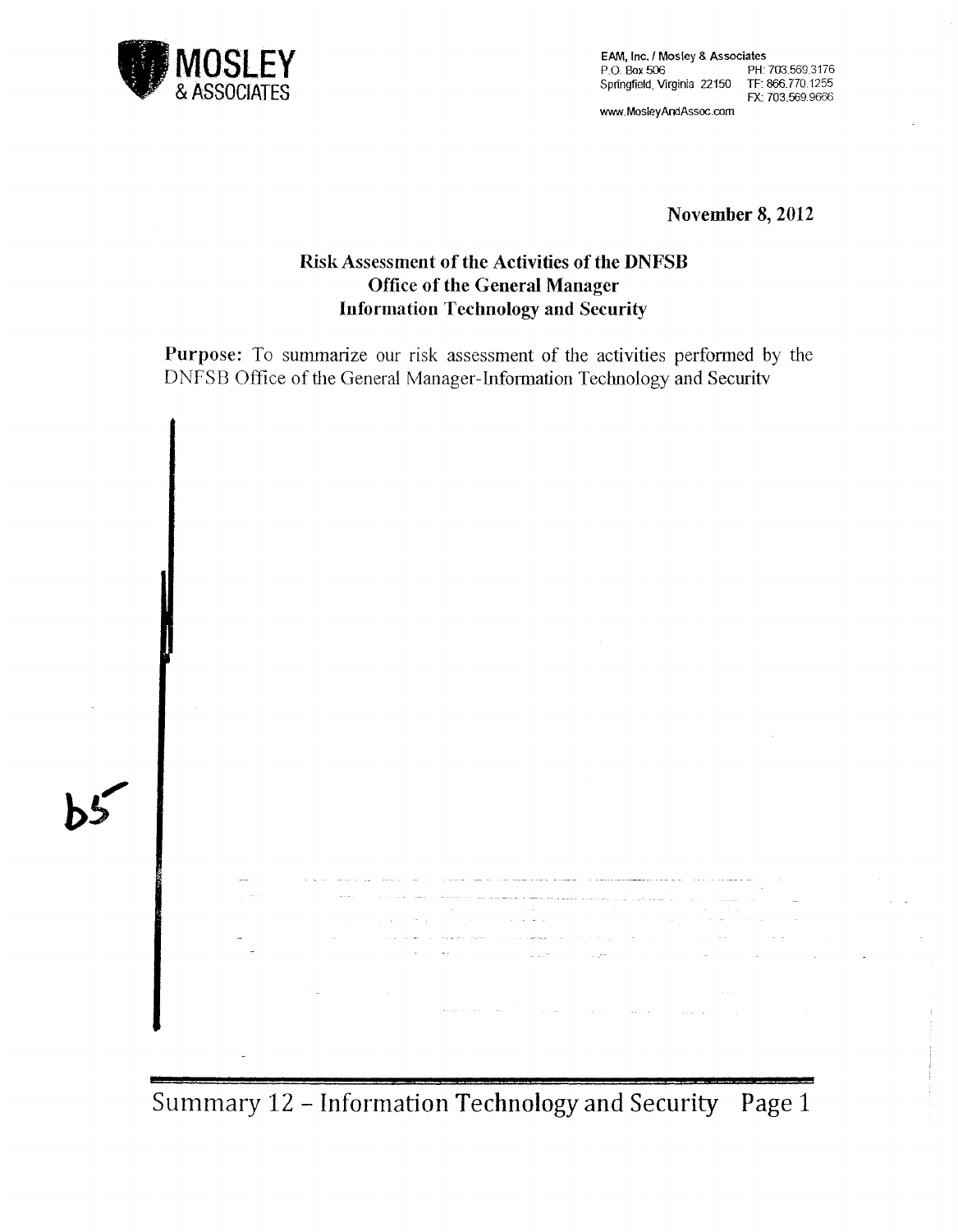![](_page_47_Picture_0.jpeg)

EAM, Inc. / Mosley & Associates<br>P.O. Box 506 PH: 703.569.3176<br>Springfield, Virginia 22150 TF: 866.770.1255 P.O. Box 506 PH: 703.569.3176 Springfield, Virginia 22150 TF: 866.770.1255 FX: 703.569.9666

www.MosleyAndAssoc.com

![](_page_47_Figure_3.jpeg)

Summary 12 - Information Technology and Security Page 2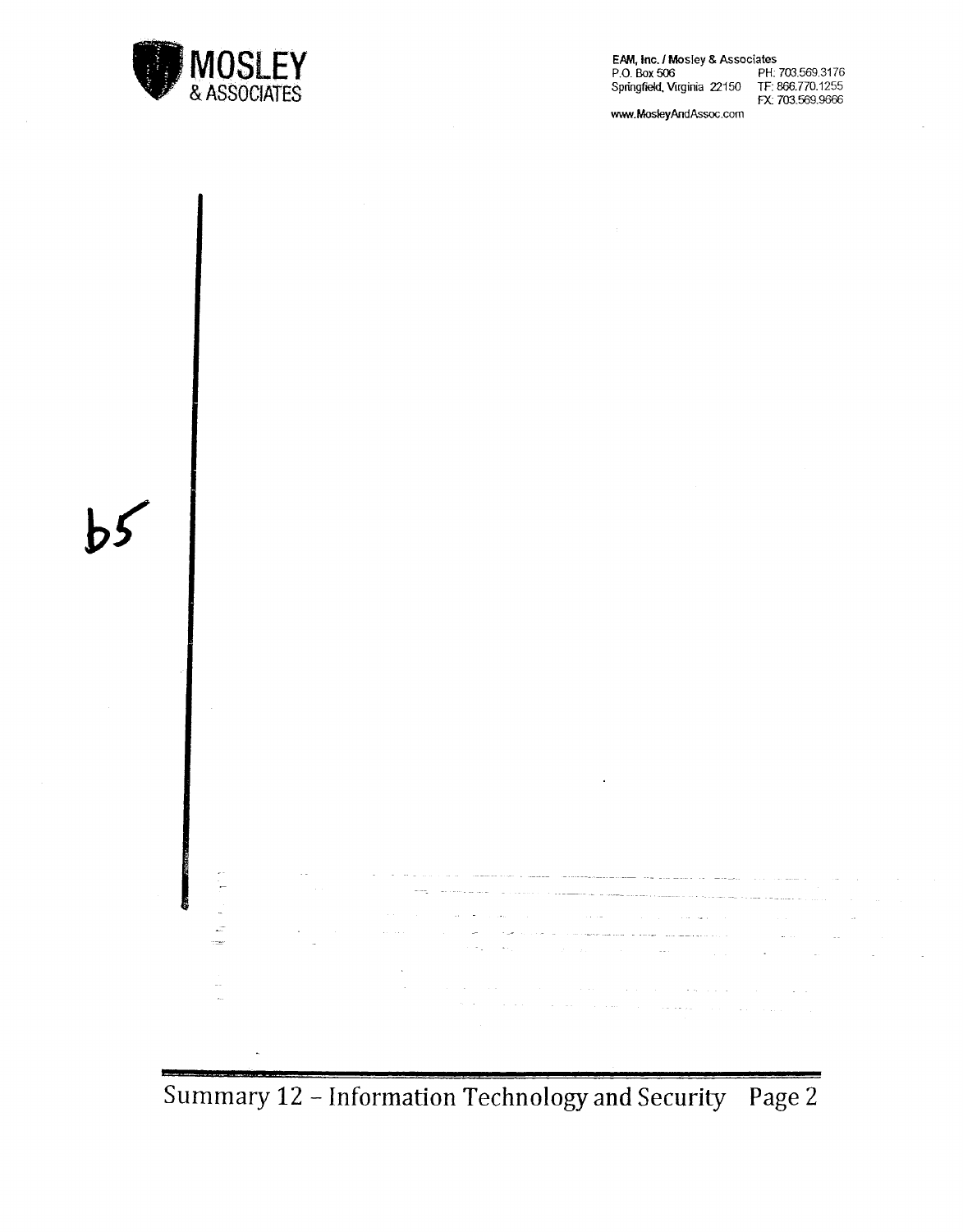![](_page_48_Picture_0.jpeg)

EAM, Inc. / Mosley & Associates P.O. Box 506<br>Springfield, Virginia 22150 PH: 703.569.3176<br>TF: 866.770.1255 FX: 703,569,9666

www.MosleyAndAssoc.com

![](_page_48_Figure_3.jpeg)

Summary 12 - Information Technology and Security Page 3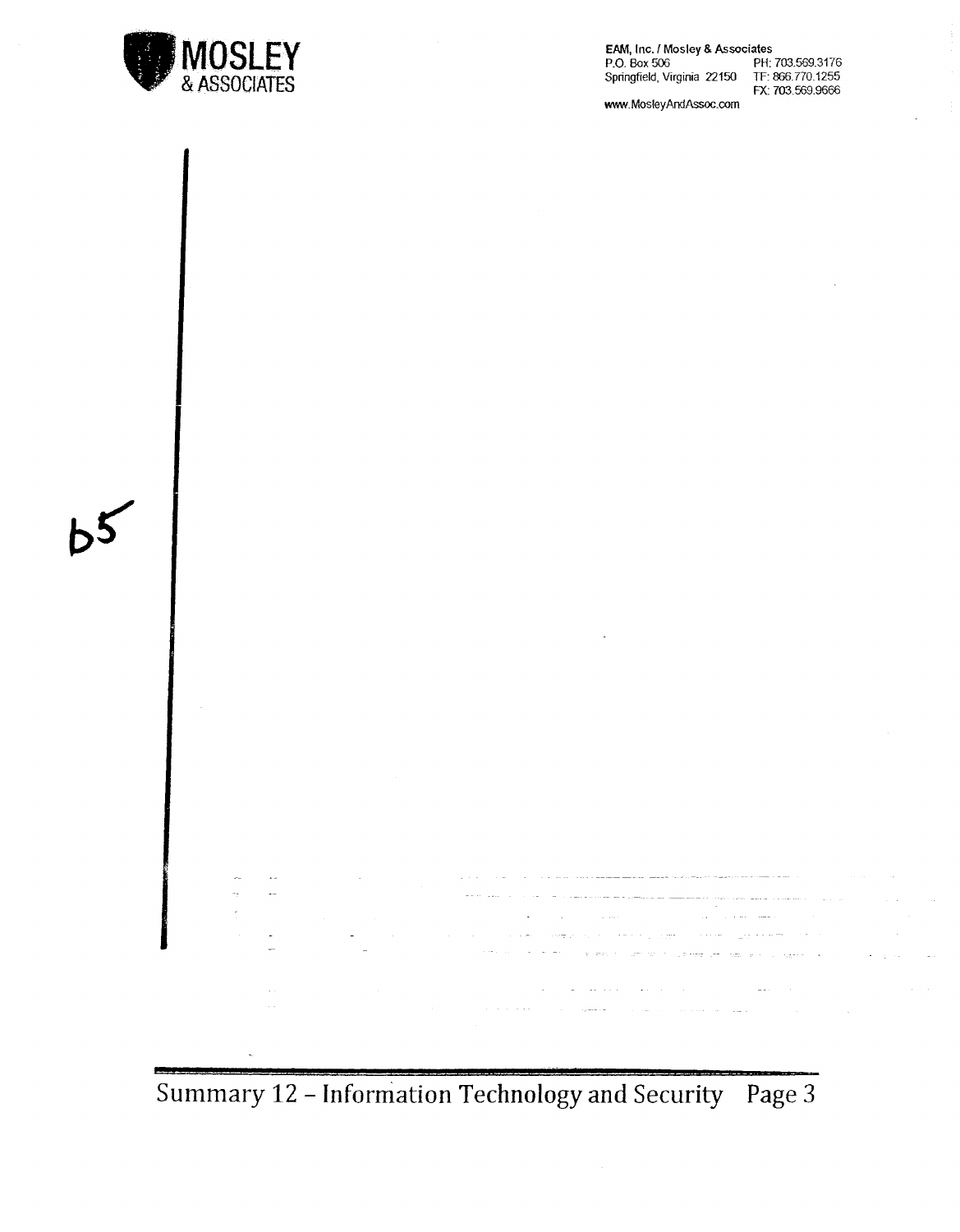![](_page_49_Picture_0.jpeg)

EAM, Inc. / Mosley & Associates<br>P.O. Box 506 PH: 703.569.3176 P.O. Box506 PH: 703.569.3176

Springfield, Virginia 22150 TF: 866.770.1255 FX: 703.569.9666

www.MosleyAndAssoc.com

![](_page_49_Figure_4.jpeg)

![](_page_49_Figure_5.jpeg)

 $\mathcal{L}_{\mathcal{A}}$  , where  $\mathcal{L}_{\mathcal{A}}$  is the contraction of the contraction of

 $\begin{aligned} \frac{1}{\sqrt{2\pi}}\frac{1}{\sqrt{2\pi}}\left(\frac{1}{\sqrt{2\pi}}\right)^{1/2} & = \frac{1}{\sqrt{2\pi}}\frac{1}{\sqrt{2\pi}}\left(\frac{1}{\sqrt{2\pi}}\right)^{1/2} & = \frac{1}{\sqrt{2\pi}}\frac{1}{\sqrt{2\pi}}\left(\frac{1}{\sqrt{2\pi}}\right)^{1/2} & = \frac{1}{\sqrt{2\pi}}\frac{1}{\sqrt{2\pi}}\left(\frac{1}{\sqrt{2\pi}}\right)^{1/2} & = \frac{1}{\sqrt{2\pi}}\frac{1}{\sqrt{2\pi$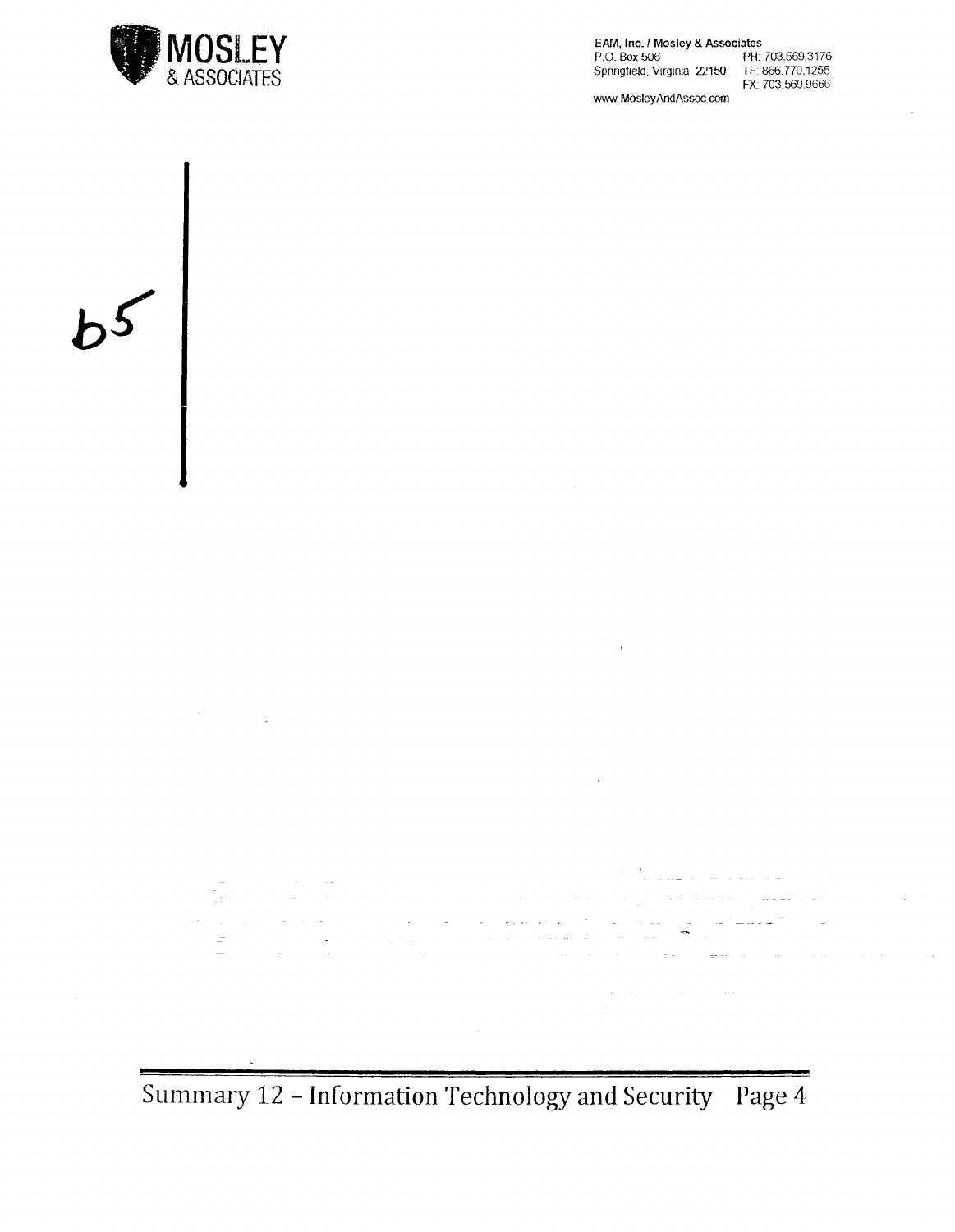![](_page_50_Picture_0.jpeg)

EAM, Inc. / Mosley & Associates<br> $P \cap \text{Box } 506$  PH PH: 703.569.3176 Springfield, Virginia 22150 TF: 866.770.1255 FX: 703.569.9666

www.MosleyAndAssoc.com

November 8, 2012

## **Audit Plan for the Defense Nuclear Facility Safety Board**

Subject: Audit Plan for the Defense Nuclear Facility Safety Board (DNFSB)

Purpose: In accordance with our Task Order, we have recently completed a risk assessment of DNFSB operations and from that risk assessment, we have developed an audit plan designed to follow up on and further evaluate issues we noted as "high", "medium", and "low" risk relative to DNFSB operations.

We performed our risk assessment in accordance with Generally Accepted Government Auditing Standards *(GAGAS),* the guidance provided in the Government Accountability Office's (GAO), *Standards for Internal Control in the Federal Government,* GAO/AIMD-00-21.3.1, and guidance provided in GAO's *Internal Control Management and Evaluation Tool,* GA0-01-1008G.

In developing the audit plan, we followed procedures included in *GAGAS* and in OMB Circular A-11, *Guidance in Preparing a Strategic Plan.* 

Audit Priorities: In preparing the audit plan, we have listed all areas that we believe need consideration for audit and categorized the audits as ''high", "medium" or "low" priority and the order in which we suggest the audits be conducted. Any audit plan also needs to be reactive to on-going situations that occur within DNFSB or at the Department of Energy which impact DNFSB operations, and needs to be updated as necessary to reflect the current situation.

- - - Implementation of the Audit Plan: The audit plan is a road map for moving forward. It is not designed to be implemented in a single year; it may take several years to accomplish depending on the availability of resources. That is why we have listed the suggested audits in numerical order with what we believe are the most important audits first, and as shown in red highlights in the Table below.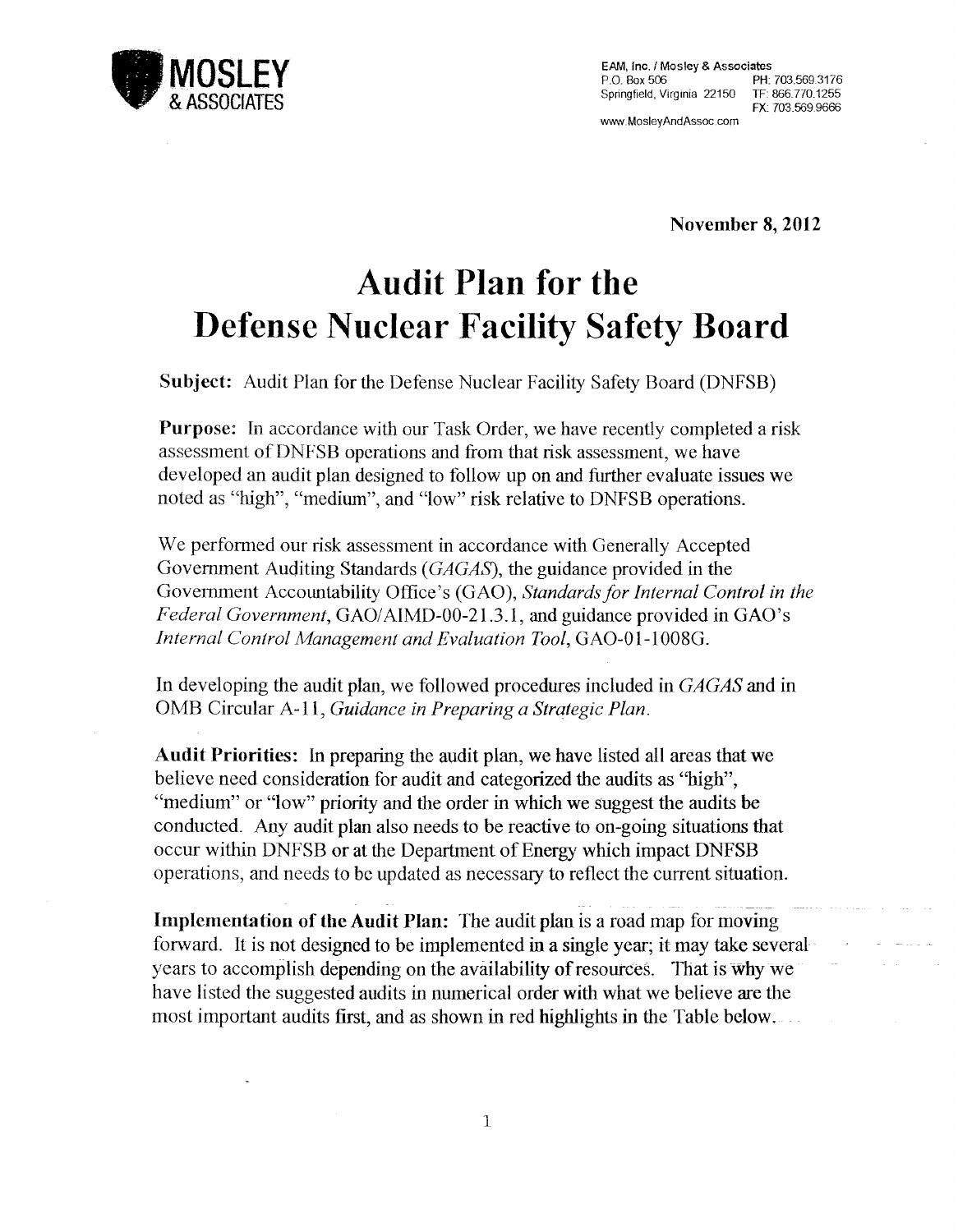![](_page_51_Picture_0.jpeg)

EAM, Inc. / Mosley & Associates<br>P.O. Box 506 PH: 703.569.3176 P\_O\_ Box 506 PH: 703.569.3176 Springfield, Virginia 22150 TF: 866.770.1255 FX: 703.569.9666

www.MosleyAndAssoc.com

#### **Audit Plan Defense Nuclear Facility Safety Board**

![](_page_51_Picture_4.jpeg)

 $\mathcal{A}$  is a set of  $\mathcal{A}$ 

and the control of the control of

كمام ومتعدده وتحديد المنازعين كالمراكب المتعدم مرضور كالتيابي  $\sim$   $\sim$   $\sim$ **All College**  $\sim$  $\mathcal{L}_{\text{max}}$  and the second second second second second second  $\frac{1}{1-\alpha}$  . In the set of  $\alpha$  $\sim$ and the provincial and a  $\sim 10^{-1}$ **Carlo Carl**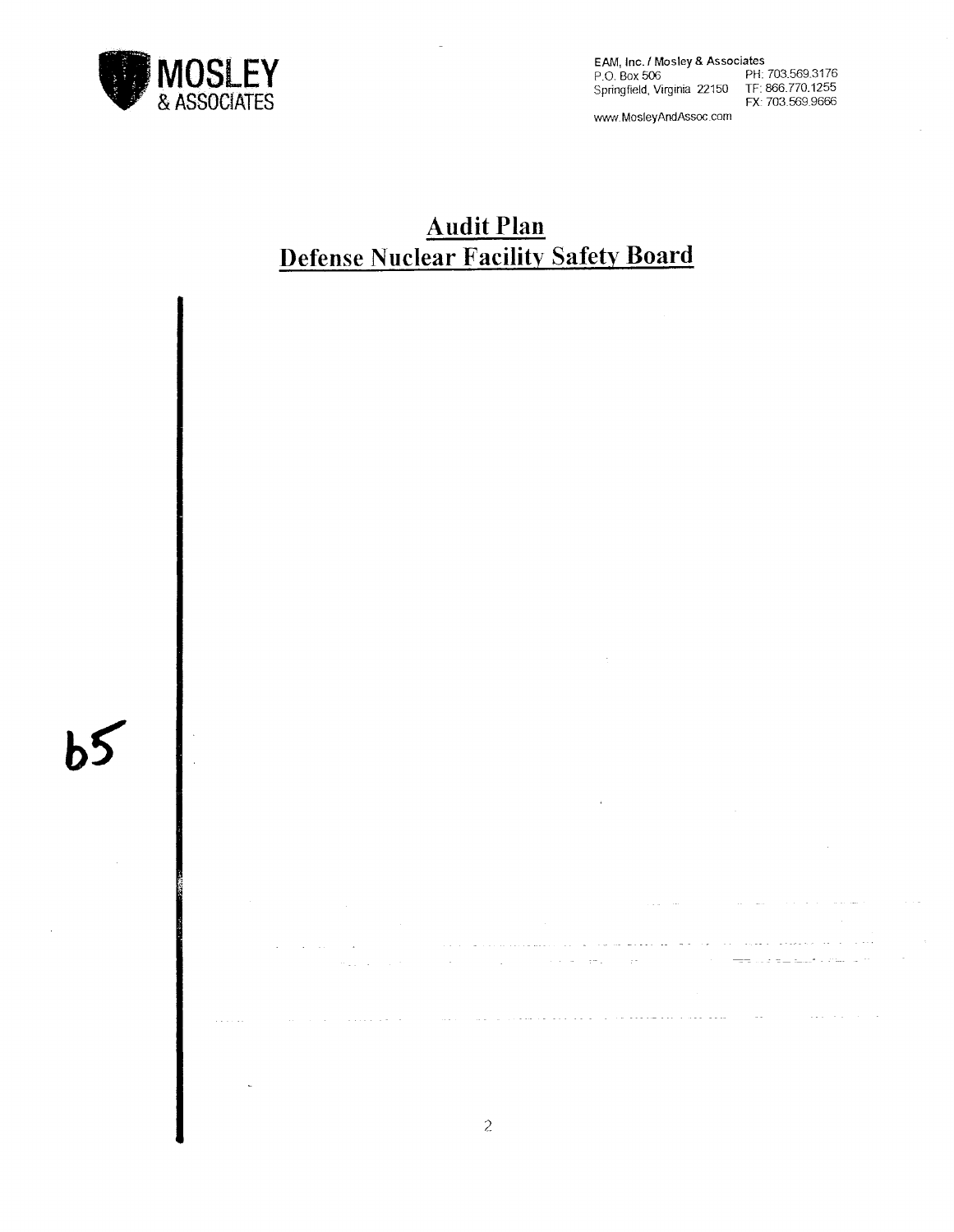![](_page_52_Picture_0.jpeg)

EAM, Inc./ Mosley & Associates P.O. Box 506 PH: 703.569.3176 Springfield, Virginia 22150 TF: 866.770.1255 FX: 703.569.9666

www.MosleyAndAssoc.com

![](_page_52_Picture_3.jpeg)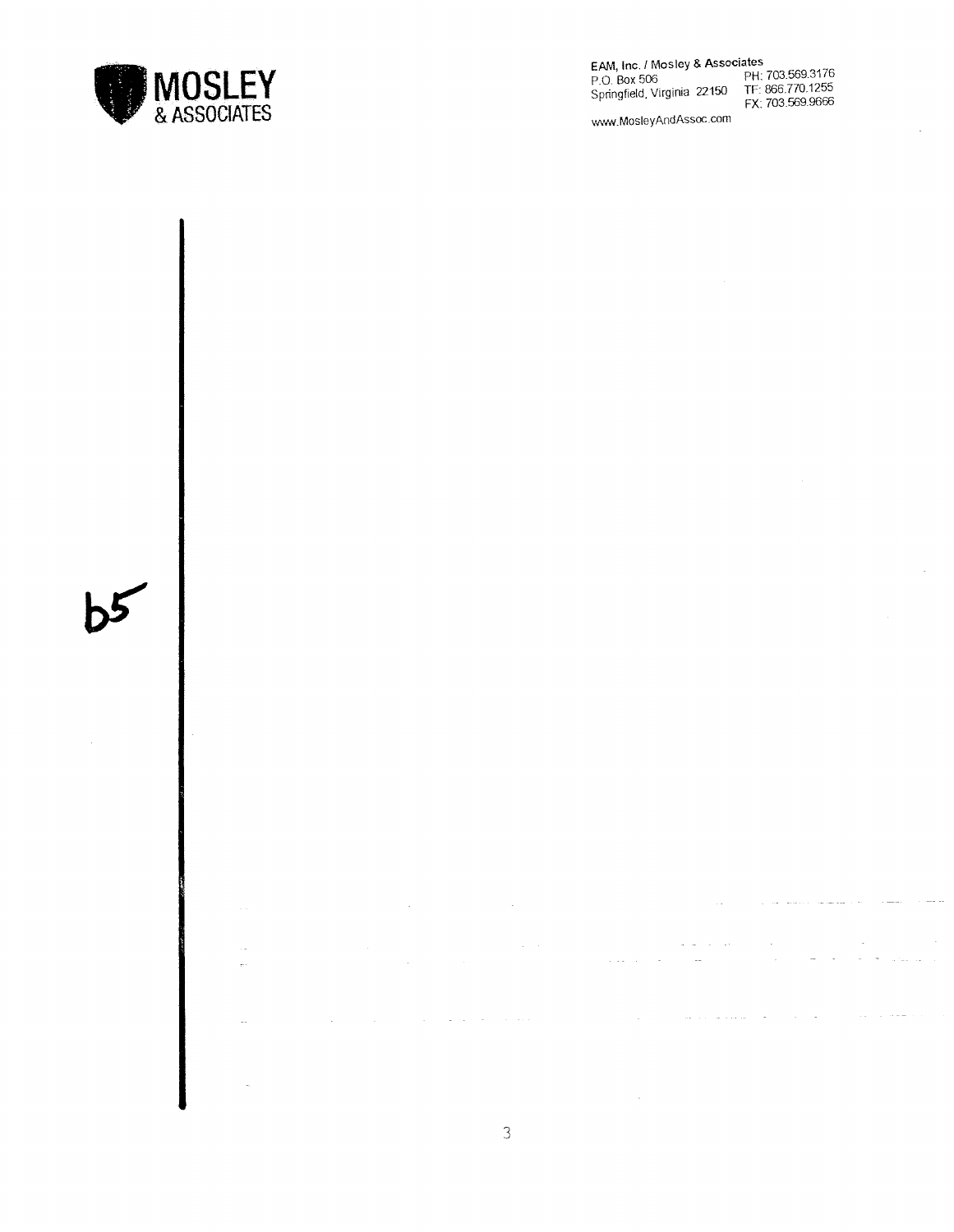![](_page_53_Picture_0.jpeg)

EAM. Inc./ Mosley & Associates P 0. Box 506 PH: 703.569.3176 Springfield, Virginia 22150 F.F. 886.770.1255

WWN.MosleyAndAssoc.com

![](_page_53_Figure_3.jpeg)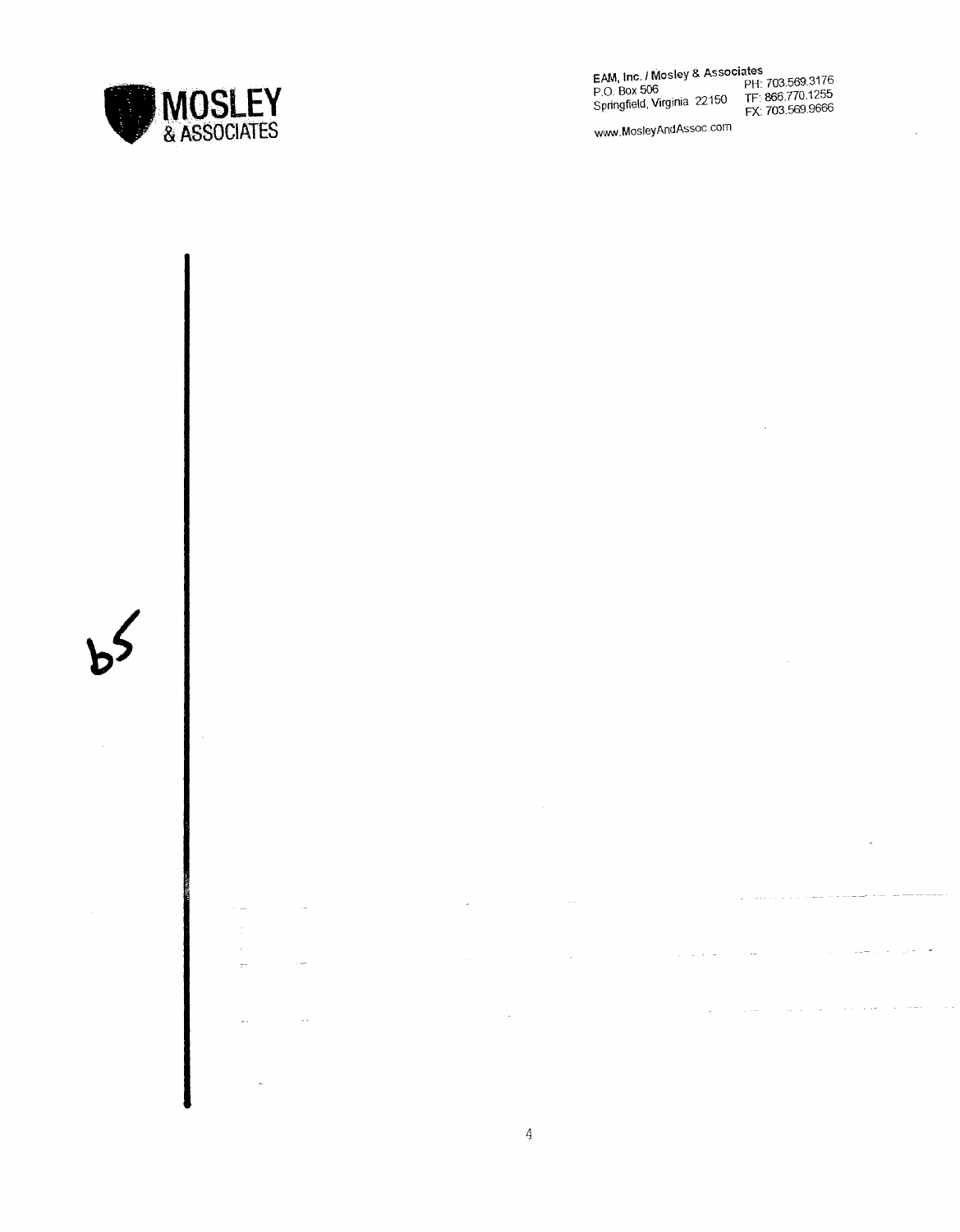![](_page_54_Picture_0.jpeg)

EAM, Inc. / Mosley & Associates<br>P.O. Box 506 PH: The PH: Co. Box 506<br>Springfield, Virginia 22150 FM: 5

rates<br>PH: 703.569.3176<br>TF: 866.770.1255<br>FX: 703.569.9666

www.MosleyAndAssoc.com

![](_page_54_Figure_4.jpeg)